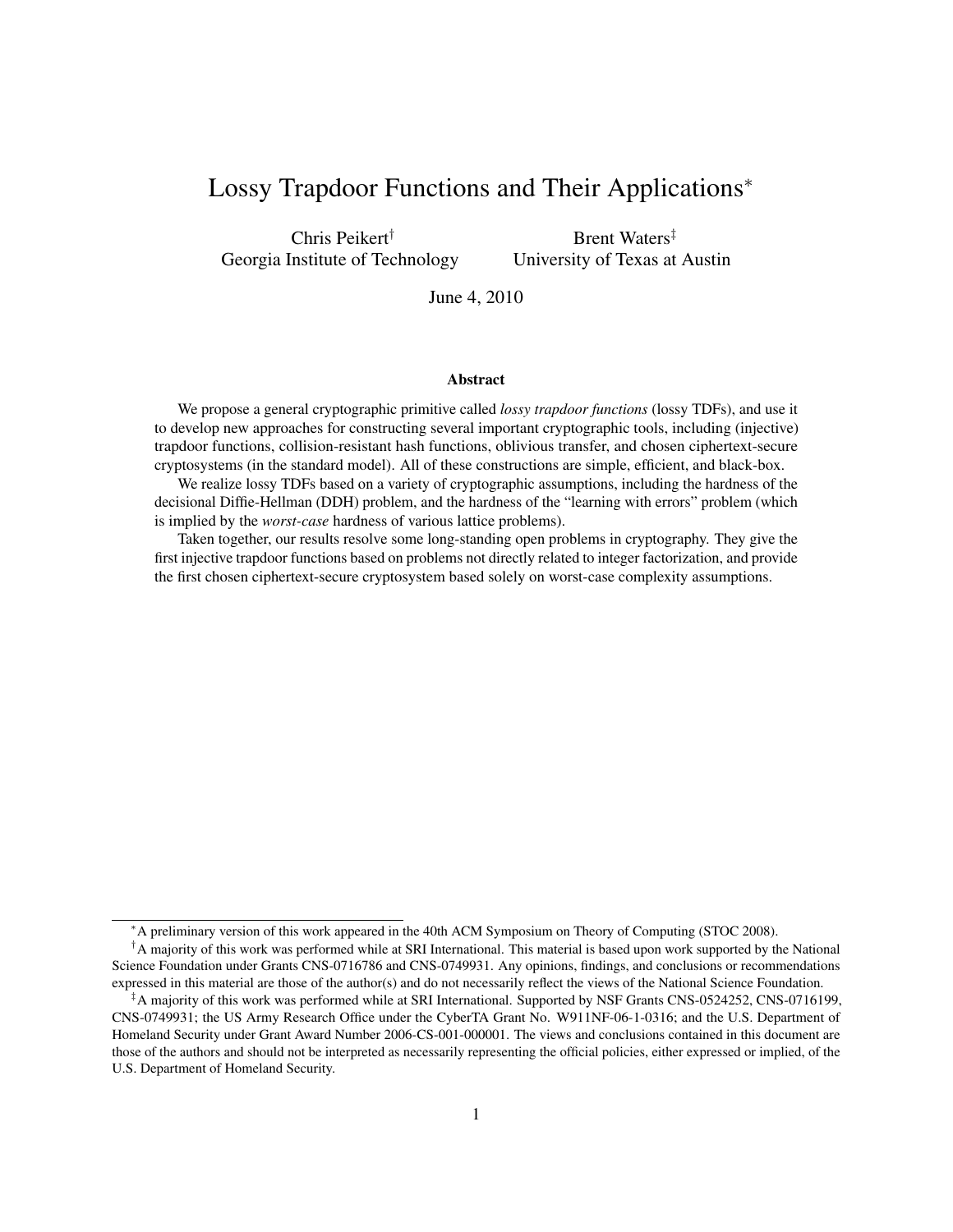# 1 Introduction

A central goal in cryptography is to realize a variety of security notions based on plausible and concrete computational assumptions. Historically, such assumptions have typically been concerned with problems from three broad categories: those related to *factoring integers*, those related to computing *discrete logarithms* in cyclic groups, and more recently, those related to computational problems on *lattices*.

For several reasons, it is important to design cryptographic schemes based on all three categories: first, to act as a hedge against advances in cryptanalysis, e.g., improved algorithms for one class of problems or the construction of a practical quantum computer; second, to justify the generality of abstract notions; and third, to develop new outlooks and techniques that can cross-pollinate and advance cryptography as a whole.

In public-key cryptography in particular, two important notions are *trapdoor functions* (TDFs) and *security under chosen ciphertext attack* (CCA security) [\[47,](#page-42-0) [55,](#page-43-0) [23\]](#page-41-0). Trapdoor functions, which (informally) are hard to invert unless one possesses some secret 'trapdoor' information, conceptually date back to the seminal paper of Diffie and Hellman [\[21\]](#page-41-1) and were first realized in the RSA function of Rivest, Shamir, and Adelman [\[58\]](#page-43-1). Chosen-ciphertext security, which (again informally) guarantees confidentiality of encrypted messages even in the presence of a decryption oracle, has become the *de facto* notion of security for public key encryption under active attacks.

Known constructions of TDFs all rely upon the particular algebraic properties of the functions. For CCA security, the main construction paradigm in the existing literature relies upon *noninteractive zero-knowledge* (NIZK) proofs [\[10,](#page-40-0) [26\]](#page-41-2) (either for general NP statements or for specific number-theoretic problems). Such proofs allow the decryption algorithm to check that a ciphertext is 'well-formed,' and (informally speaking) force the adversary to produce only ciphertexts for which it already knows the underlying messages, making its decryption oracle useless.

Unfortunately, it is still not known how to realize TDFs and CCA security (in the standard model) based on all the types of assumptions described above. Using NIZK proofs, CCA-secure cryptosystems have been constructed based on problems related to factoring and discrete logs [\[47,](#page-42-0) [23,](#page-41-0) [60,](#page-43-2) [19,](#page-41-3) [20\]](#page-41-4), but not lattices. For trapdoor functions, the state of the art is even less satisfactory: though TDFs are widely viewed as a general primitive, they have so far been realized only from problems related to factoring [\[58,](#page-43-1) [54,](#page-43-3) [48\]](#page-42-1).

In this paper, we make the following contributions:

- We introduce a new general primitive called *lossy trapdoor functions*, and give realizations based on the conjectured hardness of the decisional Diffie-Hellman (DDH) problem in cyclic groups, and the conjectured *worst-case* hardness of certain well-studied lattice problems.
- We show that lossy trapdoor functions imply injective (one-to-one) trapdoor functions in the traditional sense. This yields the first known trapdoor functions based on computational problems that are not directly related to integer factorization.
- We present a conceptually simple *black-box* construction of a CCA-secure cryptosystem based on lossy TDFs. In contrast to prior approaches, the decryption algorithm in our scheme is *witness-recovering*, i.e., along with the message it also recovers the *randomness* that was used to create the ciphertext. It then checks well-formedness simply by re-encrypting the message under the retrieved randomness, and comparing the result to the original ciphertext. Until now, witness-recovering CCA-secure cryptosystems were known to exist only in the random oracle model [\[8,](#page-40-1) [28\]](#page-41-5).

Our approach has two main benefits: first, the cryptosystem uses its underlying primitive (lossy TDFs) as a "black-box," making it more efficient and technically simpler than those that follow the general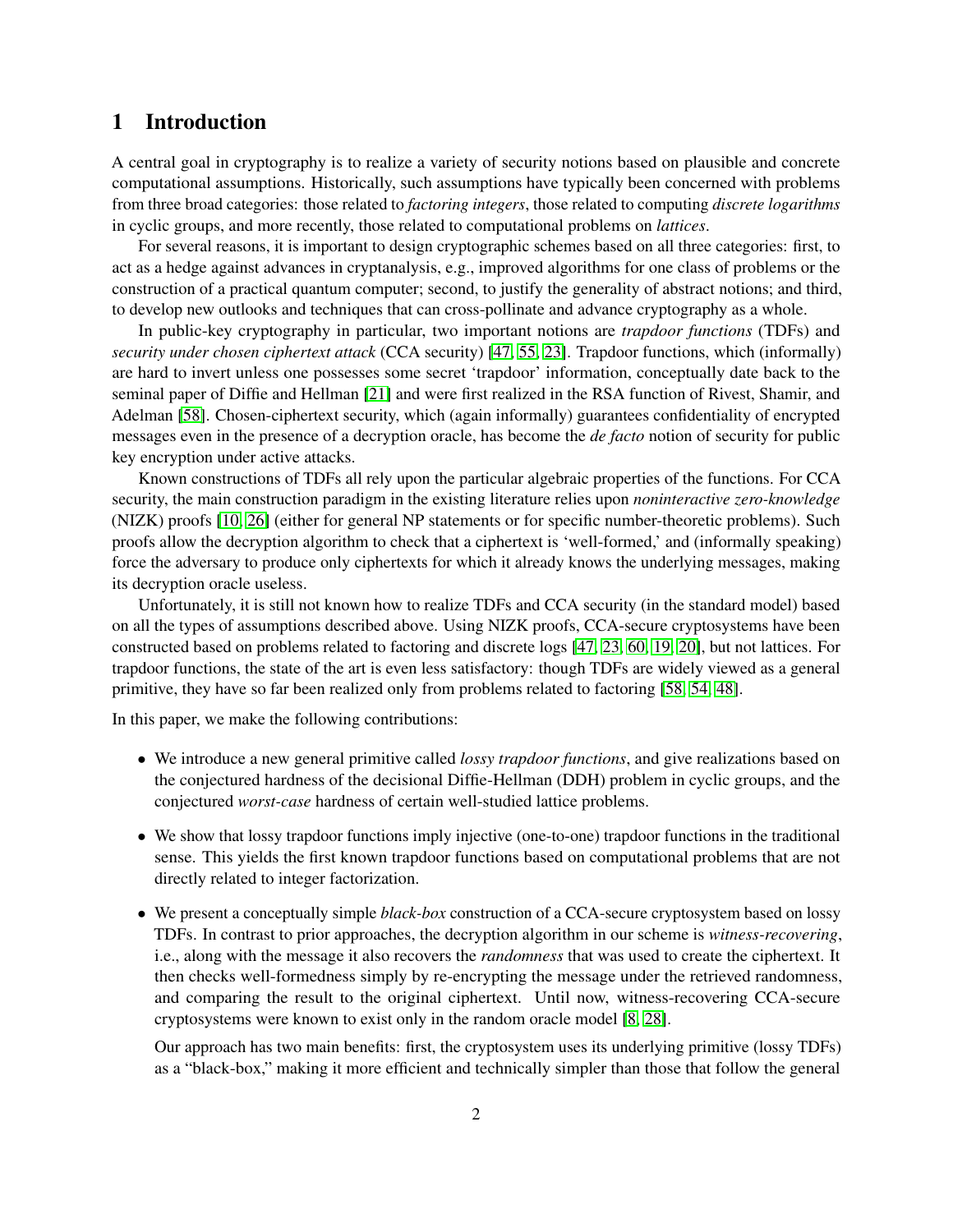NIZK paradigm  $[47, 23, 60]$  $[47, 23, 60]$  $[47, 23, 60]$  $[47, 23, 60]$  $[47, 23, 60]$ .<sup>[1](#page-2-0)</sup> Second, it yields the first known CCA-secure cryptosystem based entirely on (worst-case) lattice assumptions, resolving a problem that has remained open since the pioneering work of Ajtai [\[1\]](#page-39-0) and Ajtai and Dwork [\[2\]](#page-40-2).<sup>[2](#page-2-1)</sup>

• We further demonstrate the utility of lossy TDFs by constructing pseudorandom generators, collisionresistant hash functions, and oblivious transfer (OT) protocols, in a black-box manner and with simple and tight security reductions. Using standard (but non-black box) transformations [\[34,](#page-41-6) [35\]](#page-41-7), our OT protocols additionally imply general secure multiparty computation for malicious adversaries.

### 1.1 Trapdoor Functions and Witness-Recovering Decryption

Trapdoor functions are certainly a powerful and useful primitive in cryptography. Because they generically yield *passively secure* (i.e., chosen plaintext-secure) cryptosystems that are witness-recovering, it is tempting to think that they might also yield efficient CCA-secure encryption via witness recovery. Indeed, this approach has borne some fruit [\[6,](#page-40-3) [8,](#page-40-1) [28\]](#page-41-5), but so far only with the aid of the random oracle heuristic.

A related long-standing question is whether it is possible to construct (a collection of) trapdoor functions from any cryptosystem that is secure under a chosen-plaintext attack (CPA-secure) [\[6\]](#page-40-3). A tempting approach is to generate the function description as a public encryption key  $pk$ , letting its trapdoor be the matching secret decryption key sk, and defining  $f_{pk}(x) = E_{pk}(x; x)$ . That is, encrypt the input x, also using x itself as the random coins for encryption (for simplicity we ignore the possibility that encryption may require more random bits than the message length). The cryptosystem's completeness ensures that decrypting the ciphertext with the secret key (i.e., the function's trapdoor) returns x. The only remaining question is whether this function is one-way, assuming that the cryptosystem is CPA-secure.

Unfortunately, we have no reason to think that the above function (or anything like it) is hard to invert, because CPA security is guaranteed only if the randomness is chosen *independently* of the encrypted message. For example, consider a (pathological, but CPA-secure) encryption algorithm  $E'$ , which is built from another (CPA-secure) encryption algorithm E: the encryption algorithm  $E'(m;r)$  normally returns  $E(m;r)$ , except if  $m = r$  it simply outputs r. Then our candidate trapdoor function  $f_{pk}(x) = E'(x; x)$  is simply the identity function, which is trivial to invert.

While the above is just a contrived counterexample for one particular attempt, Gertner, Malkin, and Reingold [\[31\]](#page-41-8) demonstrated a *black-box separation* between injective (or even poly-to-one) trapdoor functions and CPA-secure encryption. Intuitively, the main difference is that inverting a trapdoor function requires the recovery of its *entire* input, whereas a decryption algorithm only needs to recover the input message, but not necessarily the encryption randomness. For similar reasons, there is also some evidence that achieving CCA security from CPA security (in a black-box manner) would be difficult [\[30\]](#page-41-9).

Perhaps for these reasons, constructions of CCA-secure encryption in the standard model [\[47,](#page-42-0) [23,](#page-41-0) [60,](#page-43-2) [19,](#page-41-3) [20\]](#page-41-4) have followed a different approach. As explained in [\[24\]](#page-41-10), all the techniques used so far have employed a "many-key" construction, where the well-formedness of a ciphertext is guaranteed by a (simulation-sound) non-interactive zero knowledge (NIZK) proof that the same message is encrypted under two or more public keys. A primary benefit of zero-knowledge is that the decryption algorithm can ensure that a ciphertext is well-formed without needing to know a witness to that fact (e.g., the input randomness). The twokey/NIZK paradigm has led to CCA-secure encryption based on general assumptions, such as trapdoor permutations [\[23\]](#page-41-0), as well as efficient systems based on specific number-theoretic problems [\[19,](#page-41-3) [20\]](#page-41-4), such as

<span id="page-2-0"></span><sup>&</sup>lt;sup>1</sup>We note that Cramer and Shoup [\[19,](#page-41-3) [20\]](#page-41-4) gave *efficient* CCA-secure constructions based on NIZK proofs for *specific* numbertheoretic problems.

<span id="page-2-1"></span><sup>&</sup>lt;sup>2</sup>We also note that while NIZK proofs for certain lattice problems are known [\[51\]](#page-42-2), they do not appear to suffice for CCA security.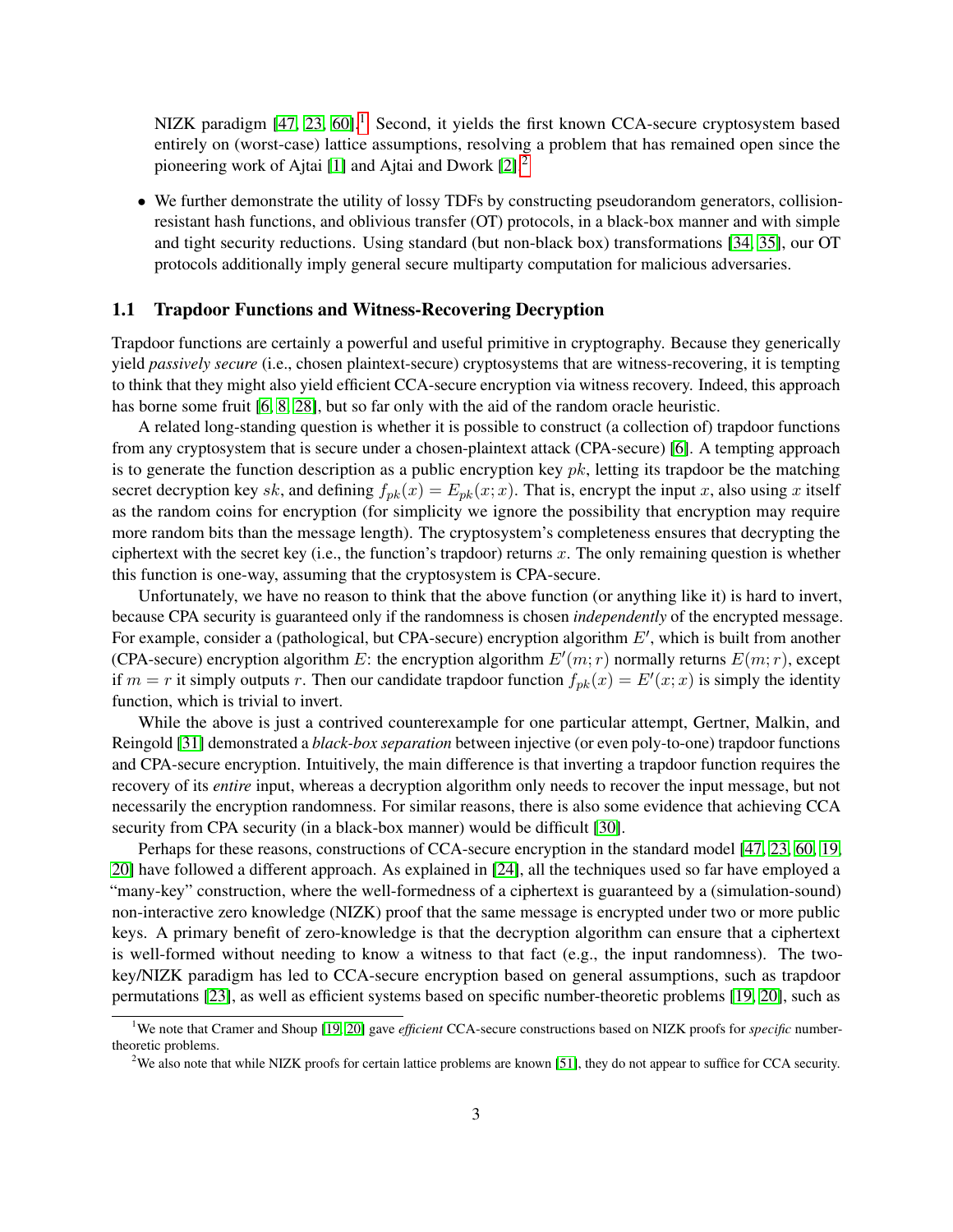the decisional Diffie-Hellman (DDH) [\[13\]](#page-40-4) and decisional composite residuosity [\[48\]](#page-42-1) problems. However, the NIZK approach has two significant drawbacks. First, the constructions from general assumptions are *inefficient*, as they are inherently non-black-box and require NIZK proofs for general NP statements. Second, while CPA-secure public key cryptosystems based on *worst-case* lattice assumptions are known [\[2,](#page-40-2) [56,](#page-43-4) [57\]](#page-43-5), there are still no known *CCA-secure* systems, because it is unknown how to realize NIZKs for all of NP (or even for appropriate specific lattice problems) under such assumptions.

### 1.2 The Power of Losing Information

In this paper we revisit the idea of building trapdoor functions and witness-recovering CCA-secure encryption in the standard model (i.e., without random oracles). As discussed above, past experience suggests that we might need to build from a stronger base notion than chosen-plaintext security.

We introduce a new approach that is centered around the idea of *losing information*. Specifically, we introduce a new primitive called a *lossy trapdoor function*, which is a public function f that is created to behave in one of two ways. The first way corresponds to the usual completeness condition for an (injective) trapdoor function: given a suitable trapdoor for f, the entire input x can be efficiently recovered from  $f(x)$ . In the second way, f *statistically loses* a significant amount of information about its input, i.e., most outputs of f have many preimages. Finally, the two behaviors are *indistinguishable*: given just the public description of  $f$  (i.e., its code), no efficient adversary can tell whether  $f$  is injective or lossy.

Using lossy trapdoor functions as a general tool, we develop new techniques for constructing standard trapdoor functions and CCA-secure cryptosystems, and for proving their security. In essence, lossy TDFs allow for proving security via indistinguishability arguments over the *public parameters* of a scheme (e.g., the public key of a cryptosystem), as opposed to the *outputs* of the scheme (e.g., the challenge ciphertext in a chosen-ciphertext attack).

In more detail, the public parameters of our schemes will include some function  $f$  that is either injective or lossy. In the injective case (typically corresponding to the real system), the trapdoor for  $f$  permits recovery of its entire input and ensures correctness of the system. In the lossy case (typically corresponding to a 'thought experiment' in the security proof), one typically shows that the loss of information by  $f$  implies *statistical* security of the system. An advantage of this approach is that when distinguishing between injective and lossy f in the security reduction, the simulator can always create the adversary's challenge 'honestly,' i.e., by choosing the function's random input itself.

In the following, we demonstrate the utility of lossy TDFs by informally sketching constructions of standard TDFs, CPA-secure encryption, and CCA-secure encryption. Later in the paper we also demonstrate simple constructions of pseudorandom generators, collision-resistant hash functions, and oblivious transfer protocols that enjoy tight and elementary security reductions. (Formal definitions, constructions, and proofs are given in Sections [3](#page-13-0) and [4.](#page-19-0))

### 1.2.1 Trapdoor Functions and CPA-Secure Encryption

Suppose we have a collection of lossy TDFs having domain  $\{0, 1\}^n$ , where the lossy functions 'lose'  $k = n/2$ bits of the input. Then the *injective* functions from this collection make up a collection of one-way trapdoor functions. To see this, first consider the behavior of a hypothetical inverter  $\mathcal I$  for an injective function  $f$ . If we choose  $x \leftarrow \{0,1\}^n$  uniformly and invoke  $\mathcal I$  on  $f(x)$ , the inverter must output (with some noticeable probability) the same value x, because f is injective and by hypothesis on  $\mathcal I$ . Now consider running the same experiment when  $f$  is replaced by a lossy function  $f'$ . Observe that  $f'(x)$  *statistically hides* the value of x, because there are on average about  $2^k = 2^{n/2}$  other values x' such that  $f'(x') = f'(x)$ , and all are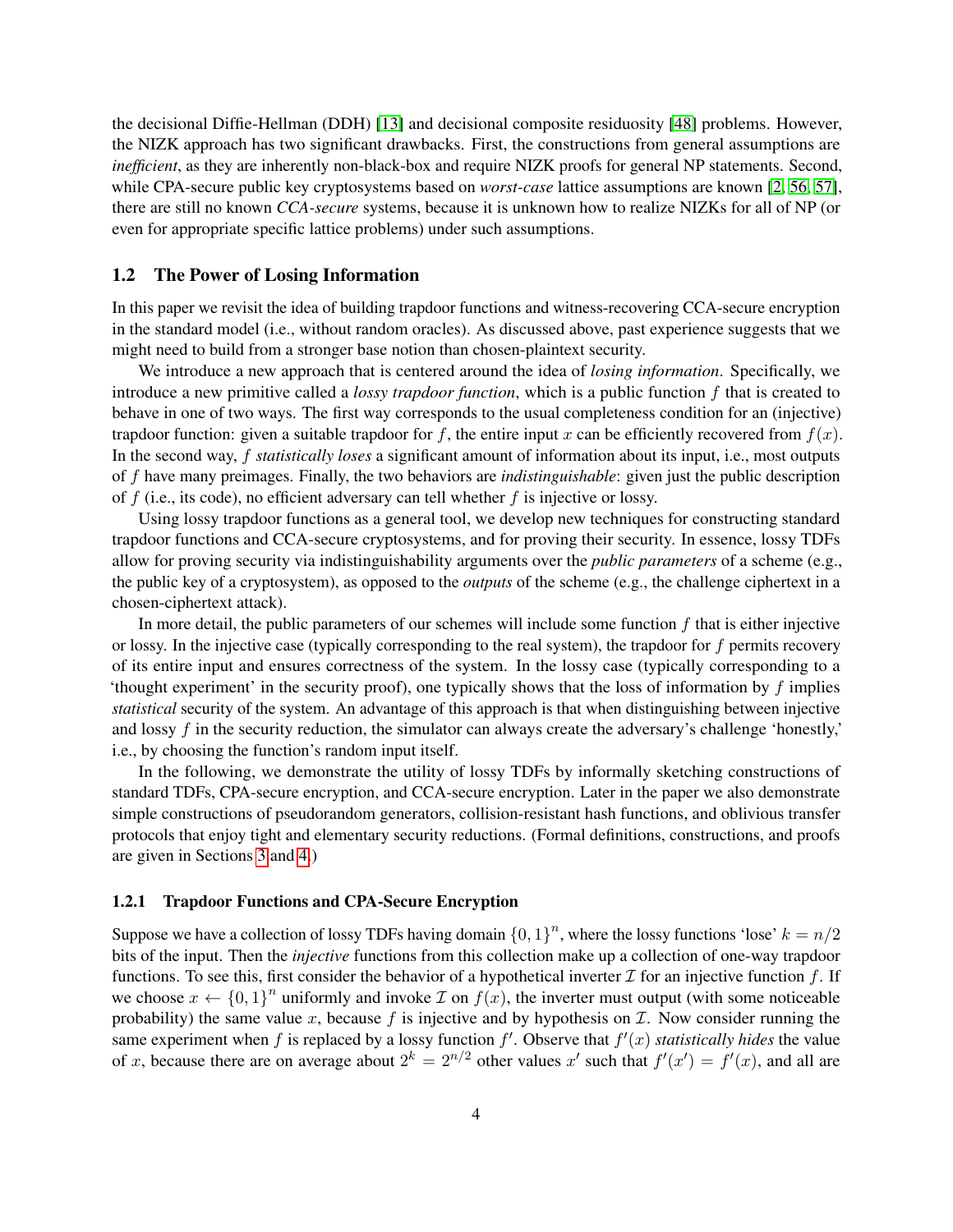equally likely. (Formally, x has large *average min-entropy* given  $f(x)$ .) Therefore, even though a (potentially unbounded) inverter might find one of these several preimages, it cannot guess the *particular* preimage x that we have in mind (except with negligible probability). We conclude that no efficient inverter can exist for the injective functions, unless the injective and lossy functions are distinguishable via the above test.

Using the fact that lossy TDFs imply standard injective TDFs, we can construct a CPA-secure cryptosystem by standard techniques. For instance, a well-known folklore construction uses the generic Goldreich-Levin hard-core predicate [\[33\]](#page-41-11) for  $f(x)$  to conceal a message bit, and uses the trapdoor in decryption to invert f and recover the bit.

However, it is instructive (and a useful warm-up for our CCA-secure construction) to see that lossy TDFs admit many-bit *hard-core functions*, via a very simple and direct proof of security (which should be contrasted with the strong but complex machinery of the Goldreich-Levin theorem). Let  $H$  be a family of universal hash functions from  $\{0,1\}^n$  to  $\{0,1\}^{\ell}$ , where  $\{0,1\}^n$  is the domain of the lossy TDFs and  $\ell < n$  is essentially the number of bits lost by the lossy functions. Then a hash function h chosen at random from  $H$ is a hard-core function for the injective TDFs of the collection; i.e.,  $h(x) \in \{0,1\}^{\ell}$  is pseudorandom given  $f(x)$  (and the description of h), where f is injective and  $x \leftarrow \{0,1\}^n$  is uniformly random.

To see this, consider an adversary that attempts to distinguish  $h(x) \in \{0,1\}^{\ell}$  from a truly uniform and independent string. A (computationally bounded) adversary's advantage must be essentially the same if  $f$  is replaced with a lossy function  $f'$ . In this case, the value of x is *statistically* well-hidden given  $f'(x)$ . By a suitable version of the leftover hash lemma [\[38,](#page-42-3) [22\]](#page-41-12), h is a *strong randomness extractor*, so it follows that  $h(x)$  is statistically close to uniform over  $\{0,1\}^{\ell}$  given  $f'(x)$  and  $\overline{h}$ . Therefore, even an unbounded adversary has negligible distinguishing advantage in this experiment, and our claim is established.

### 1.2.2 CCA-Secure Encryption

The construction of CCA-secure cryptosystems is more challenging, because the adversary is allowed to make decryption (i.e., inversion) queries. In our construction above, if we replace an injective function with a lossy function, then the simulator will not be able to answer (even well-formed) decryption queries, because the plaintext information is lost. Therefore, we introduce a somewhat richer cryptographic abstraction called an *all-but-one* (ABO) trapdoor function, which can be constructed generically from a collection of sufficiently lossy TDFs, or more directly under the same concrete assumptions.

An ABO collection is associated with a large set B that we call *branches*. The generator of an ABO function takes an extra parameter  $b^* \in B$ , called the *lossy* branch, and outputs a function  $g(\cdot, \cdot)$  and a trapdoor t. The function g has the property that for any branch  $b \neq b^*$ , the function  $g(b, \cdot)$  is injective and can be inverted with t, but the function  $g(b^*, \cdot)$  is lossy. Moreover, the lossy branch is hidden (computationally) by the description of  $g$ . (Note that ABO trapdoor functions directly imply lossy trapdoor functions: simply include with the ABO function the value of a branch that is either injective or lossy.)

Cryptosystem. For simplicity, and because it captures the main novelty of our approach, here we describe a cryptosystem that is secure under a CCA1, or "lunchtime," attack. In such an attack, the adversary has access to a decryption oracle only *before* receiving its challenge ciphertext. A standard transformation can then immunize the basic scheme against full CCA2 attacks (see the remarks following the proof sketch).

Our construction uses a collection of lossy TDFs and a collection of ABO TDFs, both of which have domain  $\{0,1\}^n$ . Assume that the lossy functions from these collections individually lose (say)  $k \ge (2/3)n$ of their input bits, so that when evaluated on the same input they still jointly lose at least  $n - 2(n - k) \ge n/3$ bits. As in our CPA-secure scheme above, it also uses a universal family of hash functions H from  $\{0,1\}^n$  to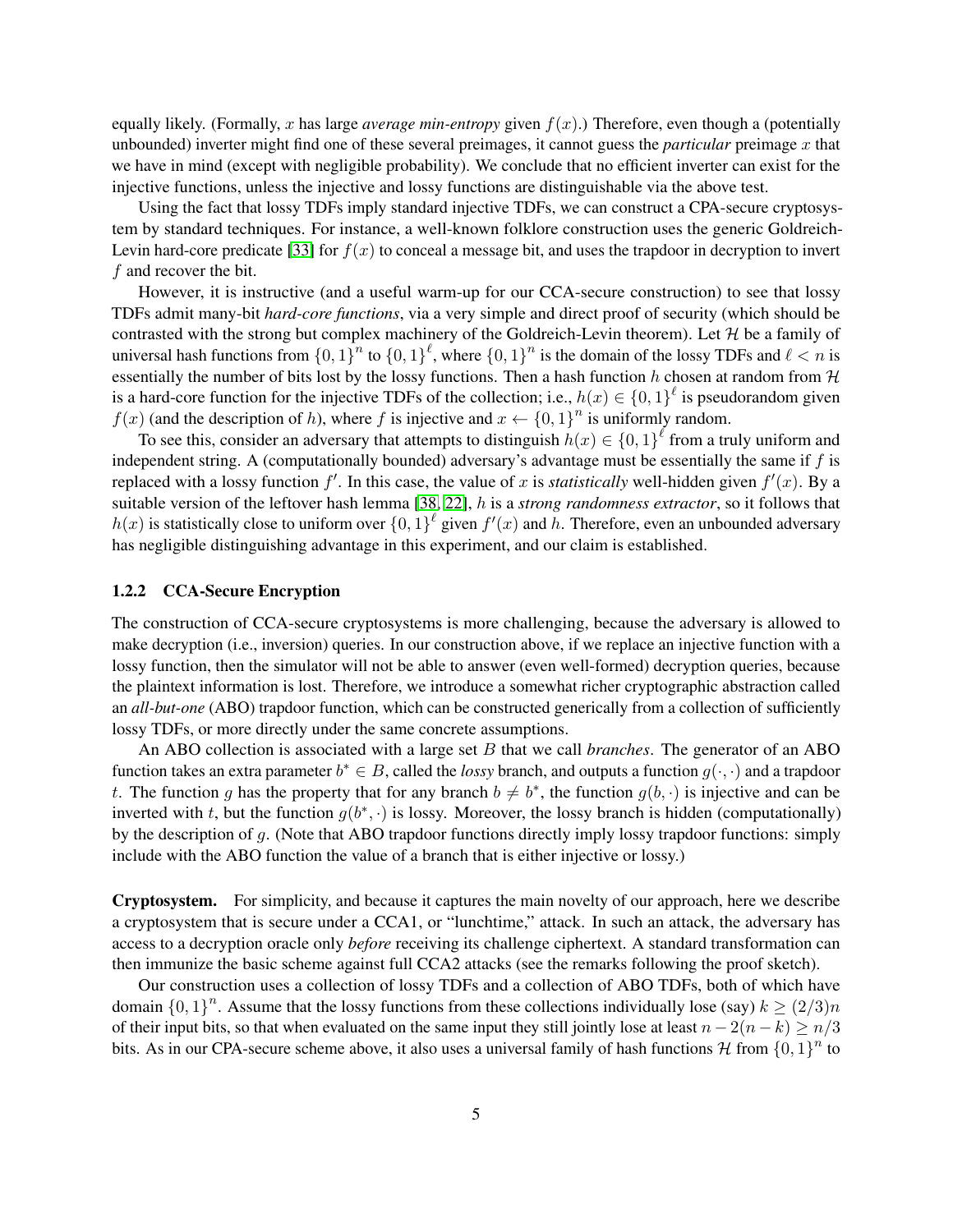$\{0,1\}^{\ell}$ , where  $\ell \approx n/3$  is the length of the plaintext messages, determined by the joint lossiness. (We defer the exact selection of parameters to Section [4.](#page-19-0))

As in the basic CPA-scheme, the cryptosystem's key generator generates an injective function  $f$  from the lossy TDF collection, along with its trapdoor  $f^{-1}$ , and chooses a hash function h at random from H. In addition, it generates an ABO function g whose lossy branch  $b^* \in B$  is uniformly random (decryption will not require the trapdoor for g, so it may be discarded). The public key is  $pk = (f, g, h)$ , and the trapdoor  $f^{-1}$ is kept as the secret decryption key (along with  $pk$  itself).

The encryption algorithm encrypts a message  $m \in \{0,1\}^{\ell}$  as follows: it chooses an input  $x \in \{0,1\}^n$ and a branch  $b \in B$  uniformly at random. The ciphertext is

$$
c = (b, c_1 = f(x), c_2 = g(b, x), c_3 = m \oplus h(x)),
$$

We emphasize that both  $f$  and  $g$  are evaluated on the same input  $x$ .

The decryption algorithm attempts to decrypt a ciphertext  $c = (b, c_1, c_2, c_3)$  as follows: it computes some  $x' = f^{-1}(c_1)$  using its trapdoor for f, obtaining a *witness* x'. Then it simply recomputes the ciphertext to verify that it is well-formed, by checking that  $c_1 = f(x')$  and  $c_2 = g(b, x')$ , and aborting if not. Finally, it outputs the message  $m' = h(x') \oplus c_3$ .

Sketch of security proof. The proof of security follows a hybrid two-key argument, but without zero knowledge (due to the recovery of the encryption witness). The proof involves a few hybrid experiments that are indistinguishable to any efficient adversary. In the first hybrid game, the challenge ciphertext is computed using the lossy branch  $b = b^*$  of the ABO function g; this game is indistinguishable from the real attack because the description of g hides  $b^*$ . In the next hybrid game, the decryption oracle extracts its witness x' using a trapdoor  $g^{-1}$  for the ABO function, rather than with  $f^{-1}$  (the validity test remains the same). Because there is at most one witness  $x'$  that satisfies the validity test for any ciphertext, the modified decryption oracle behaves exactly as the real one does for *all branches but one*, namely, the *b*<sup>∗</sup> branch — but again the adversary cannot issue any query on branch  $b^*$  because it is hidden. (Of course, once the adversary receives its challenge ciphertext, the lossy branch  $b^*$  is revealed, which is why this scheme's security is limited to lunchtime attacks.) In the final hybrid game, the injective function  $f$  is replaced with a lossy one. At this point, we observe that the two components  $c_1 = f(x)$  and  $c_2 = g(b^*, x)$  of the challenge ciphertext jointly lose about  $\ell$  bits of x. Therefore,  $h(x)$  is statistically close to uniform (given the rest of the view of the adversary), and even an unbounded adversary has only negligible advantage in this final game. It follows that an efficient adversary's advantage is also negligible in the real attack.

Remarks. We conclude this summary with a few notes. First, in practice one would likely use our construction as a public-key key encapsulation mechanism (KEM), where the encapsulated key is simply  $h(x)$ . (A KEM does not encrypt messages directly; rather, it simply allows an encrypter and decrypter to agree on a shared key that appears random to the attacker.)

Second, for a full CCA2 attack, the only remaining requirement is non-malleability of the challenge ciphertext (ciphertexts in the above scheme are clearly malleable by just flipping bits of  $c_3 = m \oplus h(x)$ ). In our CCA2-secure scheme, we employ the technique due to Dolev, Dwork, and Naor [\[23\]](#page-41-0) of signing each ciphertext with a fresh key from a strongly unforgeable one-time signature scheme, and we use the public verification key (or a hash of it) as the branch of the ABO function.[3](#page-5-0) The unforgeability property ensures that the attacker cannot make a valid query on the lossy branch, even after learning its value. Note that depending

<span id="page-5-0"></span><sup>3</sup> Strongly unforgeable one-time signatures are implied by one-way functions, and in particular by lossy trapdoor functions.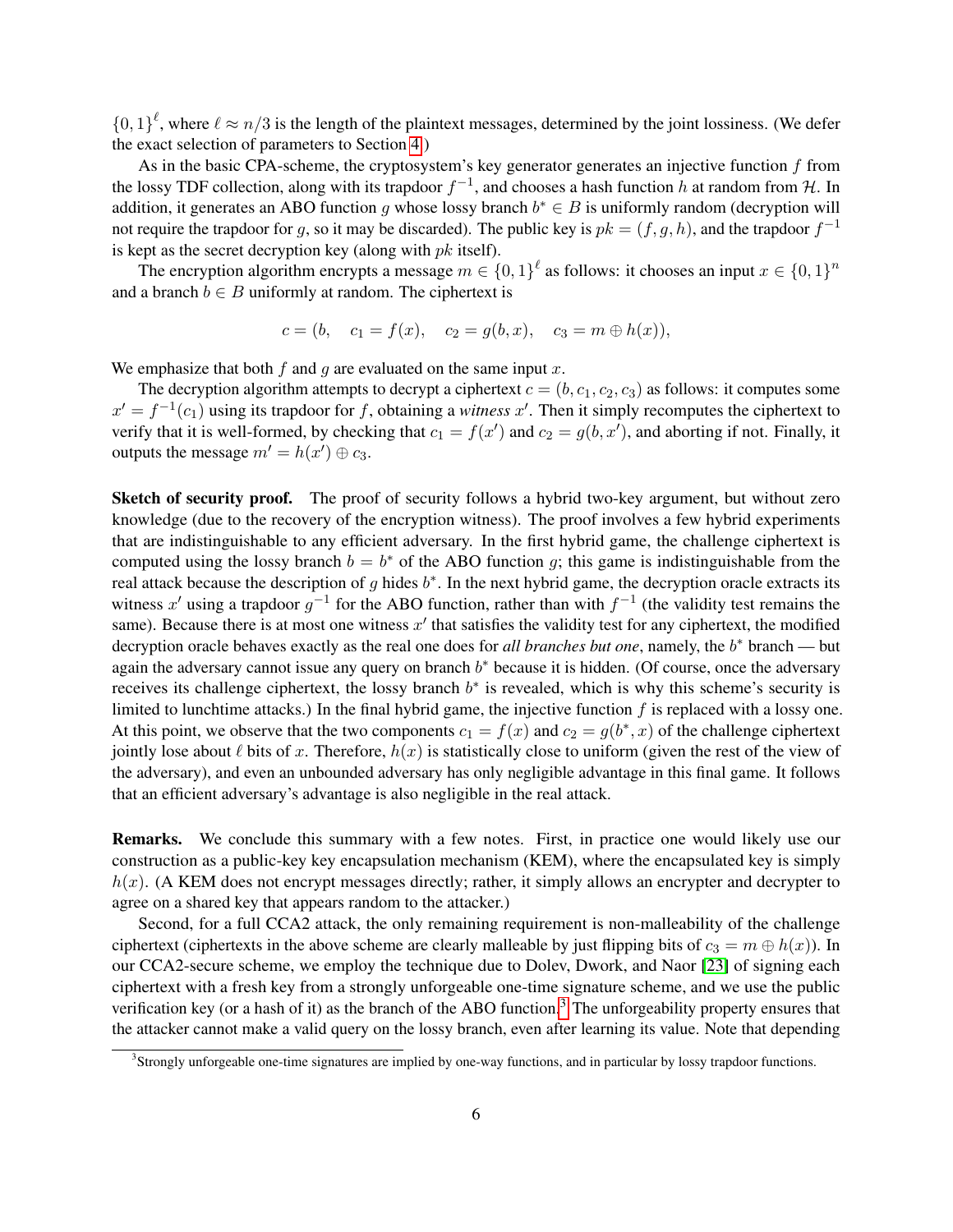on the implementation of the signatures scheme, the resulting decryption algorithm might no longer recover the *entire* encryption witness (which now includes randomness for generating a key pair for the signature scheme), but it still recovers the input x of the lossy and ABO functions  $f, g$ .

Finally, while our system falls outside the NIZK paradigm, we do rely on some techniques that are reminiscent of previous CCA-secure constructions. Our construction uses a two-key strategy originally due to Naor and Yung [\[47\]](#page-42-0), where during hybrid experiments the simulator uses one key to decrypt the ciphertext, while it participates in a distinguishing experiment related to the other key. The major difference is that in the NIZK paradigm, the distinguishing experiment is on a *ciphertext* encrypted under the other key, whereas our simulation participates in a distinguishing experiment on the *other key itself*.

### <span id="page-6-0"></span>1.3 Realizing Lossy TDFs

We now sketch our basic approach for constructing lossy and all-but-one trapdoor functions. The starting point is to rely on cryptographic assumptions that are amenable to linear (homomorphic) operations on encrypted data. Informally, this means that one can apply linear operations (i.e., addition, multiplication by a known scalar) directly on encrypted values, without first decrypting them.

A function f (whether injective or lossy) on  $\{0,1\}^n$  is specified by an  $n \times n$  matrix M that has been encrypted in a suitable way. The underlying hardness assumption ensures that any two encrypted matrices are computationally indistinguishable (for any n bounded by a polynomial in the security parameter), hence so are injective and lossy functions.

To evaluate  $f(x)$ , we view the input  $x \in \{0,1\}^n$  as an *n*-dimensional binary vector x, and simply compute the encrypted linear product  $x \cdot M$  by applying the appropriate homomorphic operations to the encrypted entries of M.

An *injective* function is represented by an encrypted *identity* matrix  $M = I$ , and its trapdoor is the matching decryption key. Briefly, the function  $f$  is invertible with the trapdoor (and therefore injective) because  $f(x)$  is an entry-wise encryption of  $x \cdot I = x$ , which can be decrypted to recover each bit of x individually.

A *lossy* function is represented by an encrypted *all-zeros* matrix  $M = 0$ . Because  $x \cdot 0 = 0$  for all x, the function value  $f(x)$  intuitively 'loses' x, at least from the point of view of an *honest* party who might try to decrypt the output. However, this alone is not enough to guarantee statistical lossiness, because the output ciphertexts still carry some internal *randomness* that might leak information about the input.

To ensure lossiness, we rely on a special method of encrypting the matrix M. With this method, every row of ciphertexts in an encrypted zero matrix lies in a *low-dimensional subspace* of the n-fold ciphertext space. (Despite this fact, the plaintext matrix is still concealed.) The point of this property is to ensure that every homomorphically computed linear combination of the rows (i.e., every value of  $f(x)$ ) also lies in the same subspace. By choosing the dimension n so that the number of inputs  $2<sup>n</sup>$  significantly exceeds the cardinality of the subspace, we can then ensure that the image of  $f$  is much smaller than its domain, as desired.

The construction of all-but-one trapdoor functions is just slightly more general. Each branch b of the function simply corresponds to a different matrix  $M_b$ , whose encrypted version can be derived easily from the function's description. The function is generated so that  $M_{b^*} = 0$  for the desired lossy branch  $b^*$ , while  $M_b$  is an invertible matrix (which is easily computable with the trapdoor) for all the other branches.

We note that it is tempting to think that the above approach could be made more space-efficient by using an encrypted n-dimensional *vector* as the function description, and component-wise multiplication for evaluation. While this presents no problem when inverting an injective function, it does not suffice for lossiness (at least generically). The problem is that the encrypted output vector does not necessarily lie within a particular subspace, so the number of outputs cannot be bounded appropriately.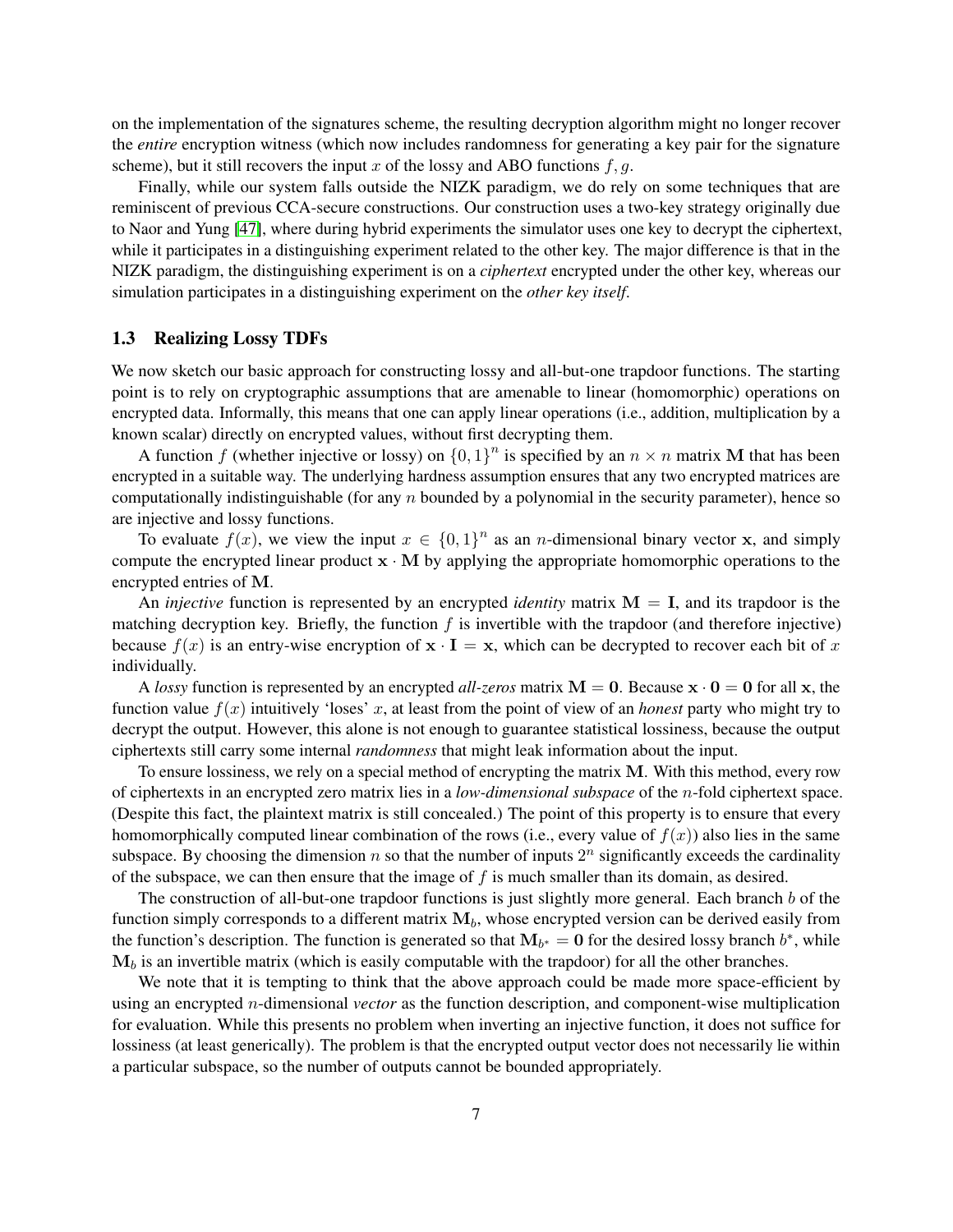Concrete assumptions. Using well-known techniques relating to the decisional Diffie-Hellman problem, it is relatively straightforward to implement the above framework for constructing lossy and all-but-one TDFs under the DDH assumption. One subtlety is that in order to support the needed additive homomorphisms, encrypted values must appear 'in the exponent,' so decryption would in general require computing discrete logarithms. Fortunately, in our context all the encrypted values are guaranteed to be binary, so decryption is easy. (See Section [5](#page-26-0) for details).

Instantiating lossy TDFs under worst-case lattice assumptions via known lattice-based cryptosystems [\[2,](#page-40-2) [56,](#page-43-4) [57\]](#page-43-5) encounters some additional technical difficulties. While all these cryptosystems have a linear structure that supports additive homomorphisms, their security (roughly speaking) is based on the difficulty of distinguishing uniform points in an n-dimensional space from those that are 'close to' a subspace of dimension  $n - 1$ . In our matrix framework, the lossiness argument encounters two significant problems: first, the outputs of a lossy function are only guaranteed to lie 'somewhat close' to the subspace, and the subspace itself may already have cardinality much larger than the number of function inputs. We address these problems first by 'lifting' the underlying problem to that of distinguishing between uniform points and points that are close to a subspace of *much smaller* dimension; and second, by fitting the function output itself into a *low-dimensional space* to control the number of possible outputs in the lossy case (while retaining the ability to invert in the injective case).

Technically, the techniques described above (especially the lifting step) seem easiest to implement using the natural "learning with errors" (LWE) problem as defined by Regev [\[57\]](#page-43-5), which is a generalization of the well-known "learning parity with noise" problem to moduli larger than 2.<sup>[4](#page-7-0)</sup> The LWE problem can be seen as an average-case bounded-distance decoding problem on a certain natural family of random lattices, and appears to be quite hard (the best known attack [\[9\]](#page-40-5) requires exponential time and space). Moreover, Regev gave a reduction showing that LWE is indeed hard on the average if standard approximation problems on lattices are hard in the *worst case* for *quantum* algorithms [\[57\]](#page-43-5). Quantum algorithms are not known to have any advantage over classical algorithms for the worst-case lattice problems in question. In addition, following the initial publication of this work, Peikert [\[50\]](#page-42-4) has shown that LWE is as hard as certain worst-case lattice problems via a *classical* reduction.

# 1.4 Lossy Trapdoors in Context

It is informative to consider lossy trapdoors in the context of previous constructions. A crucial technique in the use of lossy trapdoors is that security is typically demonstrated via indistinguishability arguments over a scheme's *public key*, as opposed to its outputs. For encryption, this style of argument goes back the seminal work of Goldwasser and Micali [\[36\]](#page-42-5), and recently has been identified as an important notion (called "message-lossy" [\[52\]](#page-42-6) or "meaningful/meaningless" [\[42\]](#page-42-7) encryption) in its own right. The style is inherent to cryptosystems based on lattices [\[2,](#page-40-2) [56,](#page-43-4) [57\]](#page-43-5), but to our knowledge it has never been employed in the context of trapdoor functions or chosen-ciphertext security.

The present approach can be contrasted with the (1-out-of-2) oblivious transfer (OT) construction of Even, Goldreich, and Lempel [\[25\]](#page-41-13). They construct semi-honest oblivious transfer protocols from any public key cryptosystem in which a public key can be sampled 'obliviously,' i.e., without knowing a corresponding decryption key. In the OT protocol, one of the messages is encrypted under such a public key, thereby hiding it computationally from the receiver. Lossy TDFs can be employed to construct OT in a similar way, but the security properties are reversed: one can sample a lossy public key that is only *computationally*

<span id="page-7-0"></span><sup>4</sup>Concurrently with the initial version of this work, Ajtai and Dwork [\[3\]](#page-40-6) improved their original cryptosystem to include a lifting argument that also appears amenable to our framework.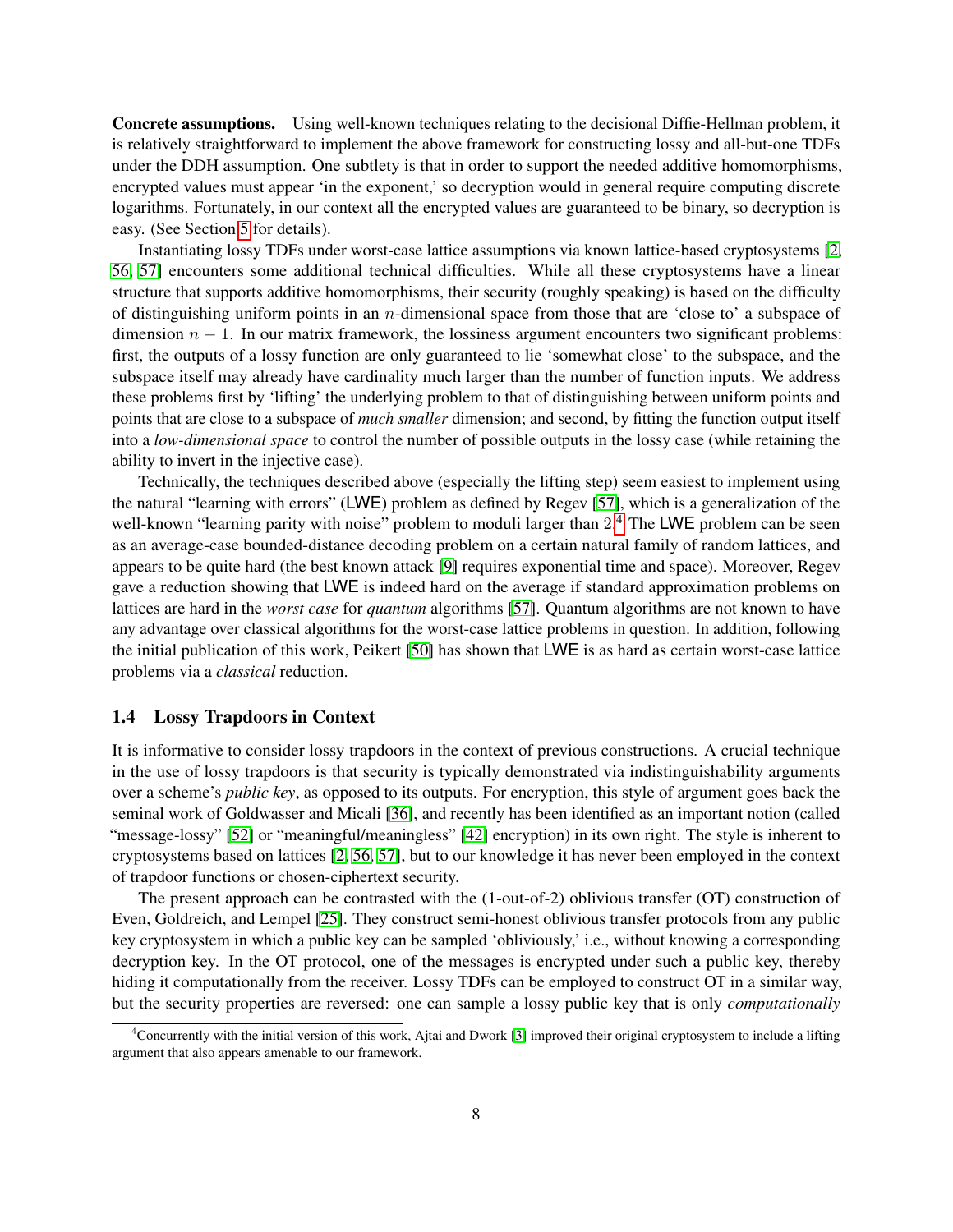indistinguishable from a 'real' one, but messages encrypted under the lossy key are *statistically* hidden.

Another interesting comparison is to the techniques used to construct CCA-secure cryptosystems from identity-based encryption (IBE) [\[63\]](#page-43-6) that were introduced by Canetti, Halevi, and Katz [\[17\]](#page-40-7) and improved in later work [\[15,](#page-40-8) [16,](#page-40-9) [14\]](#page-40-10). Our construction and simulation share some techniques with these works, but also differ in important ways. In the constructions based on IBE, the simulator is able to acquire secret keys for all identities but one special identity ID<sup>∗</sup> , and can therefore answer decryption queries in the CCA experiment. The special identity ID<sup>∗</sup> is hidden *statistically* by the public key, while the challenge ciphertext encrypted under ID<sup>∗</sup> hides its message only *computationally*. In our simulation, the security properties are once again reversed: the lossy branch  $b^*$  is hidden only computationally by the public key, but the challenge ciphertext hides its message statistically.

Our concrete constructions of lossy TDFs under the DDH assumption, which generate a matrix whose rows lie in a small subspace, are technically similar to the ElGamal-like cryptosystems of Bellare *et al.* [\[5\]](#page-40-11) that reuse randomness for efficiency, and to constructions of pseudorandom functions (via intermediate objects called "synthesizers") by Naor and Reingold [\[45\]](#page-42-8). The novelty in our constructions is in the use of additional homomorphic structure to compute encrypted linear products, and to bound the number of possible outputs in the lossy case.

### 1.5 Subsequent Work

Since the initial publication of this work in [\[53\]](#page-43-7), there has been much additional work on lossy trapdoor functions and related concepts.

Additional constructions and variations. One area of interest has been in finding additional realizations of lossy trapdoor functions. Rosen and Segev [\[59\]](#page-43-8) and Boldyreva, Fehr, and O'Neill [\[12\]](#page-40-12) independently described simple, compact constructions of lossy and ABO TDFs under the decisional composite residuosity assumption, using the trapdoor function of Paillier [\[48\]](#page-42-1). (The preliminary version of this work [\[53\]](#page-43-7) constructed somewhat more complex lossy and ABO TDFs under a variant of Paillier's assumption.) More recently, Freeman, Goldreich, Kiltz, Rosen and Segev [\[27\]](#page-41-14) produced more constructions of lossy TDFs, from the quadratic residuosity assumption and the family of  $k$ -linear assumptions [\[39,](#page-42-9) [62\]](#page-43-9) (which are potentially weaker generalizations of the DDH assumption). Boyen and Waters gave a technique to 'compress' the public key of our matrix construction down to  $O(n)$  group elements in a 'pairing-friendly' group.

Another direction of research has been to give further applications and variations of lossiness. Boldyreva *et al.* [\[12\]](#page-40-12) constructed CCA-secure *deterministic* encryption schemes for high-entropy messages, based on lossy and ABO TDFs. Peikert, Vaikuntanathan, and Waters [\[52\]](#page-42-6) constructed efficient, universally composable oblivious transfer protocols based on certain "message-lossy" encryption schemes, and Bellare, Hofheinz, and Yilek [\[7\]](#page-40-13) proved that message-lossy encryption schemes are secure under "selective-opening attacks." Rosen and Segev [\[59\]](#page-43-8) introduced a relaxation of lossiness, called security under "correlated inputs," and constructed a witness-recovering CCA-secure cryptosystem using that notion. Mol and Yilek [\[44\]](#page-42-10) recently solved an open problem from an earlier version of this work, by constructing a CCA-secure encryption scheme from any lossy TDF that loses only a noticeable fraction of a bit.

Trapdoors for lattices. Using very different techniques from ours, Gentry, Peikert, and Vaikuntanathan [\[29\]](#page-41-15) recently constructed two different types of trapdoor functions that are secure under worst-case lattice assumptions. One collection consists of injective functions that can be shown secure under correlated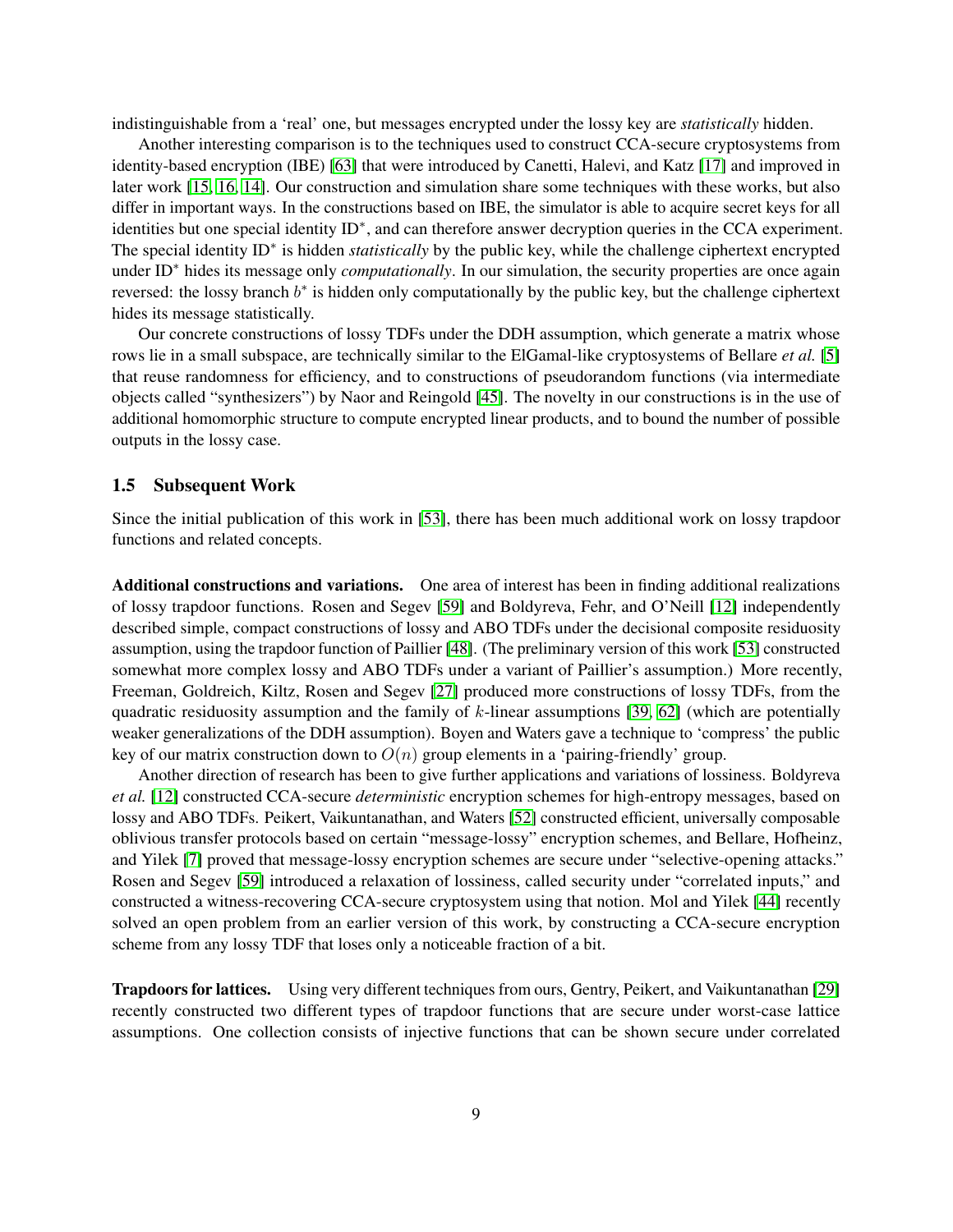inputs [\[59\]](#page-43-8) (they also can be modified to enjoy a mild degree of lossiness). Peikert [\[50\]](#page-42-4) has adapted this collection to construct a simple CCA-secure cryptosystem based directly on the LWE assumption.

# 1.6 Open Directions

This work leaves a number of open problems and directions, some of which we discuss briefly here.

- Are there constructions of lossy trapdoor functions (or even just lossy functions, without trapdoors) based on other assumptions? All known constructions are based on specific algebraic problems; a construction based on 'general' cryptographic assumptions would be quite interesting. A related question is whether more efficient constructions based on the DDH and LWE problems are possible.
- Is it possible to 'amplify' lossiness in an unconditional way? That is, can one construct a 'highly lossy' function that loses a  $\delta$  fraction of its input, from a 'moderately lossy' one that loses only an  $\epsilon < \delta$ fraction?
- What other cryptographic applications do lossy TDFs imply? For example, (single-server) private information retrieval (PIR) is an 'information-compressing' primitive, but we do not know of a construction from lossy TDFs (or vice-versa).

# 2 Preliminaries

Here we review some standard notation and cryptographic definitions. We also give relevant background relating to entropy of distributions and extraction of randomness from weakly-random sources.

# 2.1 Basic Concepts

We let N denote the natural numbers. For any  $k \in \mathbb{N}$ ,  $[k]$  denotes the set  $\{1, \ldots, k\}$ .

Unless described otherwise, all quantities are implicitly functions of a *security parameter* denoted  $\lambda \in \mathbb{N}$ (except in Section [6,](#page-30-0) where we use d). The security parameter, represented in unary, is an input to all cryptographic algorithms (including the adversary); for notational clarity we usually omit it as an explicit parameter.

We use standard asymptotic notation  $O$ ,  $o$ ,  $\Omega$ , and  $\omega$  to denote the growth of functions. We say that  $f(\lambda) = \tilde{O}(g(\lambda))$  if  $f(\lambda) = O(g(\lambda) \log^c \lambda)$  for some constant c. We let poly( $\lambda$ ) denote an unspecified function  $f(\lambda) = O(\lambda^c)$  for some constant c.

We let negl( $\lambda$ ) denote some unspecified function  $f(\lambda)$  such that  $f = o(\lambda^{-c})$  for *every* constant c, saying that such a function is *negligible* (in  $\lambda$ ). We say that a probability is *overwhelming* if it is 1 – negl( $\lambda$ ). Throughout the paper, a *probabilistic polynomial-time* (PPT) algorithm is a randomized algorithm that runs in time  $poly(\lambda)$ ..

For convenience, we often identify random variables with their probability distributions. Let  $X$  and  $Y$  be two random variables over some countable set S. The *statistical distance* between X and Y is defined as

$$
\Delta(X,Y) = \frac{1}{2} \sum_{s \in S} |\Pr[X=s] - \Pr[Y=s]|.
$$

Statistical distance is a metric; in particular, it obeys the triangle inequality.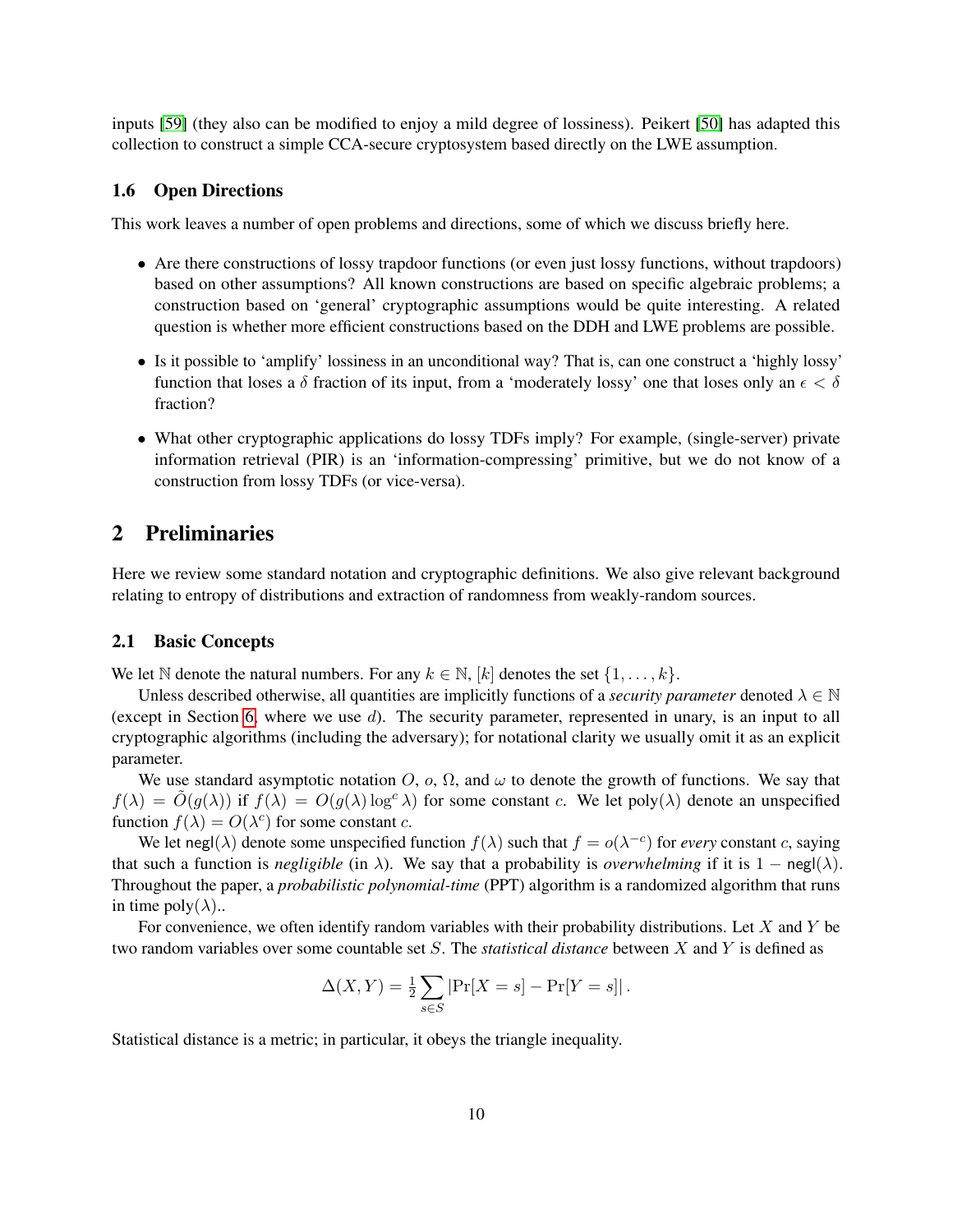Let  $\mathcal{X} = \{X_{\lambda}\}_{\lambda \in \mathbb{N}}$  and  $\mathcal{Y} = \{Y_{\lambda}\}_{\lambda \in \mathbb{N}}$  denote two ensembles of random variables indexed by  $\lambda$ . We say that X and Y are *statistically indistinguishable*, written  $\chi \stackrel{s}{\approx} \chi$ , if  $\Delta(X_\lambda, Y_\lambda) = \text{negl}(\lambda)$ . Given an algorithm  $A$ , define its *advantage* in distinguishing between  $X$  and  $Y$  as

$$
|\Pr[\mathcal{A}(X_{\lambda})=1]-\Pr[\mathcal{A}(Y_{\lambda})=1]|,
$$

where the probability is taken over the random values  $X_\lambda$  and  $Y_\lambda$ , and the randomness of A. We say that X and Y are *computationally indistinguishable*, written  $\chi \stackrel{c}{\approx} \chi$ , if the advantage of any PPT algorithm A is negl $(\lambda)$ .<sup>[5](#page-10-0)</sup> It is routine to see that statistical indistinguishability implies computational indistinguishability. When the ensembles of two random variables (indexed by  $\lambda$ ) are clear from context, we sometimes abuse notation and say that the variables themselves are statistically/computationally indistinguishable.

It is a standard fact that the outputs of any algorithm (respectively, any PPT algorithm) on two statistically (resp., computationally) indistinguishable variables are themselves statistically (resp., computationally) indistinguishable. Moreover, it is straightforward to prove (via a hybrid argument) that statistical and computational indistinguishability are transitive under polynomially many steps. More precisely, if  $\mathcal{X}_1 \stackrel{s}{\approx}$  $\chi_2 \stackrel{\hat{s}}{\approx} \cdots \stackrel{\hat{s}}{\approx} \chi_k$  (respectively,  $\chi_1 \stackrel{c}{\approx} \cdots \stackrel{c}{\approx} \chi_k$ ) is any sequence of  $k = \text{poly}(\lambda)$  ensembles, then  $\chi_1 \stackrel{s}{\approx} \chi_k$ (resp.,  $\mathcal{X}_1 \stackrel{c}{\approx} \mathcal{X}_k$ ).

# 2.2 Cryptographic Notions

Here we recall some standard cryptographic definitions. We frequently define security in terms of interactive experiments (sometimes called "games") involving an adversary algorithm  $A$  (formally, an interactive Turing machine). The *view* of the adversary in such an experiment is the ensemble of random variables, indexed by the security parameter  $\lambda$ , where each variable includes the random coins of A and all its inputs over the course of the experiment when run with security parameter  $\lambda$ .

### 2.2.1 Trapdoor Functions

We recall one definition of injective trapdoor functions. For generality, let  $n = n(\lambda) = \text{poly}(\lambda)$  denote the input length of the trapdoor functions as a function of the security parameter. A collection of *injective* trapdoor functions is given by a tuple of PPT algorithms  $(S, F, F^{-1})$  having the following properties:

- 1. *Easy to sample, compute, and invert with trapdoor:* S outputs (s, t) where s is a function index and t is its trapdoor,  $F(s, \cdot)$  computes an injective (deterministic) function  $f_s(\cdot)$  over the domain  $\{0, 1\}^n$ , and  $F^{-1}(t, \cdot)$  computes  $f_s^{-1}(\cdot)$ . (Outside the image of  $f_s$ , the behavior of  $F^{-1}(t, \cdot)$  may be arbitrary.)
- 2. *Hard to invert without trapdoor:* for any PPT inverter *I*, the probability that  $\mathcal{I}(s, f_s(x))$  outputs x is negligible, where the probability is taken over the choice of  $(s,t) \leftarrow S$ ,  $x \leftarrow \{0,1\}^n$ , and  $\mathcal{I}$ 's randomness.

### 2.2.2 Collision-Resistant and One-Way Hash Functions

A collection of *collision-resistant* hash functions from length  $\ell(\lambda)$  to length  $\ell'(\lambda) < \ell(\lambda)$  is modeled by a pair of PPT algorithms  $(S_{\rm crh}, F_{\rm crh})$ , where

<span id="page-10-0"></span><sup>5</sup> For simplicity, throughout the paper we opt to define security against *uniform* adversaries; all our results can be easily adapted to a non-uniform treatment.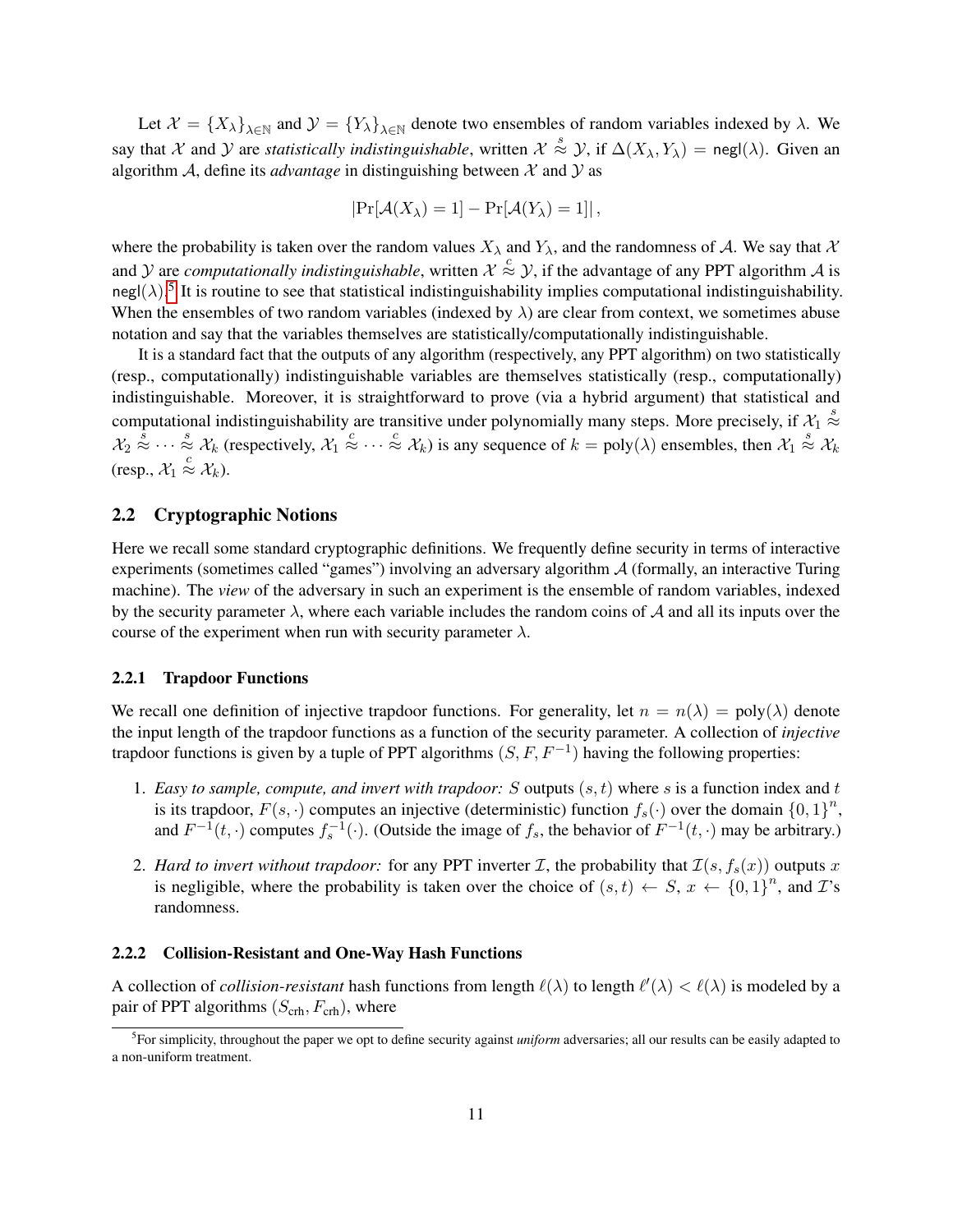- 1.  $S_{\rm crh}$  outputs a function index i,
- 2.  $F_{\text{crh}}(i, \cdot)$  computes a (deterministic) function  $H_i: \{0, 1\}^{\ell(\lambda)} \to \{0, 1\}^{\ell'(\lambda)}$ ,
- 3. for every PPT adversary A, the probability (over the choice of i and the randomness of A) that  $A(i)$ outputs distinct  $x, x' \in \{0, 1\}^{\ell(\lambda)}$  such that  $H_i(x) = H_i(x')$  is negligible in  $\lambda$ .

A collection of *universal one-way hash functions* (UOWHFs) [\[46\]](#page-42-11) is similarly given by algorithms  $(S<sub>uowhf</sub>, F<sub>uowhf</sub>)$ , with the following security property. Let A be a PPT adversary that participates in the following experiment: A outputs an  $x \in \{0,1\}^{\ell(\lambda)}$ , then a function index  $i \leftarrow S_{\text{uowhf}}$  is chosen and given to A, then A outputs some  $x' \in \{0,1\}^{\ell(\lambda)}$ . Then the probability (over all the randomness of the game) that  $x' \neq x$  and  $F_{\text{uowhf}}(i, x) = F_{\text{uowhf}}(i, x')$  is negl( $\lambda$ ). It is easy to see that a collection of CRHFs is also a collection of UOWHFs.

### <span id="page-11-0"></span>2.2.3 Public-Key Encryption

We recall the definition of a public-key cryptosystem and the standard notions of security, including security under chosen-plaintext attack (CPA) and under chosen-ciphertext attack (CCA). A cryptosystem consists of three PPT algorithms that are modeled as follows:

- $G$  outputs a public key  $pk$  and secret key  $sk$ .
- $\mathcal{E}(pk, m)$  takes as input a public key pk and a message  $m \in \mathcal{M}$  (where M is some message space, possibly depending on  $\lambda$ ), and outputs a ciphertext c.
- $\mathcal{D}(sk, c)$  takes as input a secret key sk and a ciphertext c, and outputs a message  $m \in \mathcal{M} \cup \{\perp\},\$ where  $\perp$  is a distinguished symbol indicating decryption failure.

The standard completeness requirement is that for any  $(pk, sk) \leftarrow G$  and any  $m \in \mathcal{M}$ , we have  $\mathcal{D}(sk, \mathcal{E}(pk, m)) = m$ . We relax this notion to require that decryption is correct with overwhelming probability over all the randomness of the experiment.

A basic notion of security for a public key cryptosystem is indistinguishability under a chosen plaintext attack, called *CPA security* (also sometimes referred to as *semantic security*). A cryptosystem is said to be CPA-secure if the views of any PPT adversary A in the following two experiments indexed by a bit  $b \in \{0, 1\}$ are computationally indistinguishable: a key pair  $(pk, sk) \leftarrow G$  is generated and pk is given to A. Then A outputs two messages  $m_0, m_1 \in \mathcal{M}$ , and is given a ciphertext  $c^* \leftarrow \mathcal{E}(pk, m_b)$ , i.e., an encryption of message  $m<sub>b</sub>$ .

A much stronger notion of security for a public key cryptosystem is indistinguishability under an adaptive chosen ciphertext attack, or *CCA security*. This notion is similarly defined by two experiments as described above, where the adversary A is additionally given access to an oracle O that computes  $\mathcal{D}(sk, \cdot)$  during part or all of the game. In a variant called CCA1 (or "lunchtime") security, the oracle  $\mathcal{O}$  computes  $\mathcal{D}(sk, \cdot)$ *before* the ciphertext  $c^*$  is given to A, and outputs  $\perp$  on all queries thereafter. In the stronger and more standard notion of CCA2 security, the oracle  $\mathcal{O}$  computes  $\mathcal{D}(sk, \cdot)$  throughout the entire experiment, with the exception that it returns  $\perp$  if queried on the particular challenge ciphertext  $c^*$  (this condition is necessary, otherwise the definition is trivially impossible to realize).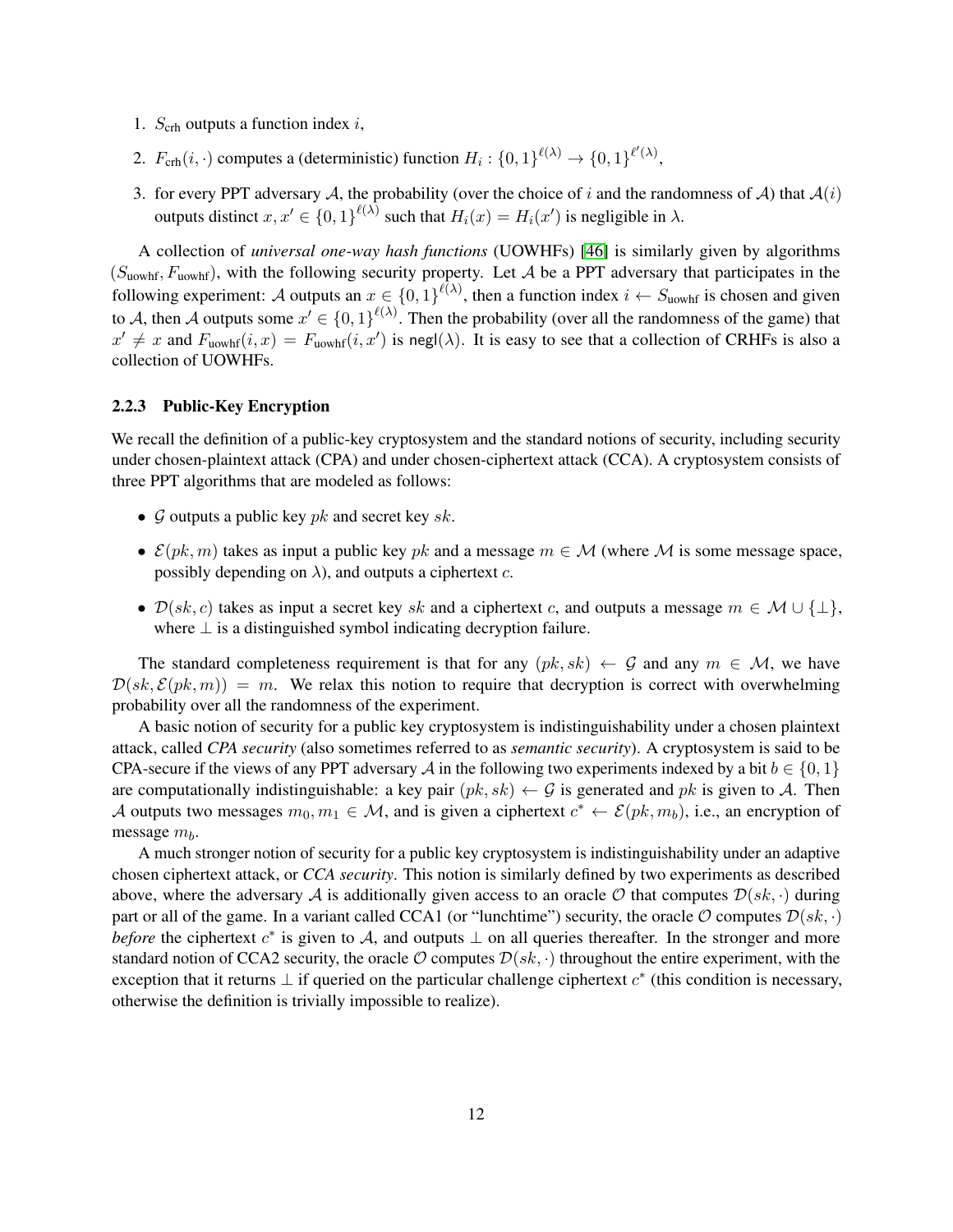### 2.2.4 Strongly Unforgeable One-Time Signatures

A signature scheme consists of three PPT algorithms Gen, Sign, and Ver, which are modeled as follows:

- Gen outputs a verification key vk and a signing key  $sk_{\sigma}$ .
- Sign( $sk_{\sigma}$ , m) takes as input a signing key  $sk_{\sigma}$  and a message  $m \in \mathcal{M}$  (where M is some fixed message space, possibly depending on  $\lambda$ ) and outputs a signature  $\sigma$ .
- Ver(vk, m,  $\sigma$ ) takes as input a verification key vk, a message  $m \in M$ , and a signature  $\sigma$ , and outputs either 0 or 1.

The standard completeness requirement is that for any  $(vk, sk_{\sigma}) \leftarrow$  Gen and any  $m \in \mathcal{M}$ , we have  $Ver(vk, m, Sign(sk_{\sigma}, m)) = 1$ . We relax this notion to require that Ver accepts (i.e., outputs 1) with overwhelming probability over all the randomness of the experiment.

The security notion of *strong* existential unforgeability under a *one-time* chosen message attack is defined in terms of the following experiment between a challenger and a PPT adversary algorithm  $\mathcal{A}$ : the challenger first generates a key pair  $(vk, sk_{\sigma}) \leftarrow G$ , and gives vk to A. Then A may query an oracle that computes Sign( $sk_{\sigma}$ , ·) on a single message  $m \in \mathcal{M}$  of its choice, receiving a signature  $\sigma$ . Finally, A outputs a pair  $(m', \sigma')$ , and is said to succeed if  $\text{Ver}(vk, m', \sigma') = 1$  and, if a signature query was made,  $(m', \sigma') \neq (m, \sigma)$ . The advantage of  $\mathcal A$  is the probability that  $\mathcal A$  succeeds, taken over all the randomness of the experiment; a signature scheme is strongly unforgeable under a one-time chosen message attack if every PPT adversary A has only negligible advantage in the above game.

Strongly unforgeable one-time signatures can be constructed from any one-way function [\[32,](#page-41-16) Chapter 6], and more efficiently from collision-resistant hash functions [\[41\]](#page-42-12). As we show later, both of these primitives have black-box constructions from lossy trapdoor functions.

# 2.3 Randomness Extraction

The min-entropy of a random variable X over a domain S is the negative (base-2) logarithm of the *predictability* of X:

$$
H_{\infty}(X) = -\lg(\max_{s \in S} \Pr[X = s]).
$$

In many natural settings (including our applications), the variable  $X$  is correlated with another variable  $Y$ whose value is known to an adversary. In such scenarios, it is most convenient to use the notion of *average min-entropy* as defined by Dodis *et al.* [\[22\]](#page-41-12), which captures the *average predictability* of X conditioned on the (random) value of  $Y$ :

$$
\tilde{H}_{\infty}(X|Y) = -\lg \left( \mathop{\mathbb{E}}_{y \leftarrow Y} \left[ 2^{-H_{\infty}(X|Y=y)} \right] \right) = -\lg \left( \mathop{\mathbb{E}}_{y \leftarrow Y} \left[ \max_{s \in S} \Pr[X=s|Y=y] \right] \right) .
$$

<span id="page-12-0"></span>(See [\[22\]](#page-41-12) for further discussion and alternate notions.)

Lemma 2.1 ([\[22,](#page-41-12) Lemma 2.2]). If Y takes at most  $2<sup>r</sup>$  possible values and Z is any random variable, then

$$
\tilde{H}_{\infty}(X|Y) \ge H_{\infty}(X) - r.
$$

In our applications, we need to derive nearly uniform bits from a weakly random source  $X$  that has some average min-entropy. This is accomplished via an appropriate type of *randomness extractor*.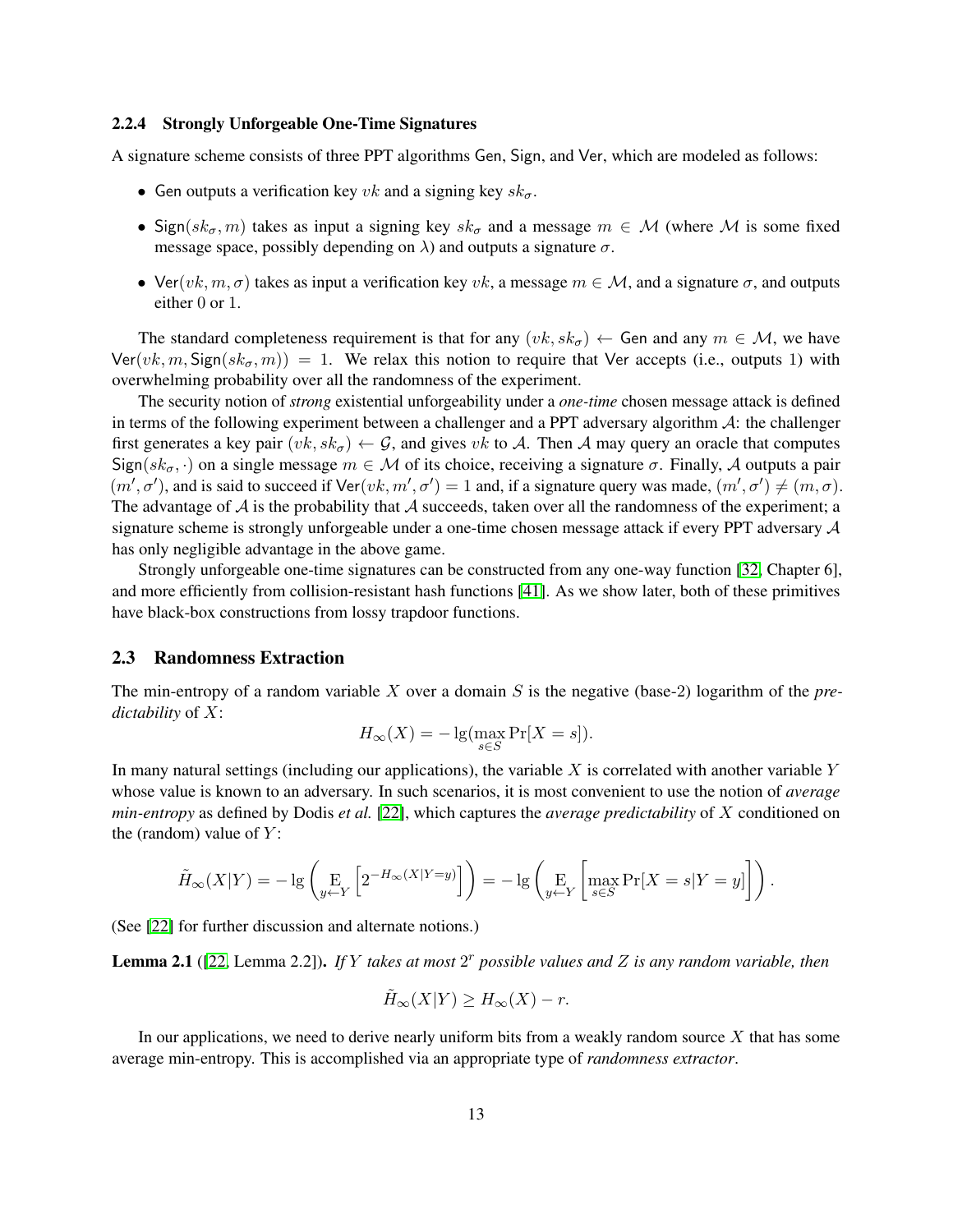**Definition 2.2** ([\[22\]](#page-41-12)). A collection H of functions from  $\{0,1\}^n$  to  $\{0,1\}^{\ell}$  is an average-case  $(n,k,\ell,\epsilon)$ -strong extractor *if for all pairs of random variables*  $(X,Y)$  *such that*  $X\in\{0,1\}^n$  and  $\tilde{H}_\infty(X|Y)\geq k$ , it holds that *for*  $h \leftarrow H$  *and*  $r \leftarrow \{0, 1\}^{\ell}$ *,* 

$$
\Delta((h, h(X), Y), (h, r, Y)) \le \epsilon.
$$

Dodis *et al.* [\[22\]](#page-41-12) showed that in general, any (worst-case) strong extractor is also an average-case strong extractor, for an appropriate setting of parameters. However, the proof incurs some degradation in the number of bits that may be extracted (and their quality) for a given amount of average min-entropy. We instead prefer to use a tighter but more specialized result, which says that universal hash functions are good average-case strong extractors. (Recall that a family of functions  $\mathcal{H} = \{h_i : D \to R\}$  from a domain D to range R is said to be *universal* if, for every distinct  $x, x' \in D$ ,  $Pr_{h \leftarrow H}[h(x) = h(x')] = 1/|R|$ . Universal hash functions admit very simple and efficient constructions [\[64\]](#page-43-10).)

<span id="page-13-1"></span>**Lemma 2.3** ([\[22,](#page-41-12) Lemma 2.4]). Let X, Y be random variables such that  $X \in \{0,1\}^n$  and  $\tilde{H}_{\infty}(X|Y) \geq k$ . Let  $H$  be a family of universal hash functions from  $\{0,1\}^n$  to  $\{0,1\}^\ell$ , where  $\ell \leq k-2\lg(1/\epsilon)$ . Then  $H$  is an *average-case*  $(n, k, \ell, \epsilon)$ -strong extractor.

# <span id="page-13-0"></span>3 Lossy and All-But-One Trapdoor Functions

# 3.1 Lossy TDFs

Here we define lossy trapdoor functions. Define the following quantities as functions of the security parameter:  $n(\lambda) = \text{poly}(\lambda)$  represents the input length of the function and  $k(\lambda) \leq n(\lambda)$  represents the *lossiness* of the collection. For convenience, we also define the *residual leakage*  $r(\lambda) = n(\lambda) - k(\lambda)$ . For all these quantities, we often omit the dependence on  $\lambda$ .

A collection of  $(n, k)$ -lossy trapdoor functions is given by a tuple of PPT algorithms  $(S_{\text{inj}}, S_{\text{loss}}, F_{\text{ltdf}}, F_{\text{ltdf}}^{-1})$ having the properties below.

- 1. *Easy to sample an injective function with trapdoor:*  $S_{\text{inj}}$  outputs  $(s, t)$  where s is a function index and t is its trapdoor,  $F_{\text{ltdf}}(s, \cdot)$  computes an *injective* (deterministic) function  $f_s(\cdot)$  over the domain  $\{0, 1\}^n$ , and  $F_{\text{ltdf}}^{-1}(t, \cdot)$  computes  $f_s^{-1}(\cdot)$ . If a value y is not in the image of  $f_s$ , i.e., if  $f_s^{-1}(y)$  does not exist, then the behavior of  $F_{\text{ltdf}}^{-1}(t, y)$  is unspecified (because of this, the output of  $F_{\text{ltdf}}^{-1}$  may need to be checked for correctness in certain applications).
- 2. *Easy to sample a lossy function:*  $S_{\text{loss}}$  outputs  $(s, \perp)$  where s is a function index, and  $F_{\text{ltdf}}(s, \cdot)$ computes a (deterministic) function  $f_s(\cdot)$  over the domain  $\{0,1\}^n$  whose image has size at most  $2^r = 2^{n-k}.$
- 3. *Hard to distinguish injective from lossy:* the first outputs of  $S_{\text{inj}}$  and  $S_{\text{loss}}$  are computationally indistinguishable. More formally, let  $X_\lambda$  denote the distribution of s from  $S_{\text{inj}}$ , and let  $Y_\lambda$  denote the distribution of s from  $S_{\text{loss}}$ . Then  $\{X_{\lambda}\}\stackrel{c}{\approx}\{Y_{\lambda}\}.$

Note that we make no explicit requirement that an injective function be hard to invert. As shown in Lemma [3.3,](#page-16-0) this property is implied by combination of the lossiness and indistinguishability properties.

For our lattice-based constructions we need to consider a slightly relaxed definition of lossy TDFs, which we call *almost-always* lossy TDFs. Namely, we require that *with overwhelming probability* over the randomness of  $S_{\text{inj}}$ , the index s of  $S_{\text{inj}}$  describes an injective function  $f_s$  that  $F_{\text{tdf}}^{-1}$  inverts correctly on all values in the image of  $f_s$ . In other words, there is only a negligible probability (over the choice of s) that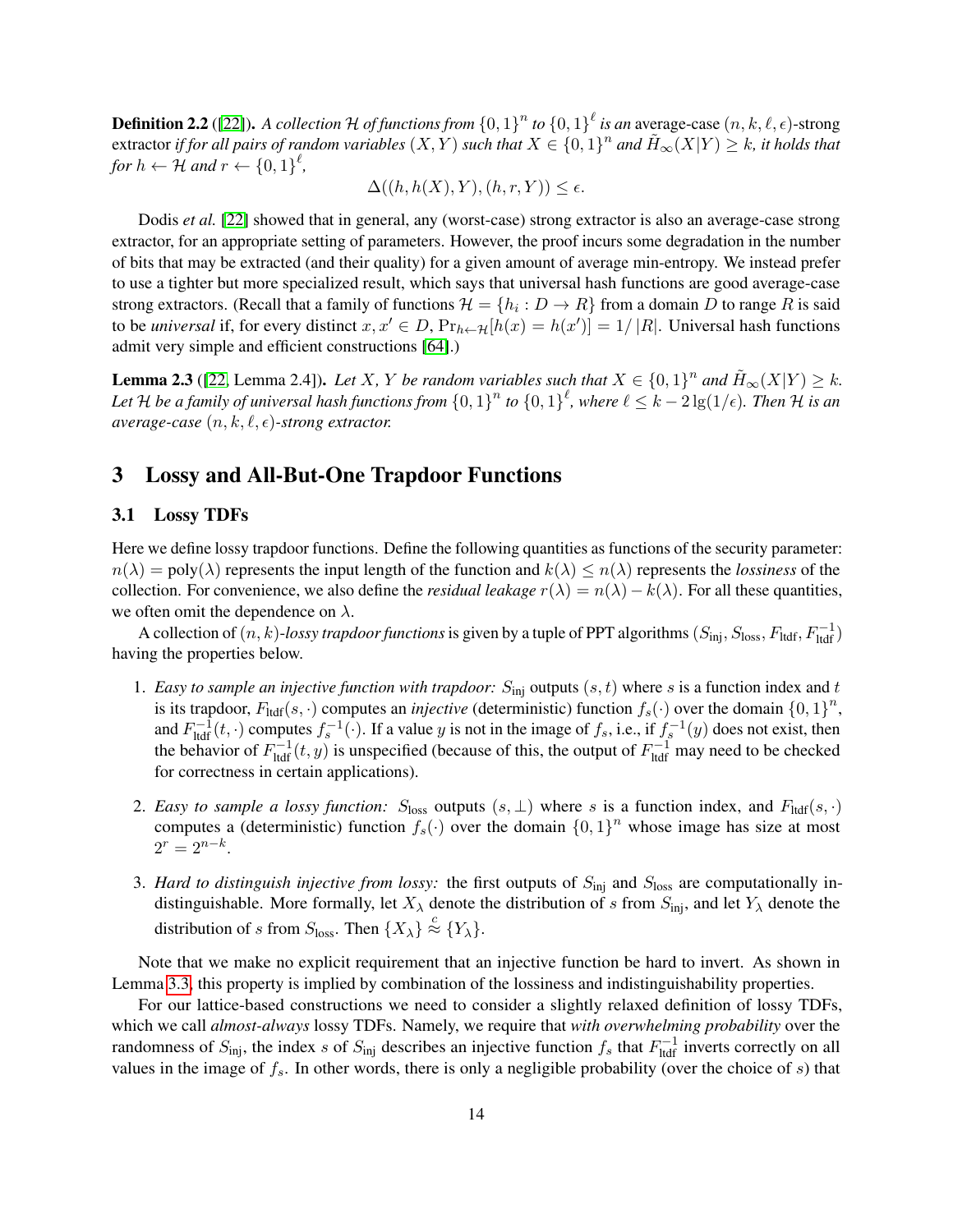$f_s(\cdot)$  is not injective or that  $F_{\text{ltdf}}^{-1}(t, \cdot)$  incorrectly computes  $f_s^{-1}(\cdot)$  for some input. Furthermore, we require that with overwhelming probability, the lossy function  $f_s$  generated by  $S_{loss}$  has image size at most  $2^r$ . In general, the function sampler cannot check these conditions because they refer to "global" properties of the generated function. The use of almost-always lossy TDFs does not affect security in our applications (e.g., CCA-secure encryption) because the adversary has no control over the generation of trapdoor/lossy functions. Therefore the potential advantage of the adversary due to sampling an improper function is bounded by a negligible quantity.

### 3.2 All-But-One TDFs

For our CCA applications, it is convenient to work with a richer abstraction that we call *all-but-one* (ABO) trapdoor functions. In an ABO collection, each function has an extra input called its *branch*. All of the branches are injective trapdoor functions (having the same trapdoor value), except for one branch which is lossy. The lossy branch is specified as a parameter to the function sampler, and its value is hidden (computationally) by the resulting function description.

We retain the same notation for  $n, k, r$  as above, and also let  $B = \{B_{\lambda}\}_{\lambda \in \mathbb{N}}$  be a collection of sets whose elements represent the branches. Then a collection of (n, k)-*all-but-one* trapdoor functions with branch collection B is given by a tuple of PPT algorithms  $(S_{\text{abo}}, G_{\text{abo}}, G_{\text{abo}}^{-1})$  having the following properties:

1. Sampling a trapdoor function with given lossy branch: for any  $b^* \in B_\lambda$ ,  $S_{\text{abo}}(b^*)$  outputs  $(s, t)$ , where  $s$  is a function index and  $t$  is its trapdoor.

For any  $b \in B_\lambda$  distinct from  $b^*$ ,  $G_{\text{abo}}(s, b, \cdot)$  computes an injective (deterministic) function  $g_{s,b}(\cdot)$ over the domain  $\{0, 1\}^n$ , and  $G_{\text{abo}}^{-1}(t, b, \cdot)$  computes  $g_{s,b}^{-1}(\cdot)$ . As above, the behavior of  $G_{\text{abo}}^{-1}(t, b, y)$  is unspecified if  $g_{s,b}^{-1}(y)$  does not exist.

Additionally,  $G_{\text{abo}}(s, b^*, \cdot)$  computes a function  $g_{s,b^*}(\cdot)$  over the domain  $\{0, 1\}^n$  whose image has size at most  $2^r = 2^{n-k}$ .

2. *Hidden lossy branch:* the views of any PPT adversary A in the following two experiments, indexed by a bit  $i \in \{0, 1\}$ , are computationally indistinguishable: A outputs  $(b_0^*, b_1^*) \in B_\lambda \times B_\lambda$  and is given a function index s, where  $(s, t) \leftarrow S_{\text{abo}}(b_i^*)$ .

Just as with lossy TDFs, we also need to consider an "almost-always" relaxation of the ABO definition. Specifically, the injective, invertible, and lossy properties need only hold with overwhelming probability over the choice of the function index s. As with lossy TDFs, the use of almost-always ABOs does not affect security in our applications.

# <span id="page-14-0"></span>3.3 Basic Relations

Lossy and ABO trapdoor functions are equivalent for appropriate choices of parameters and degrees of lossiness. We first show an easy equivalence between the two notions for ABOs with binary branch sets.

Lemma 3.1. *There exists a collection of* (n, k)*-ABO TDFs having exactly two branches if and only if there exists a collection of* (n, k)*-lossy TDFs.*

*Proof.* Suppose that  $(S_{\text{abo}}, G_{\text{abo}}, G_{\text{abo}}^{-1})$  give an  $(n, k)$ -ABO collection having branch set  $\{0, 1\}$  (without loss of generality). We construct  $(S_{\text{inj}}, S_{\text{loss}}, F_{\text{ltdf}}, F_{\text{ltdf}}^{-1})$  that give a collection of  $(n, k)$ -lossy TDFs as follows:

• The generator  $S_{\text{ini}}$  outputs  $(s, t) \leftarrow S_{\text{abo}}(1)$ , and  $S_{\text{loss}}$  outputs  $(s, \perp)$  where  $(s, t) \leftarrow S_{\text{abo}}(0)$ .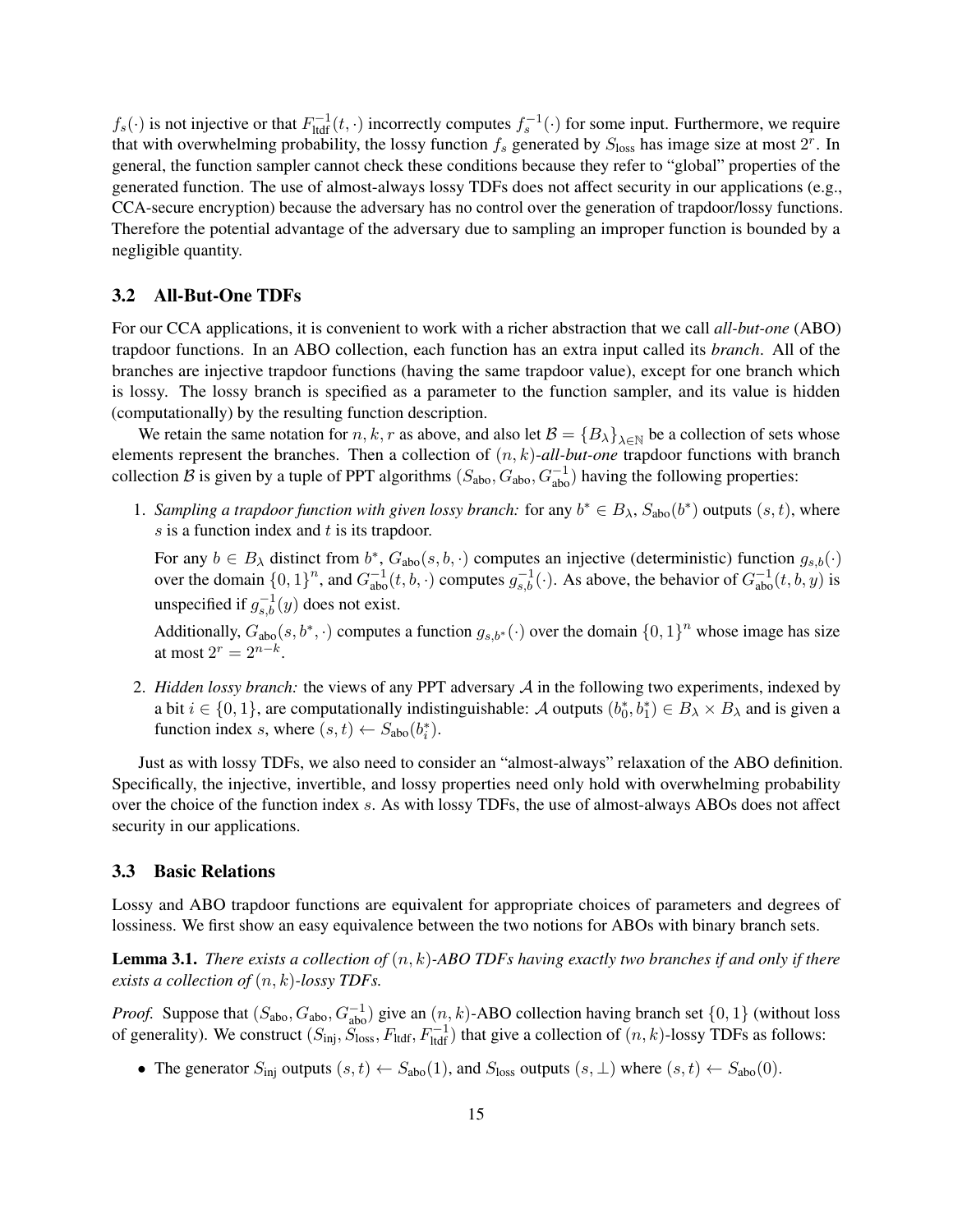- The evaluation algorithm  $F_{\text{tdf}}$  always evaluates on branch  $b = 0$ , i.e.,  $F_{\text{tdf}}(s, x) = G_{\text{abo}}(s, 0, x)$ .
- The inversion algorithm  $F_{\text{ltdf}}^{-1}(t, y)$  outputs  $x \leftarrow G_{\text{abo}}^{-1}(t, 0, y)$ .

It is clear by construction that  $F_{\text{ltdf}}^{-1}$  correctly inverts (using the trapdoor) any function generated by  $S_{\text{inj}}$ because the underlying ABO function is evaluated on a non-lossy branch, whereas  $S<sub>loss</sub>$  generates a lossy function having image size at most  $2^{n-k}$  because the underlying ABO is evaluated on its lossy branch. Moreover, injective and lossy functions are computationally indistinguishable by the hidden lossy branch property of the ABO.

Now consider the converse direction, supposing that  $(S_{\text{inj}}, S_{\text{loss}}, F_{\text{ltdf}}, F_{\text{ltdf}}^{-1})$  give a collection of  $(n, k)$ lossy TDFs. We construct  $(S_{\text{abo}}, G_{\text{abo}}, G_{\text{abo}}^{-1})$  that give an  $(n, k)$ -ABO collection having branch set  $B = \{0, 1\}$ as follows:

- The generator  $S_{\text{abo}}(b^*)$  chooses  $(s'_0, \perp) \leftarrow S_{\text{loss}}, (s'_1, t) \leftarrow S_{\text{inj}}$ , and outputs  $(s = (s'_{b^*}, s'_{1-b^*}), t)$ .
- The evaluation algorithm  $G_{\text{abo}}(s = (s_0, s_1), b, x)$  outputs  $F_{\text{ltdf}}(s_b, x)$ .
- The inversion algorithm  $G_{\text{abo}}^{-1}(t, b, y)$  outputs  $F_{\text{ltdf}}^{-1}(t, y)$ .

Using the properties of the lossy TDF collection, it may be verified that the function computed by  $G_{\text{abo}}$ is lossy on branch  $b^*$ , and injective (and invertible by  $G_{\text{abo}}^{-1}$ ) on branch  $1 - b^*$ . Finally, for either input  $b^* \in \{0, 1\}$  to  $S_{\text{abo}}$ , the output function index s is computationally indistinguishable from one made up of two indices independently generated by  $S_{\text{inj}}$ , hence the ABO satisfies the hidden lossy branch condition.  $\Box$ 

We can also construct an ABO collection for large branch sets from one with just a binary branch set. Our construction involves some degradation in lossiness (i.e., additional leakage) because it invokes several functions on the same input. It is an interesting question whether this can be improved.

**Lemma 3.2.** *If there exists an*  $(n, n - r)$ -*ABO collection with branch set*  $B = \{0, 1\}$ *, then for any*  $\ell \ge 1$ *there exists an*  $(n, n - \ell \cdot r)$ -*ABO collection with branch set*  $B = \{0, 1\}^{\ell}$ .

*Proof.* Suppose by hypothesis that  $(S, G, G^{-1})$  gives an  $(n, n - r)$ -ABO collection with branch set  $\{0, 1\}$ . We construct  $(S_{\text{abo}}, \overline{G}_{\text{abo}}, G_{\text{abo}}^{-1})$  that give an  $(n, n - \ell \cdot r)$ -ABO collection with branch set  $\{0, 1\}^{\ell}$ .

- $S_{\text{abo}}(b^*)$  generates  $\ell$  individual functions  $(s_i, t_i) \leftarrow S(b_i^*)$  for  $i \in [\ell]$ , where  $b_i^*$  is the *i*th bit of  $b^*$ . The output is  $(s = (s_1, \ldots, s_\ell), t = (b^*, t_1, \ldots, t_\ell)).$
- $G_{\text{abo}}(s, b, x)$  computes  $y_i = G(s_i, b_i, x)$  for each  $i \in [\ell]$  and outputs  $y = (y_1, \dots, y_\ell)$ .
- $G_{\text{abo}}^{-1}(t, b, y)$  finds an index  $i \in [\ell]$  such that  $b_i \neq b_i^*$ , and outputs  $x \leftarrow G^{-1}(t_i, b_i, y_i)$ . (If  $b = b^*$ ,  $G_{\text{abo}}^{-1}(t_i, b_i, y_i)$ abo outputs  $\perp$ .)

One may check that  $G_{\text{abo}}^{-1}$  inverts correctly on any branch  $b \neq b^*$ , because  $y_i$  was computed on an injective branch when  $b_i \neq b_i^*$ . To analyze the leakage of  $G_{\text{abo}}(s, b^*, \cdot)$ , note that all  $\ell$  subfunctions  $G(s_i, b_i, \cdot)$  are evaluated on their lossy branches, so by hypothesis the total number of possible output values is at most  $(2<sup>r</sup>)<sup>l</sup> = 2<sup>l.r</sup>$ . Finally, the hidden lossy branch property follows by a routine hybrid argument over the components of the function index s.  $\Box$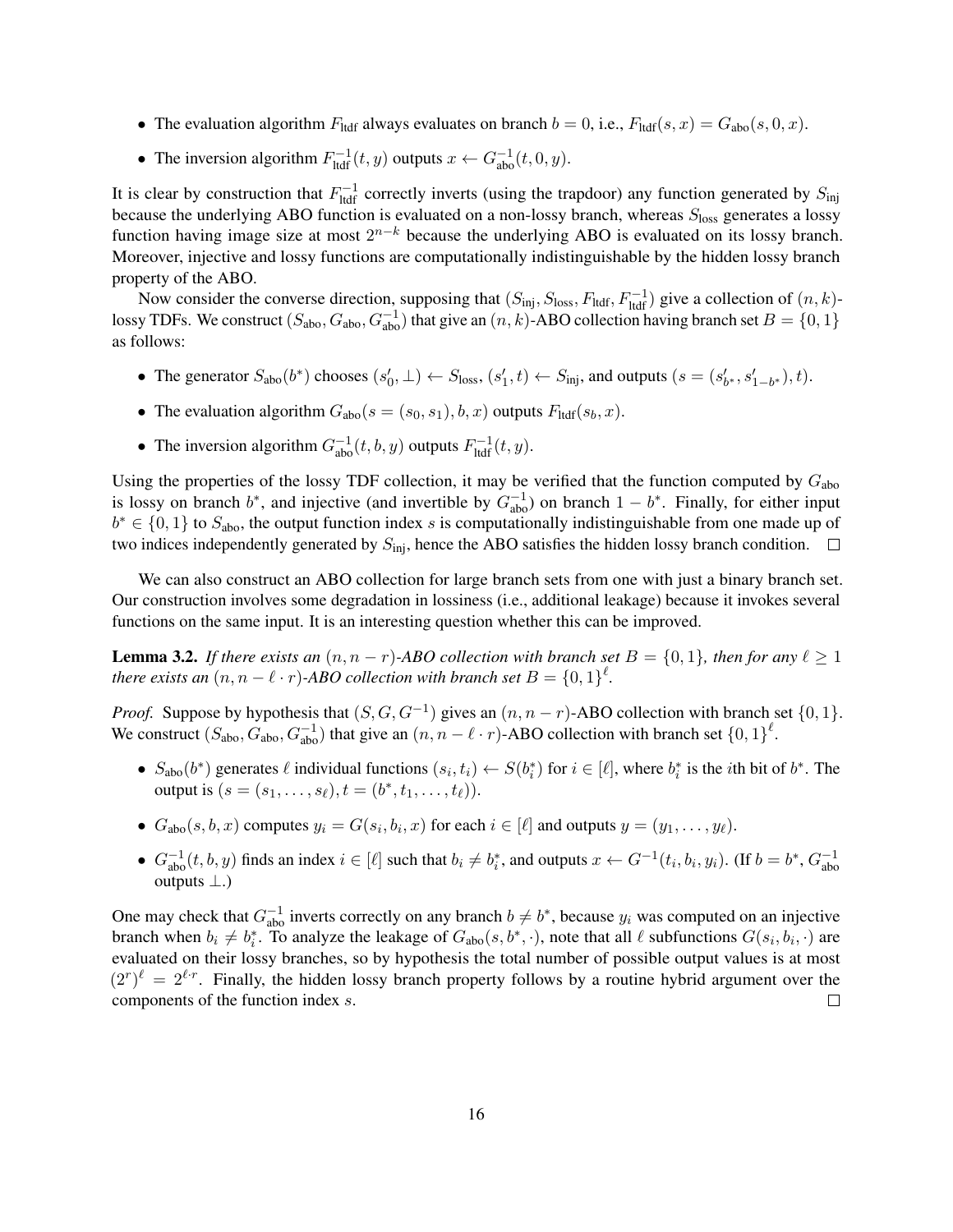### 3.4 Implications of Lossy TDFs

Here we show that lossy TDFs (having appropriate parameters) can be used for simple, black-box constructions of other important cryptographic primitives, including standard (injective) trapdoor functions, pseudorandom generators, and collision-resistant hash functions. We stress that most of the applications in this section *do not require a trapdoor*, but only indistinguishability between injective and lossy functions (the only exception is the construction of standard trapdoor functions). It seems plausible that realizing this weaker notion of "lossy (non-trapdoor) functions" could be achieved more simply or efficiently than the full notion of lossy TDFs; we leave an investigation of this question to future work.

### 3.4.1 Trapdoor Functions

First we show that the *injective* functions from a lossy collection are indeed trapdoor functions in the standard sense (i.e., easy to invert with a trapdoor, and hard to invert otherwise).

<span id="page-16-0"></span>**Lemma 3.3.** Let  $(S_{\text{tidf}}, F_{\text{tidf}}, F_{\text{talf}}^{-1})$  give a collection of  $(n, k)$ -lossy trapdoor functions with  $k \ge \omega(\log \lambda)$ . *Then*  $(S_{inj}, F_{ttdf}, F_{ttdf}^{-1})$  give a collection of injective trapdoor functions. (The analogous result applies for *almost-always collections.)*

*Proof.* By hypothesis,  $f_s(\cdot) = F_{\text{ltdf}}(s, \cdot)$  is injective for any s generated by  $S_{\text{inj}}$ , and  $F_{\text{ltdf}}^{-1}$  inverts  $f_s(\cdot)$  given the trapdoor  $t$ . Therefore the completeness condition holds.

Suppose by way of contradiction that  $\mathcal I$  is a PPT inverter for the collection, i.e., that  $\mathcal I(s, f_s(x))$  outputs x with nonnegligible probability over the choice of  $(s, t) \leftarrow S_{\text{inj}}, x \leftarrow \{0, 1\}^n$ , and  $\mathcal{I}$ 's randomness. We use  $\mathcal I$  to build a distinguisher  $\mathcal D$  between injective functions (those generated by  $S_{\text{inj}}$ ) and lossy ones (those generated by  $S_{\text{loss}}$ ).  $\mathcal{D}$  works as follows: on input a function index s, choose  $x \leftarrow \{0,1\}^n$  and compute  $y = F_{\text{ltdf}}(s, x)$ . Let  $x' \leftarrow \mathcal{I}(s, y)$ . If  $x' = x$ , output 1 ("injective"), otherwise output 0 ("lossy").

We now analyze D. First, if s is generated by  $S_{\text{inj}}$ , then by assumption on  $\mathcal{I}$ , we have  $x' = x$  with nonnegligible probability, and  $D$  outputs "injective." Now, let  $s$  be any fixed function index generated by  $S<sub>loss</sub>$ . Then the probability (over the choice of x) that even an unbounded T predicts x is given by the average min-entropy of x conditioned on  $f_s(x)$ , i.e., the predictability of x given  $f_s(x)$  is at most  $2^{-\tilde{H}_{\infty}(x|f_s(x))}$ . Because  $f_s(\cdot)$  takes at most  $2^{n-k}$  values, Lemma [2.1](#page-12-0) implies that

$$
\tilde{H}_{\infty}(x|f_s(x)) \ge H_{\infty}(x) - (n-k) = n - (n-k) = k.
$$

Because  $k = \omega(\lg \lambda)$ , the probability that  $\mathcal{I}(s, y)$  outputs x, and D outputs "injective," is negl( $\lambda$ ). By averaging, the same is true for s chosen at random by  $S<sub>loss</sub>$ . We conclude that  $D$  distinguishes injective functions from lossy ones with nonnegligible advantage, a contradiction of the hypothesis.  $\Box$ 

Note that in general, the hypothesis that  $k = \omega(\log \lambda)$  seems necessary for showing (strong) one-wayness. The reason is that a lossy function may be injective on, say, a subset of size  $2^{n-k-1}$  of the input domain  $\{0,1\}^n$ , and  $(2^{k+1}-1)$ -to-1 on the remainder (one may check that such a function has image size  $2^{n-k}$ ). On this type of function, an unbounded inverter could choose to invert only those values having unique preimages, which occur with probability  $2^{-k-1}$ , and to invert an injective function with the same probability. However, for *weak* one-wayness (where an inverter must succeed with probability negligibly close to 1), the proof of Lemma [3.3](#page-16-0) is easily adapted to show that even  $k = 1/\text{poly}(\lambda)$  suffices.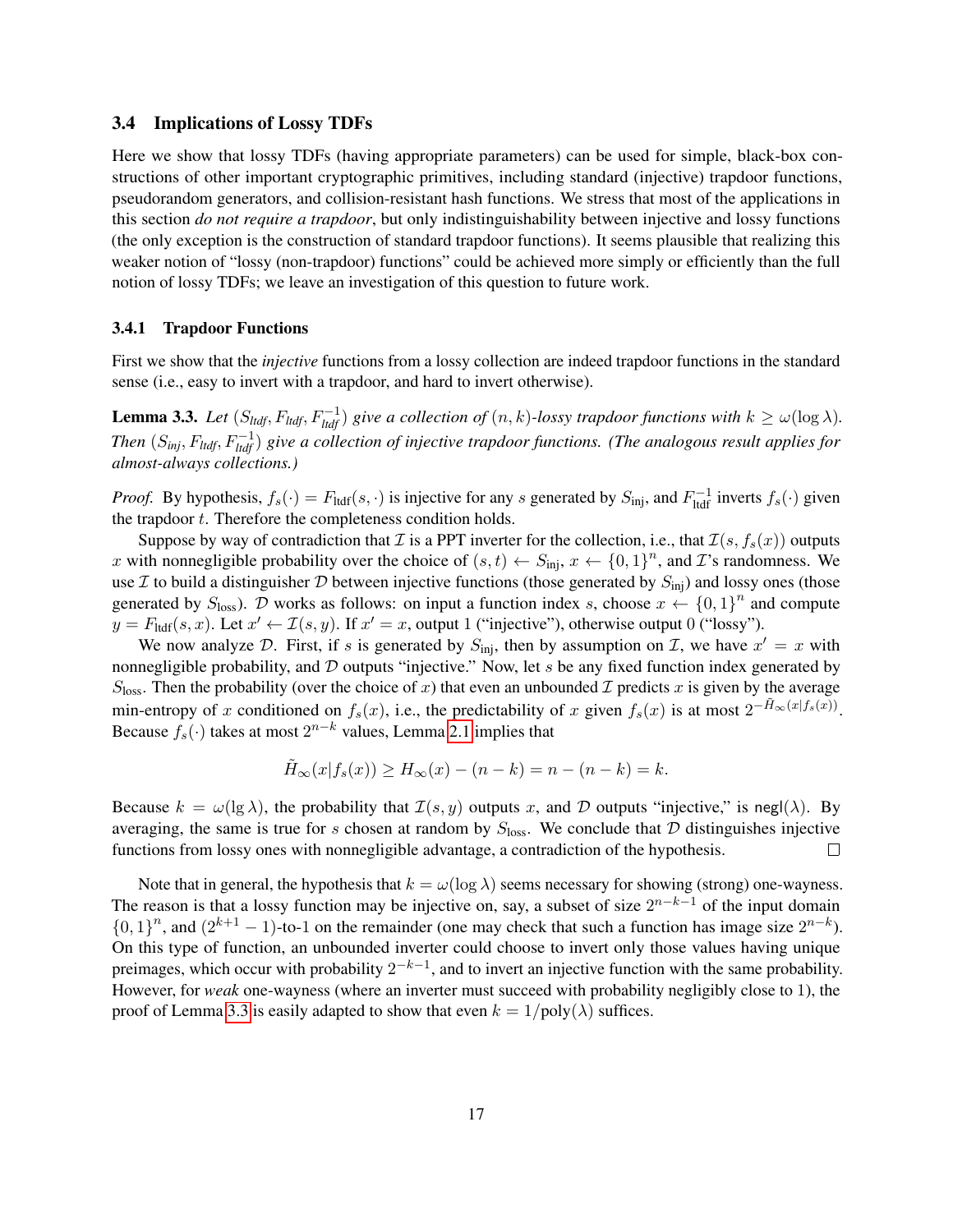### <span id="page-17-1"></span>3.4.2 Hard-Core Functions and Pseudorandom Generators

Here we show that lossy TDFs admit simple "hard-core" predicates (and more generally, multibit functions) with tight and elementary security reductions. Informally, a hard-core function for a function  $f: \{0,1\}^n \to$  ${0,1}^*$  is a function  $h: {0,1}^n \to {0,1}^{\ell}$  such that  $h(x)$  is computationally indistinguishable from a uniformly random  $r \in \{0,1\}^{\ell}$ , given the value  $f(x)$ .

Our results here can be contrasted with that of Goldreich and Levin [\[33\]](#page-41-11), who demonstrated a "universal" hard-core predicate for every one-way function. On one hand, their result applies to *any* one-way function (or collection thereof), whereas ours relies crucially on lossy functions. On the other hand, their proof relies on a sophisticated reduction whose running time depends on the distinguishing advantage of the distinguisher; our proof is elementary and the security reduction is tight (i.e., the running time and distinguishing advantage for lossy and injective functions are essentially the same as those for the distinguisher between  $h(x)$  and r).

In the following, let  $(S_{\text{tdf}}, F_{\text{tdf}}^{\text{-1}})$  give a collection of  $(n, k)$ -lossy TDFs (in fact, we only need a collection of lossy functions;  $F_{\text{ltdf}}^{-1}$  is unnecessary). Let H be a universal family of hash functions from  $\{0, 1\}^n$ to  $\{0,1\}^{\ell}$ , where  $\ell \leq k-2\lg(1/\epsilon)$  for some negligible  $\epsilon = \text{negl}(\lambda)$ . Define the following distributions that are generated by the experiments described below, which are implicitly indexed by the security parameter  $\lambda$ .

 $X_0$ : choose  $(s, t) \leftarrow S_{\text{inj}}, h \leftarrow H$ , and  $x \leftarrow \{0, 1\}^n$ . Output  $(s, h, F_{\text{ltdf}}(s, x), h(x))$ .

 $X_1$ : choose  $(s, t) \leftarrow S_{loss}$ ,  $h \leftarrow H$ , and  $x \leftarrow \{0, 1\}^n$ . Output  $(s, h, F_{ltdf}(s, x), h(x))$ .

 $X_2$ : choose  $(s, t) \leftarrow S_{loss}$ ,  $h \leftarrow H$ ,  $x \leftarrow \{0, 1\}^n$ , and  $r \leftarrow \{0, 1\}^{\ell}$ . Output  $(s, h, F_{ltdf}(s, x), r)$ .

 $X_3$ : choose  $(s, t) \leftarrow S_{\text{inj}}, h \leftarrow \mathcal{H}, x \leftarrow \{0, 1\}^n$ , and  $r \leftarrow \{0, 1\}^{\ell}$ . Output  $(s, h, F_{\text{ltdf}}(s, x), r)$ .

<span id="page-17-0"></span>**Lemma 3.4.** *Let*  $X_0, X_1, X_2, X_3$  *be as defined above. Then* 

$$
\{X_0\} \stackrel{c}{\approx} \{X_1\} \stackrel{s}{\approx} \{X_2\} \stackrel{c}{\approx} \{X_3\}.
$$

*In particular,* H *is a family of hard-core functions for the lossy collection.*

*Proof.* The fact that  $\{X_0\} \stackrel{c}{\approx} \{X_1\}$  follows immediately from the indistinguishability of injective and lossy functions: a PPT algorithm, given as input an s generated either by  $S_{\text{inj}}$  or  $S_{\text{loss}}$ , can sample  $h \leftarrow H$ ,  $x \leftarrow \{0,1\}^n$ , and compute  $F_{\text{ltdf}}(s, x), h(x)$  on its own and output  $(s, h, F_{\text{ltdf}}(s, x), h(x))$ . Because the two distributions of s are computationally indistinguishable by hypothesis, the resulting output distributions  $X_0$ and  $X_1$  are likewise. A virtually identical argument shows that  $\{X_2\} \stackrel{c}{\approx} \{X_3\}$  as well.

It remains to show that  $\{X_1\} \stackrel{s}{\approx} \{X_2\}$ . Let s be any *fixed* function index generated by  $S_{\text{loss}}$ . Because  $f_s(\cdot) = F_{\text{ltdf}}(s, \cdot)$  has at most  $2^{n-k}$  outputs, by Lemma [2.1](#page-12-0) we have

$$
\tilde{H}_{\infty}(x|f_s(x)) \ge H_{\infty}(x) - (n-k) = k.
$$

Therefore, by Lemma [2.3,](#page-13-1) the hypothesis that  $\ell \leq k - 2 \lg(1/\epsilon)$ , and by averaging over all choices of  $s \leftarrow S$ loss, we have

$$
\Delta(X_1, X_2) \le \epsilon(\lambda) = \mathsf{negl}(\lambda),
$$

as desired.

A *pseudorandom generator* is a deterministic function  $G: \{0,1\}^n \to \{0,1\}^{n'}$  for some  $n' > n \ge 1$ such that the uniform distribution over  $\{0,1\}^{n'}$  is computationally indistinguishable from  $G(x)$ , where

 $\Box$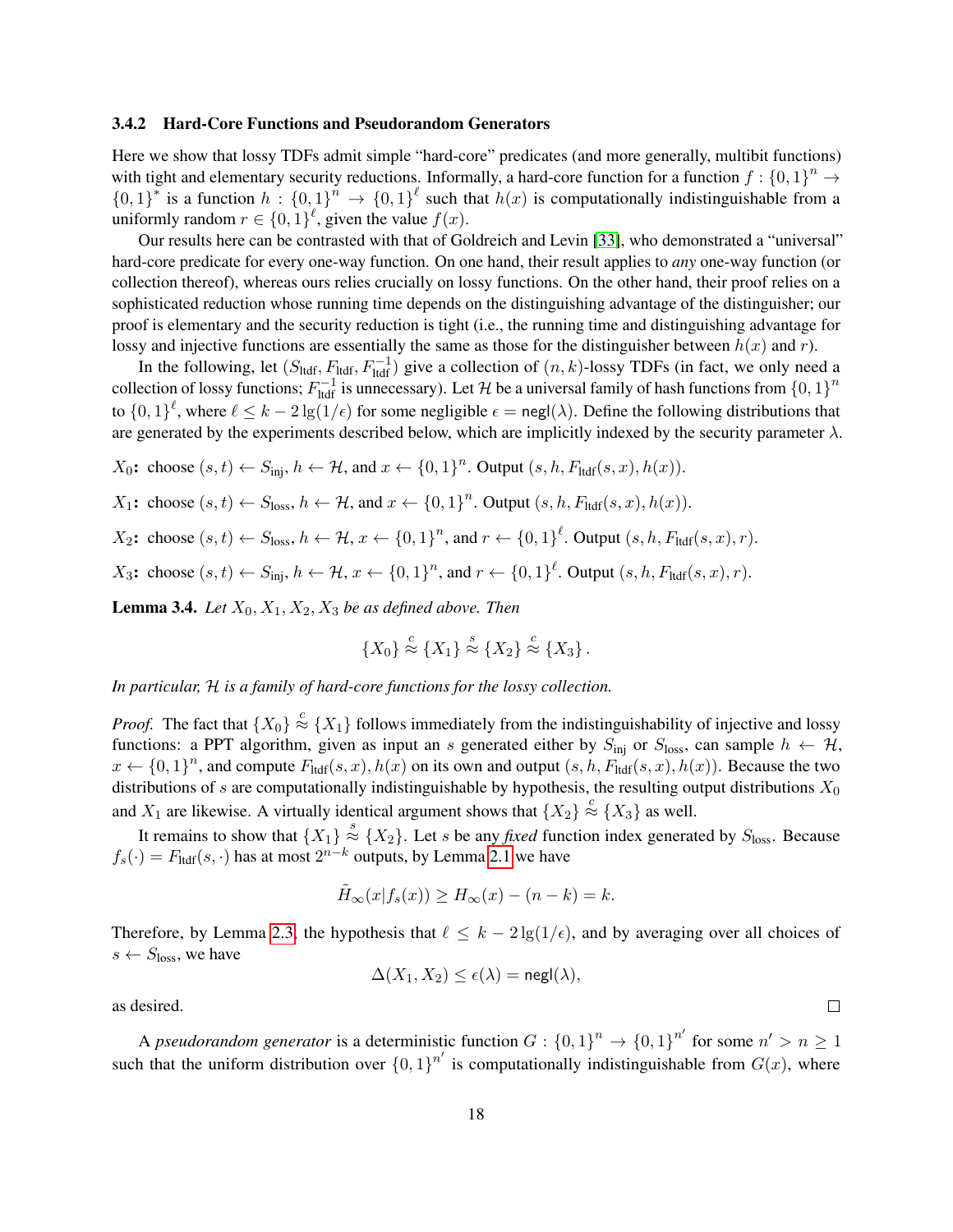$x \leftarrow \{0,1\}^n$  is chosen uniformly at random. Hard-core predicates (and hard-core functions) have played an integral role in the construction of pseudorandom generators [\[11,](#page-40-14) [65,](#page-43-11) [38\]](#page-42-3). In particular, Håstad et al. [\[38\]](#page-42-3) constructed pseudorandom generators from any one-way function; their construction is much simpler (and the security reduction is tighter) when the one-way function is also *injective*. Their approach is first to apply the Goldreich-Levin hard-core predicate of an injective one-way function to construct an object called a *pseudoentropy generator*, which, informally, is a deterministic function G such that  $G(x)$  is computationally indistinguishable from some distribution having more entropy than  $x$ . They then construct a pseudorandom generator from any pseudoentropy generator; see [\[38,](#page-42-3) Sections 4.3 and 4.6] for details. We observe that because universal hash functions are hard-core for the injective functions of a lossy TDF collection, they can be used in lieu of the Goldreich-Levin predicate in the construction of [\[38\]](#page-42-3), yielding a tight security reduction for the resulting construction of pseudoentropy generators.

#### 3.4.3 Universal One-Way and Collision-Resistant Hashing

We now construct UOWHFs and collision-resistant hash functions from lossy TDFs. The construction is quite simple: the hash function H is defined as  $H(x) = h(f(x))$ , where f is (say) an injective function, and h is selected at random from a universal family of hash functions. (As we will see, the construction and proof work equally well regardless of whether H is defined using an injective or lossy  $f$ .) For an appropriate output length of the universal hash functions, H shrinks its input, and for a sufficient amount of lossiness, finding collisions implies the ability to distinguish injective functions from lossy ones.

The main idea behind the security proof (for both UOWHFs and CRHFs) is the following: if the function  $H = h \circ f$  is constructed using an injective f, then all collisions in H must occur in the "outer" invocation of h. Now consider the function  $H = h \circ f'$ , where f' is sufficiently lossy. Then with overwhelming probability, the function h contains *no collisions*, either with the selected target point (for UOWHFs) or over the entire image of  $f'$  (for CRHFs). Therefore all collisions in the alternate construction must occur in the "inner" invocation of  $f'$ . We can therefore distinguish between injective and lossy functions by checking whether an adversarially generated collision of  $H$  occurs in its outer or inner component. We now proceed more formally with the construction of CRHFs, which are themselves UOWHFs (see also the discussion following the proof of Lemma [3.5\)](#page-18-0).

Assume without loss of generality that the input length  $n(\lambda) = \lambda$  equals the security parameter. Let  $(S_{\text{ltdf}}, F_{\text{ltdf}}, F_{\text{ltdf}}^{-1})$  give a collection of  $(n, k)$ -lossy trapdoor functions  $\{f_s : \{0, 1\}^n \to \mathcal{R}\}\$  having arbitrary range R and residual leakage  $n - k \le n/2 - d$  for some  $d = \omega(\log \lambda)$ . (We will not need the inversion algorithm  $F_{\text{ltdf}}^{-1}$ , and an almost-always collection of lossy functions also suffices.) Let  $\mathcal{H} = \{h_i : \mathcal{R} \to$  $\{0,1\}^{\ell}$  be a universal family of hash functions where  $n - d \leq \ell < n$ .<sup>[6](#page-18-1)</sup>

The algorithms for the collection of collision-resistant hash functions are as follows:

- Generator  $S_{\rm crh}$  chooses  $(s, t) \leftarrow S_{\rm ini}$  and disposes of t. It also chooses  $h \leftarrow H$ . The index of the hash function is  $i = (s, h)$ .
- Evaluator  $F_{\text{crh}}(i, x)$  on index  $i = (s, h)$  and input  $x \in \{0, 1\}^n$  outputs  $h(F_{\text{ltdf}}(s, x)) \in \{0, 1\}^{\ell}$ .

<span id="page-18-0"></span>Lemma 3.5. *The algorithms* (S*crh*, F*crh*) *described above give a collection of collision-resistant hash functions from*  $\{0,1\}^n$  *to*  $\{0,1\}^{\ell}$ *.* 

<span id="page-18-1"></span><sup>&</sup>lt;sup>6</sup>Technically, we require one family  $H_\lambda$  of hash functions for each value of the security parameter  $\lambda$ , but we omit this dependence for clarity.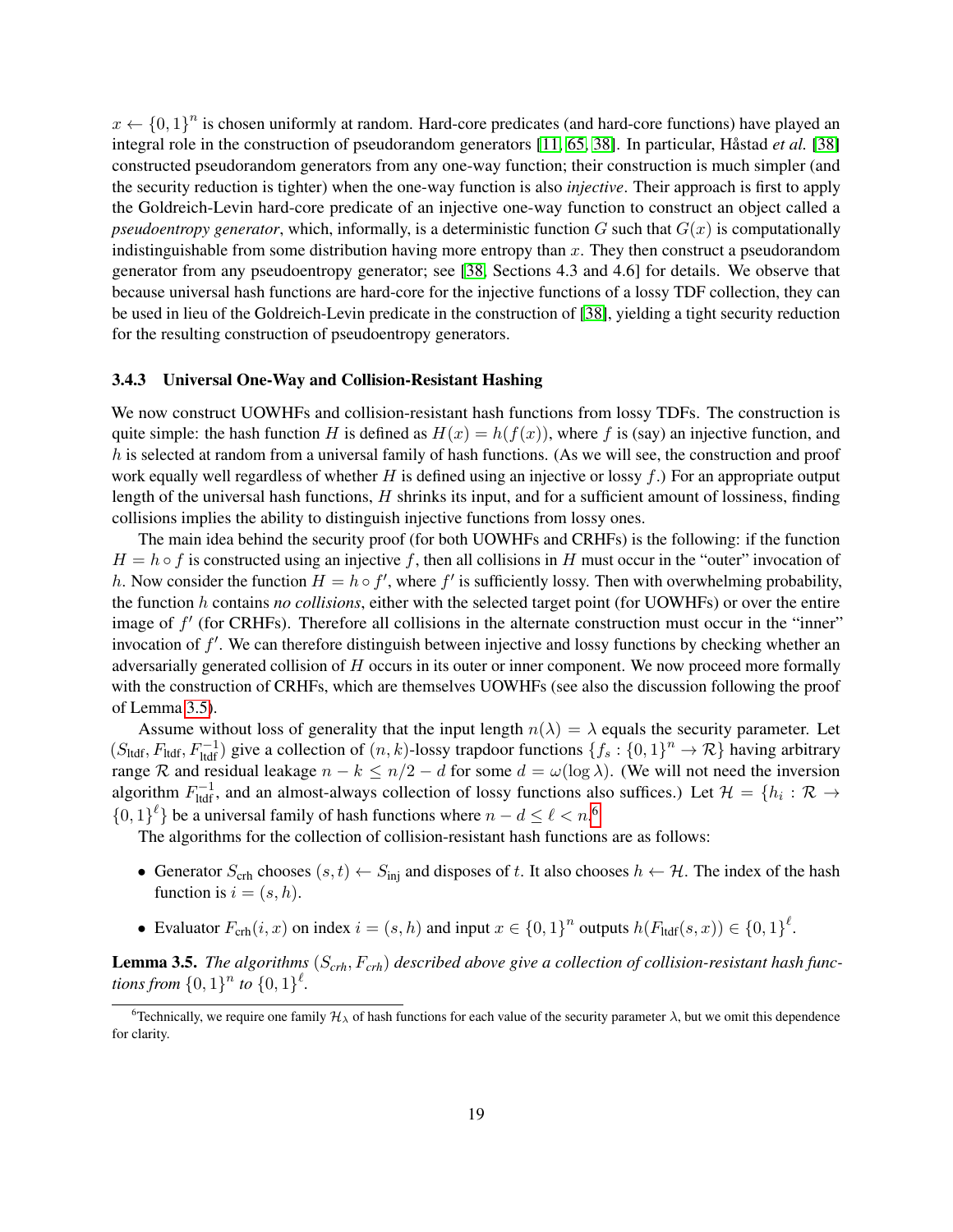*Proof.* For the purpose of contradiction, let  $C$  be an adversary that finds collisions for the collection with nonnegligible probability. Specifically, C takes an index  $i = (s, h)$  and outputs some  $x, x' \in \{0, 1\}^n$ . Consider the event that  $x \neq x'$  form a valid collision in  $F_{\text{crh}}(i, \cdot)$ ; because  $F_{\text{ltdf}}(s, \cdot)$  is injective, this is equivalent to the event E that x, x' form a valid collision and  $F_{\text{ltdf}}(s, x) \neq F_{\text{ltdf}}(s, x')$ . (In the almost-always case, E also includes the constraint that  $F_{\text{ltdf}}(s, \cdot)$  is actually injective, which fails to hold with only negligible probability.) Then it suffices to show that  $p_0 = Pr[E]$  when attacking the real construction is negligible, via an alternate game.

The alternate game proceeds as follows: C is given an index  $i = (s, h)$  where s is instead generated by  $S<sub>loss</sub>$ , and  $h \leftarrow H$ . Then by indistinguishability of lossy and injective functions,  $p_1 = \Pr[E]$  in the alternate game is only negligibly different from  $p_0$ . We now show, via a statistical argument, that  $p_1$  is negligible (even if C is *unbounded*).

Fix any s chosen in the alternate game, and let  $\mathcal{I} = F_{\text{ltdf}}(s, \{0, 1\}^n)$  be the image of the lossy function. By lossiness,  $|\mathcal{I}| \leq 2^{n-k}$ . Now consider any fixed distinct pair  $y, y' \in \mathcal{I}$ : by universality of H, we have  $Pr_h[h(y) = h(y')] = 2^{-\ell}$ . Summing over all the (at most)  $2^{2(n-k)} = 2^{n-2d}$  such pairs via a union bound, we see that

$$
\Pr_h[\exists \text{ distinct } y, y' \in \mathcal{I}: h(y) = h(y')] \le 2^{n-2d-\ell} \le 2^{-d} = \mathsf{negl}(\lambda).
$$

Now consider the event E in the alternate game: for x, x' to be a valid collision and  $y = F_{\text{ltdf}}(s, x)$  and  $y' = F_{\text{ltdf}}(s, x')$  to be distinct requires  $h(y) = h(y')$ . By above, the probability of such an event is negligible, and the proof is complete.  $\Box$ 

**Discussion.** The crucial hypothesis in the above proof is that the residual leakage  $n - k$  of the lossy TDF collection is significantly less than  $n/2$ , so as to circumvent the birthday bound. For UOWHFs, the exact same proof goes through as long as the leakage is at most  $n - \omega(\log \lambda)$ , because we only need to rule out collisions for the specific input selected by the adversary before the hash function is generated.

We also note that alternate constructions, in which s is generated by  $S<sub>loss</sub>$  instead of  $S<sub>ini</sub>$ , can also yield UOWHFs and CRHFs. These constructions might even seem more 'natural,' because  $F_{\text{luff}}(s, \cdot)$  can be seen as 'compressing' its input into a small image (of possibly long strings), followed by a 'smoothing' step in which  $h$  maps the image to a set of short strings. The proof is symmetric to the one given above.

As described above, our constructions have the property that a trapdoor is known to (but supposedly discarded by) whomever generates the hash function, which may make it easy for that party to find collisions in the hash function. Formally, the construction should therefore be considered "private-coin," in contrast to a "public-coin" one for which it must remain hard to find a collision even given the random coins of the function generator. (See [\[40\]](#page-42-13) for a detailed study of these two notions.) We point out that the alternate construction using  $S<sub>loss</sub>$  also may not be public-coin, because knowing the random coins of  $S<sub>loss</sub>$  may also make it easy to find collisions (and this is indeed the case for our concrete constructions in Sections [5](#page-26-0) and [6\)](#page-30-0).

# <span id="page-19-0"></span>4 Cryptosystems and Oblivious Transfer

Here we show how to construct cryptosystems enjoying various notions of security using lossy and ABO trapdoor functions. We start in Section [4.1](#page-20-0) with a simple construction of a cryptosystem that is secure against chosen-plaintext attacks, which illuminates some of the main ideas behind the main CCA-secure construction. In Section [4.2](#page-20-1) we sketch how the CPA-secure cryptosystem also implies oblivious transfer and multiparty computation protocols. We conclude in Section [4.3](#page-21-0) with our CCA-secure construction and its security proof.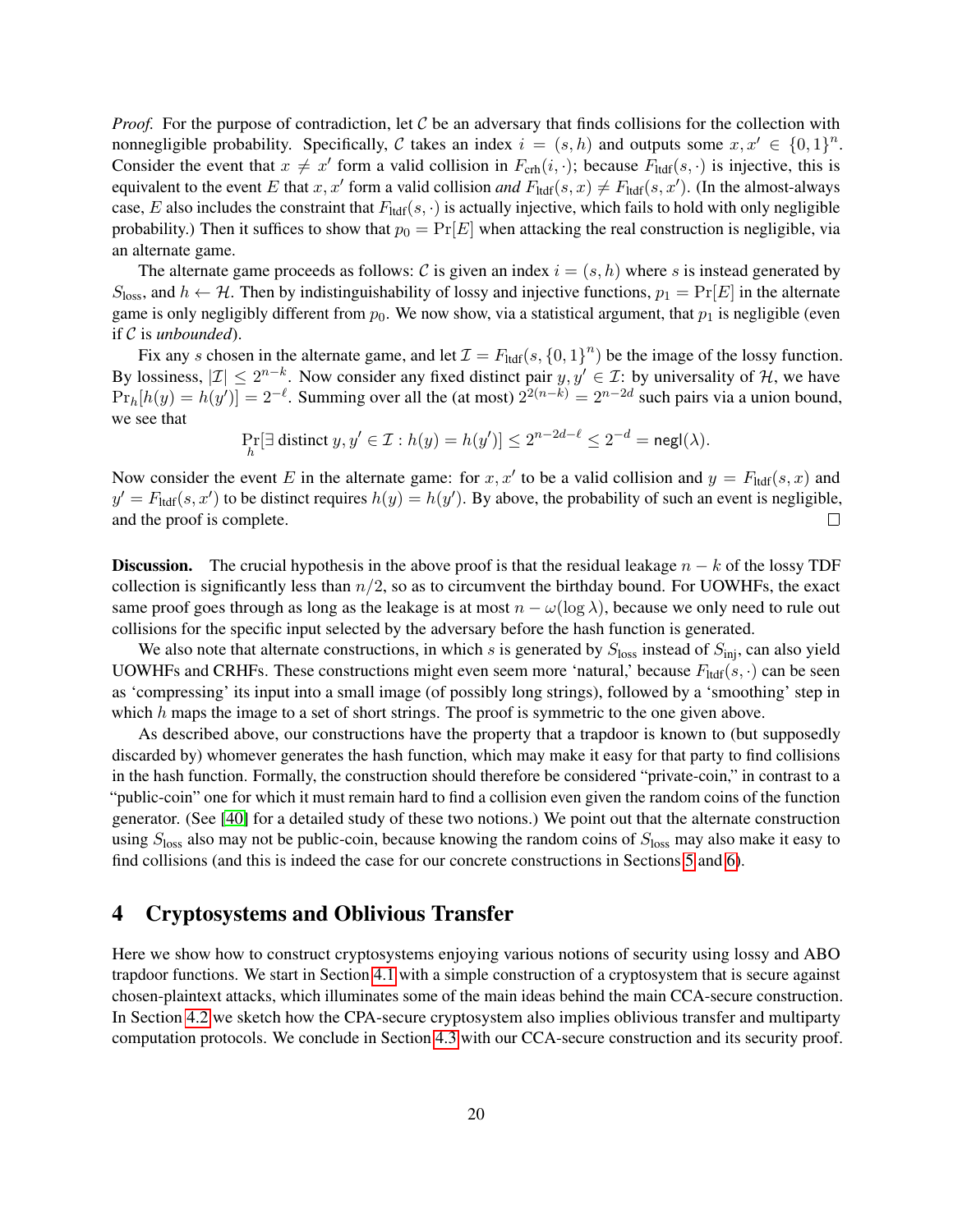### <span id="page-20-0"></span>4.1 CPA-Secure Construction

Our CPA-secure cryptosystem may be seen as the result of applying the standard construction of an encryption scheme from a collection of injective trapdoor functions, using a universal hash family to instantiate the hard-core function that conceals the message. All the parameters in our CPA-secure system are functions of the security parameter  $\lambda$ ; for notational convenience we usually omit this dependence.

Let  $(S_{\text{ltdf}}, F_{\text{ltdf}}, F_{\text{ltdf}}^{-1})$  give a collection of  $(n, k)$ -lossy trapdoor functions (or almost-always lossy TDFs). Let H be a universal family of hash functions from  $\{0,1\}^n$  to  $\{0,1\}^{\ell}$ , where  $\ell \leq k-2\lg(1/\epsilon)$  for some negligible  $\epsilon = \text{negl}(\lambda)$ . The message space is  $\{0, 1\}^{\ell}$ .

• Key generation. G generates an injective trapdoor function as  $(s, t) \leftarrow S_{\text{inj}}$ , and chooses a hash function  $h \leftarrow H$ .

The public key  $pk = (s, h)$ , and the secret key  $sk = (t, h)$ .

• Encryption. *E* takes as input a public key  $pk = (s, h)$  and a message  $m \in \{0, 1\}^{\ell}$ . It chooses  $x \leftarrow \{0,1\}^n$  uniformly at random. The ciphertext is  $c = (c_1, c_2)$ , where

$$
c_1 = F_{\text{ltdf}}(s, x), \quad c_2 = m \oplus h(x).
$$

• Decryption. D takes as input a secret key  $sk = (t, h)$  and a ciphetext  $c = (c_1, c_2)$ . It computes  $x = F_{\text{ltdf}}^{-1}(t, c_1)$  and outputs  $c_2 \oplus h(x)$ .

<span id="page-20-2"></span>**Theorem 4.1.** *The algorithms*  $(G, \mathcal{E}, \mathcal{D})$  *described above give a CPA-secure cryptosystem.* 

*Proof.* Correctness of decryption is immediate from correctness of  $F_{\text{ltdf}}^{-1}$ . (If the lossy TDF collection is almost-always, then decryption may fail with only negligible probability.)

Security under chosen plaintext attack essentially follows immediately from the fact that universal hash functions are hard-core for lossy TDFs, as established by Lemma [3.4](#page-17-0) in Section [3.4.2.](#page-17-1) We show that the view of the adversary in either of the CPA experiments (in which  $m_b$  is encrypted, for  $b \in \{0,1\}$ ) is computationally indistinguishable from a common "hybrid" experiment, from which it follows that the two CPA experiments are themselves computationally indistinguishable.

In more detail, consider a hybrid chosen-plaintext attack experiment in which  $pk = (s, h)$  is generated by choosing  $(s, t) \leftarrow S$ <sub>loss</sub> and  $h \leftarrow H$ , and the ciphertext  $(c_1, c_2) = (F_{\text{ltdf}}(s, x), r \oplus m_b)$  for  $x \leftarrow \{0, 1\}^n$ and  $r \leftarrow \{0,1\}^{\ell}$ . Note that the view of the adversary is identical for either value of b and any choice of messages  $m_0, m_1$ , because r is uniform and independent of all other variables. By Lemma [3.4,](#page-17-0) this hybrid view is computationally indistinguishable from the view in the CPA experiment when  $m_b$  is encrypted. This completes the proof.  $\Box$ 

### <span id="page-20-1"></span>4.2 Interlude: Oblivious Transfer and Multiparty Computation

One interesting property of our CPA-secure scheme is that it can be used to create an oblivious transfer protocol (secure against *semi-honest*, or "honest-but-curious," adversaries) in a manner that roughly follows the approach of Even, Goldreich, and Lempel [\[25\]](#page-41-13). This approach relies on a CPA-secure cryptosystem that allows sampling a public key in two different but indistinguishable ways: first, in a "normal" way together with the corresponding decryption key, and second, in an "oblivious" way so that messages encrypted under the public key remain hidden even given the random coins of the sampler. Then the following is an d-out-of-t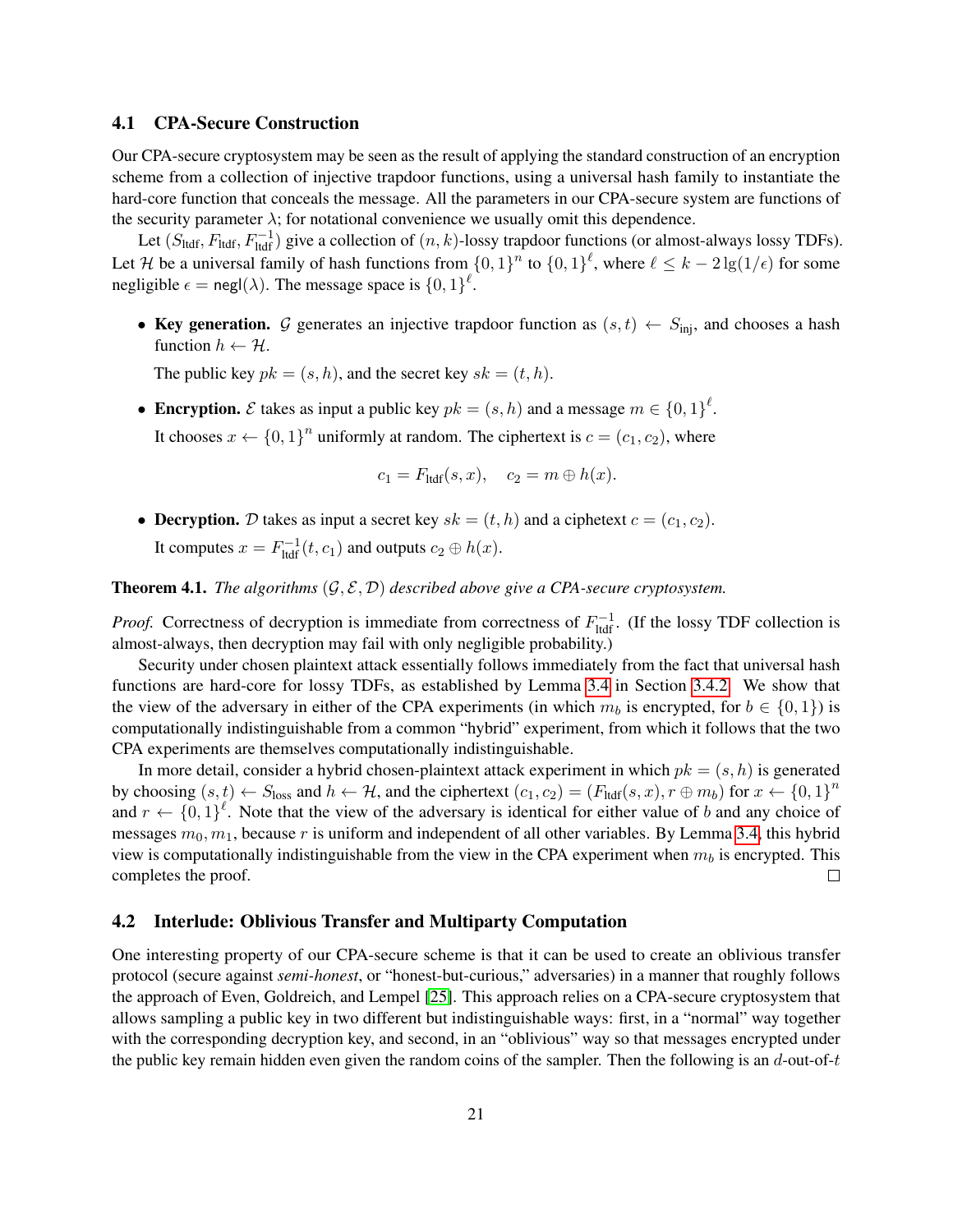(semi-honest) oblivious transfer protocol: the receiver generates d public keys normally (with decryption keys) and  $t - d$  public keys obliviously, and delivers all t public keys to the sender, ordered so that the normal public keys correspond to the  $d$  desired messages. The sender encrypts each of the  $t$  messages under the corresponding public key and returns the  $t$  ciphertexts, and the receiver decrypts exactly the desired  $d$ .

In our CPA-secure cryptosystem, one can sample a public key obliviously simply by generating a lossy function rather than an injective one, letting  $(s, \perp) \leftarrow S_{loss}$  instead of  $(s, t) \leftarrow S_{\text{inj}}$ . By the proof of Theorem [4.1,](#page-20-2) public keys sampled in this way are computationally indistinguishable from normal ones, and messages encrypted under such keys are statistically hidden. We note that the security properties in our protocol are dual to those obtained previously in the EGL paradigm (using, e.g., trapdoor permutations), where the receiver's security is statistical and the sender's security is only computational. We also point out that the EGL paradigm can also be used to construct semi-honest OT with existing lattice-based cryptosystems [\[2,](#page-40-2) [56,](#page-43-4) [57\]](#page-43-5) for a similar reason: these cryptosystems are also proved secure by showing that it is possible to sample a (malformed) public key that is indistinguishable from a valid public key, whose ciphertexts statistically hide the encrypted messages.

Oblivious transfer protocol secure against *malicious* adversaries can be constructed using the zeroknowledge "compiler" paradigm of Goldreich, Micali, and Wigderson [\[34\]](#page-41-6) or using a recent black-box transformation of Haitner [\[37\]](#page-42-14), and secure multiparty computation can be obtained using the (non-black-box) compilation paradigm of Goldreich, Micali, and Wigderson [\[35\]](#page-41-7). However, these constructions are inefficient and primarily of theoretical interest. A recent work by Peikert, Vaikuntanathan, and Waters [\[52\]](#page-42-6) constructs *efficient* (and "universally composable") OT protocols against malicious adversaries under a variety of assumptions, including those used in this work to instantiate lossy TDFs.

### <span id="page-21-0"></span>4.3 CCA-Secure Construction

We now describe our CCA-secure cryptosystem. Let (Gen, Sign, Ver) be a strongly unforgeable one-time signature scheme where the public verification keys are in  $\{0, 1\}^{v}$ .<sup>[7](#page-21-1)</sup> Let  $(S_{\text{ltdf}}, F_{\text{ltdf}}, F_{\text{ltdf}}^{-1})$  give a collection of  $(n, k)$ -lossy trapdoor functions, and let  $(S_{\text{abo}}, G_{\text{abo}}^{-1})$  give a collection of  $(n, k')$ -ABO trapdoor functions having branch set  $B = \{0, 1\}^v$ , which contains the set of signature verification keys. (Almost-always lossy and ABO TDFs are also sufficient.)

We require that the total residual leakage of the lossy and ABO collections is

$$
r + r' = (n - k) + (n - k') \le n - \kappa,
$$
\n(1)

for some  $\kappa = \kappa(n) = \omega(\log n)$ . Let H be a universal family of hash functions from  $\{0,1\}^n$  to  $\{0,1\}^{\ell}$ , where  $0 < \ell \leq \kappa - 2\lg(1/\epsilon)$  for some negligible  $\epsilon = \text{negl}(\lambda)$ . The message space is  $\{0, 1\}^{\ell}$ .

• Key generation. G generates an injective trapdoor function via  $(s, t) \leftarrow S_{\text{inj}}$ , an ABO trapdoor function having lossy branch  $0^v$  via  $(s', t') \leftarrow S_{\text{abo}}(0^v)$ , and a hash function  $h \leftarrow \mathcal{H}$ .

The public key consists of the two function indices and the hash function:

<span id="page-21-2"></span>
$$
pk = (s, s', h).
$$

The secret decryption key consists of the two trapdoors, along with the public key:

$$
sk = (t, t', pk).
$$

<span id="page-21-1"></span> $^7$ As in prior schemes, we could also use a universal one-way hash function to hash the verification keys down to a smaller size; this would reduce the number of branches needed in the ABO. For simplicity we do not include this in our description of the system.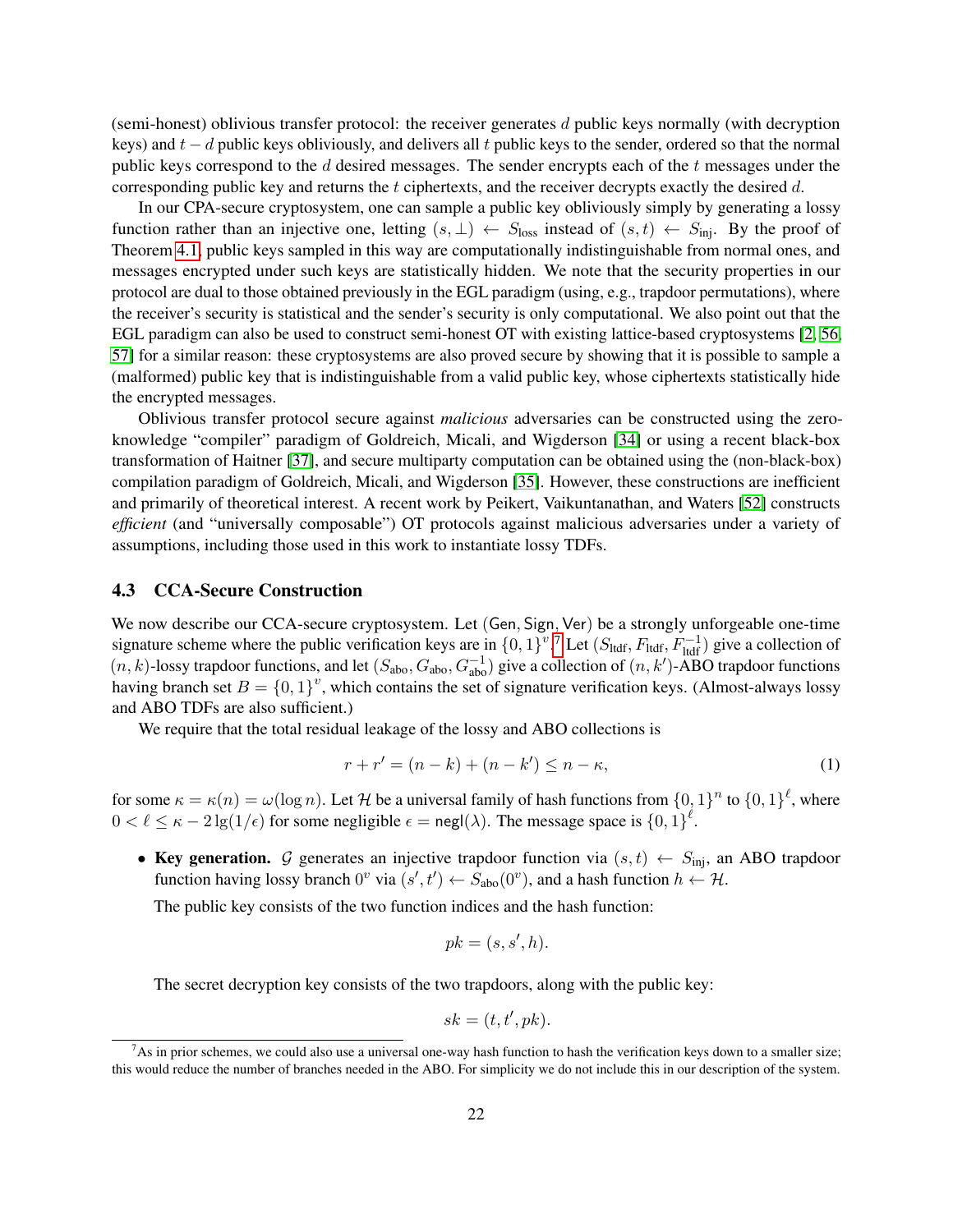(In practice, the ABO trapdoor  $t'$  will never be used and may be discarded, but we retain it here for convenience in the security proof.)

• Encryption. *E* takes as input a public key  $pk = (s, s', h)$  and a message  $m \in \{0, 1\}^{\ell}$ .

It generates one-time signature keypair  $(vk, sk_{\sigma}) \leftarrow$  Gen, then chooses  $x \leftarrow \{0,1\}^n$  uniformly at random. It computes

$$
c_1 = F_{\text{ltdf}}(s, x), \quad c_2 = G_{\text{abo}}(s', v k, x), \quad c_3 = m \oplus h(x).
$$

Finally, it signs the tuple  $(c_1, c_2, c_3)$  as  $\sigma \leftarrow$  Sign $(sk_{\sigma}, (c_1, c_2, c_3))$ .

The output ciphertext is

$$
c = (vk, c1, c2, c3, \sigma).
$$

• Decryption. D takes as input a secret key  $sk = (t, t', pk = (s, s', h))$  and a ciphertext  $c =$  $(vk, c_1, c_2, c_3, \sigma).$ 

It first checks that  $\text{Ver}(vk, (c_1, c_2, c_3), \sigma) = 1$ ; if not, it outputs ⊥. It then computes  $x = F_{\text{ltdf}}^{-1}(t, c_1)$ , and checks that  $c_1 = F_{\text{ltdf}}(s, x)$  and  $c_2 = G_{\text{abo}}(s', vk, x)$ ; if not, it outputs  $\perp$ .

Finally, it outputs  $m = c_3 \oplus h(x)$ .

<span id="page-22-0"></span>**Theorem 4.2.** *The algorithms*  $(G, \mathcal{E}, \mathcal{D})$  *described above give a CCA2-secure cryptosystem.* 

### 4.3.1 Proof of Theorem [4.2](#page-22-0)

First we argue the correctness of the cryptosystem. Consider decryption of some properly generated ciphertext  $c = (vk, c_1, c_2, c_3, \sigma)$  of a message m. By completeness of the one-time signature, Ver(vk, (c<sub>1</sub>, c<sub>2</sub>, c<sub>3</sub>),  $\sigma$ ) = 1. The function  $f_s(\cdot) = F_{\text{ltdf}}(s, \cdot)$  is injective (with overwhelming probability over the choice of s, in the almost-always case), therefore  $F_{\text{ltdf}}^{-1}(t, c_1) = x$ , where x is the randomness used in the encryption. By construction,  $c_1 = F_{\text{ltdf}}(s, x)$  and  $c_2 = G_{\text{abo}}(s', vk, x)$ . Therefore the decryption algorithm outputs  $c_3 \oplus h(x) = m \oplus h(x) \oplus h(x) = m.$ 

We prove CCA-security by describing a sequence of experiments  $Game_1, \ldots, Game_6$ , where  $Game_1$ is the real chosen ciphertext attack experiment in which  $m_b$  is encrypted, for (arbitrary) fixed  $b \in \{0, 1\}$ . Then we show that for all  $i = 1, \ldots, 5$ , the adversary's views in Game<sub>i</sub> and Game<sub>i+1</sub> are indistinguishable (either computationally or statistically). Finally, it follows immediately from the definition of Game $_6$  that the adversary's view is identical for either value of  $b \in \{0, 1\}$ . Then by transitivity, the two chosen-ciphertext attack experiments for  $b \in \{0, 1\}$  are computationally indistinguishable, hence the cryptosystem is CCA2secure.

We now define the sequence of games used to prove security. An experiment is entirely specified by three algorithms (which keep joint state) that interact with the adversary in the manner described in the definition of the CCA experiment:

- Setup. Outputs a public key  $pk$ .
- Decrypt. On input a ciphertext c from the adversary, outputs an  $m \in \{0,1\}^{\ell} \cup \{\perp\}.$
- Challenge. On input two messages  $m_0, m_1 \in \{0, 1\}^{\ell}$  from the adversary, outputs a ciphertext  $c^*$ .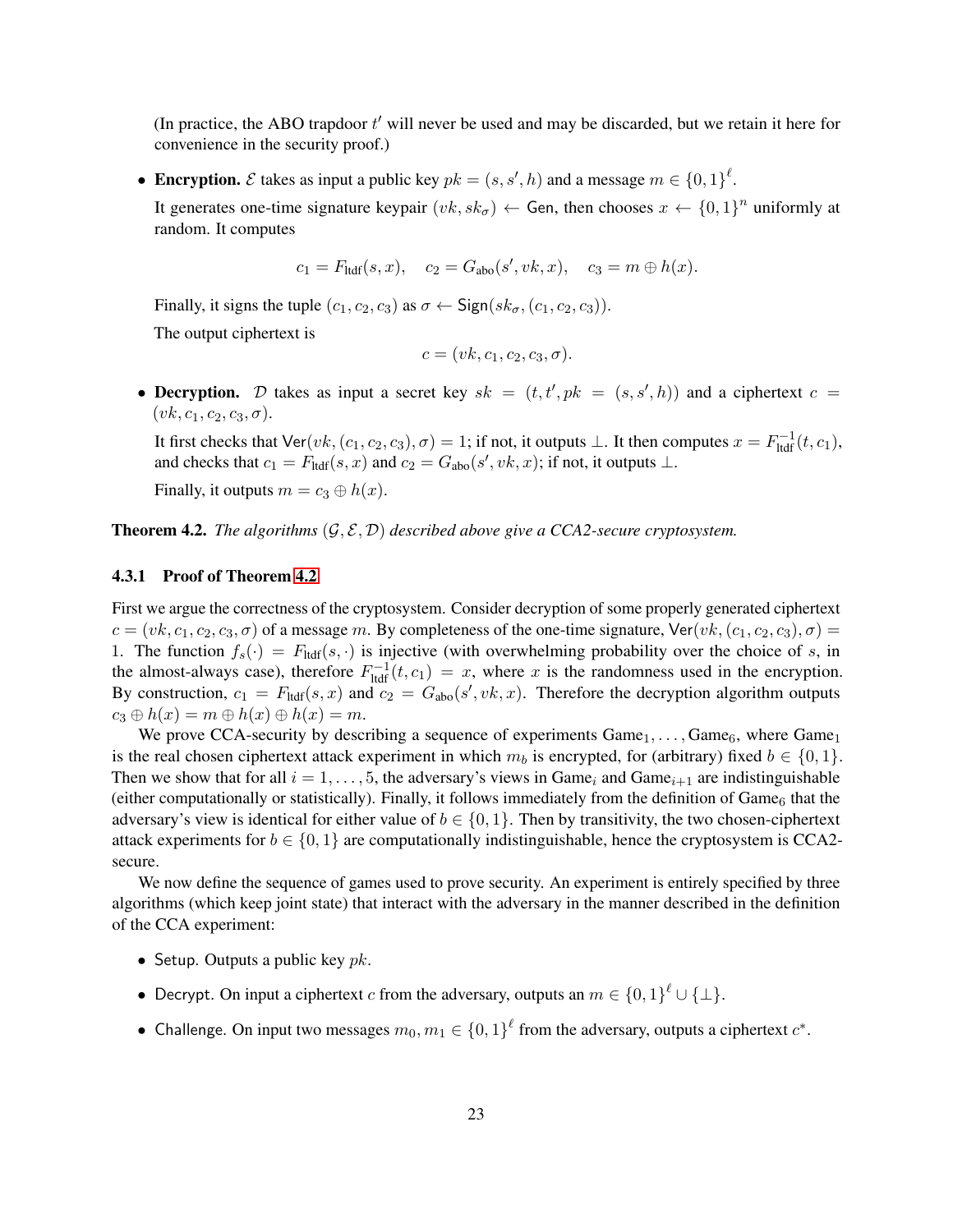When referring to an implementation of these algorithms in a specific experiment  $i$ , we use a subscript  $i$ , e.g., Setup<sub>1</sub>. By default, each of these algorithms is unchanged from one game to the next, i.e., Decrypt $_{i+1}$  =  $\mathsf{Decrypt}_i$ , etc.

Before defining these algorithms for the individual experiments, we define one "global" aspect of the algorithms that applies to all the games: Setup always first chooses a one-time signature keypair  $(vk^*, sk^*_{\sigma}) \leftarrow$  Gen, and then proceeds as described in the games below. Then whenever Challenge $(m_0, m_1)$ produces a challenge ciphertext  $c^*$  by calling  $\mathcal{E}(pk, m_b)$ , instead of generating a one-time signature keypair  $(vk, sk_{\sigma})$  on its own, it uses  $(vk, sk_{\sigma}) = (vk^*, sk^*)$  as generated in the first step of Setup. We stress that Challenge operates this way in *all* the games we define.

When making these changes to the real CCA game  $(Game<sub>1</sub>)$ , the view of the adversary remains identical, because Challenge is invoked exactly once. We make these changes merely for the convenience of having  $vk^*$  defined throughout both query phases, which aids the analysis.

**Game**<sub>1</sub>: Algorithms Setup<sub>1</sub>, Decrypt<sub>1</sub>, and Challenge<sub>1</sub> are identical to those in the CCA2 experiment described in Section [2.2.3,](#page-11-0) with the above-noted changes. That is, Setup<sub>1</sub> calls  $(pk, sk) \leftarrow G$  and outputs  $pk$ ; Decrypt<sub>1</sub> $(c)$  outputs  $\mathcal{D}(sk, c)$ , and Challenge<sub>1</sub> $(m_0, m_1)$  outputs  $c^* \leftarrow \mathcal{E}(pk, m_b)$ .

In particular, note that G chooses the ABO lossy branch to be  $0^v$ , and D inverts  $c_1$  using the injective function trapdoor t.

- **Game**<sub>2</sub>: The only change is in Decrypt<sub>2</sub>, which is defined as follows: given a ciphertext  $c = (vk, c_1, c_2, c_3, \sigma)$ , if  $vk = vk^*$  (as chosen by Setup<sub>2</sub>), then output  $\perp$ . Otherwise return Decrypt<sub>1</sub> $(c)$ . (Note that by defining  $vk^*$  in Setup, this new rule is well-defined during both query phases.)
- **Game**<sub>3</sub>: The only change is in Setup<sub>3</sub>, in which the ABO function is chosen to have a lossy branch  $b^* = vk^*$ rather than  $b^* = 0^v$ . Formally, in G we replace  $(s', t') \leftarrow S_{\text{abo}}(0^v)$  with  $(s', t') \leftarrow S_{\text{abo}}(vk^*)$ .

Note that Decrypt<sub>3</sub> still decrypts using the injective function trapdoor  $t$ , and that the ABO function trapdoor  $t'$  is never used in this experiment.

**Game**<sub>4</sub>: The only change is in Decrypt<sub>4</sub>, in which witness recovery is now done using the ABO trapdoor t'. Formally, in D we replace  $x = F_{\text{ltdf}}^{-1}(t, c_1)$  with  $x = G_{\text{abo}}^{-1}(t', vk, c_2)$ . Note that Decrypt<sub>4</sub> still performs all the consistency checks of  $D$ , and that the injective function trapdoor t is never used in this experiment.

The *full and final* description of Decrypt $(c = (vk, c_1, c_2, c_3, \sigma))$  is now: if  $vk = vk^*$ , output  $\perp$ . Then if  $\text{Ver}(vk, (c_1, c_2, c_3), \sigma) \neq 1$ , output  $\perp$ . Compute  $x = G_{\text{abo}}^{-1}(t', vk, c_2)$ , and check that  $c_1 = F_{\text{ltdf}}(s, x)$ and  $c_2 = G_{\text{abo}}(s', vk, x)$ ; if so, output  $c_3 \oplus h(x)$  otherwise output  $\perp$ .

**Game**<sub>5</sub>: The only change is in Setup<sub>5</sub>, in which we replace the injective function with a lossy one. Formally, in G we replace  $(s, t) \leftarrow S_{\text{inj}}$  with  $(s, \perp) \leftarrow S_{\text{loss}}$ .

The *full and final* description of Setup is now: choose  $(vk^*, sk^*_{\sigma}) \leftarrow$  Gen,  $(s', t') \leftarrow S_{\text{abo}}(vk^*),$  $(s, t) \leftarrow S_{loss}, h \leftarrow H$ , and output the public key  $pk = (s, s', h)$ .

**Game**<sub>6</sub>: The only change is in Challenge<sub>6</sub>, where the  $c_3$  component of its output ciphertext  $c^*$  is replaced by a uniformly random and independent value  $c_3 \leftarrow \{0,1\}^{\ell}$ . Formally, in the call to  $\mathcal E$  by Challenge<sub>6</sub>, we replace  $c_3 = m_b \oplus h(x)$  with  $c_3 \leftarrow \{0,1\}^{\ell}$ .

The *full and final* description of Challenge( $m_0, m_1$ ) is now: ignoring the messages (and the bit b), let  $x \leftarrow \{0,1\}^n$ ,  $c_1 = F_{\text{ltdf}}(s, x)$ ,  $c_2 = G_{\text{abo}}(s', vk^*, x)$ ,  $c_3 \leftarrow \{0,1\}^{\ell}$ ,  $\sigma \leftarrow \text{Sign}(sk_{\sigma}, (c_1, c_2, c_3))$ , and output  $c = (vk^*, c_1, c_2, c_3, \sigma)$ .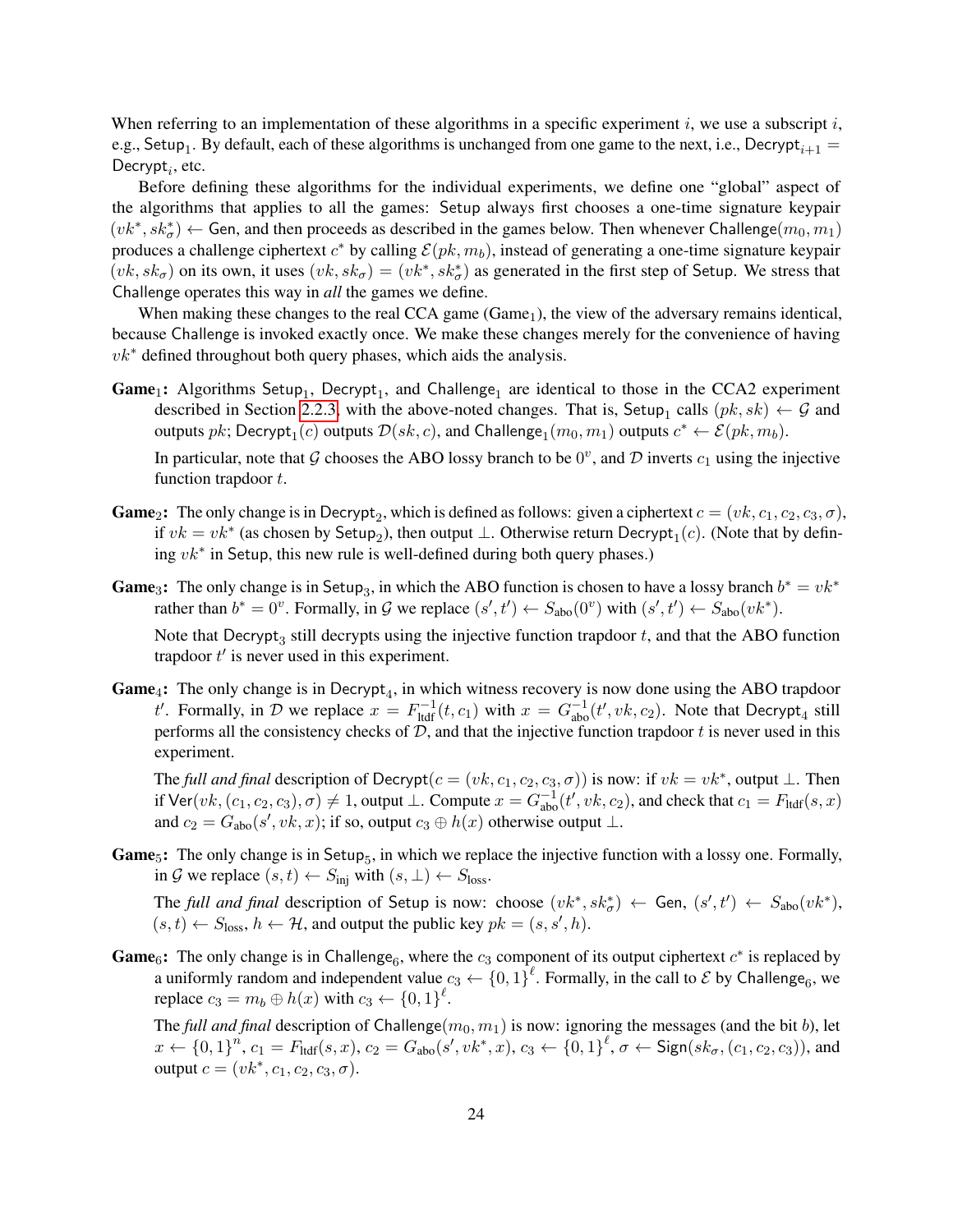First observe that, as desired, the adversary's view in Game<sub>6</sub> is identical for either choice of  $b \in \{0, 1\}$ , because b is never used in the experiment. We now state and prove a sequence of indistinguishability results that establish the main theorem.

# Claim 4.3. *The adversary's views in Game*<sup>1</sup> *and Game*<sup>2</sup> *are computationally indistinguishable, assuming the strong one-time existential unforgeability of the signature scheme.*

*Proof.* We begin by observing that the views in Game<sub>1</sub> and Game<sub>2</sub> are identical unless a certain event  $F$ happens, which is that the adversary  $A$  makes a legal (i.e., not equal to  $c^*$ ) decryption query of the form  $c = (vk = vk^*, c_1, c_2, c_3, \sigma)$ , where  $\text{Ver}(vk, (c_1, c_2, c_3), \sigma) = 1$ . We show that event F happens with negligible probability, assuming the unforgeability of the signature scheme.

Consider a simulator  $S$  that mounts a one-time chosen message attack against the signature scheme as follows: on input vk generated by Gen, it emulates Setup by letting  $vk^* = vk$  and choosing  $(pk, sk) \leftarrow G$ , and gives pk to A. Upon any decryption query from A of the form  $c = (vk = vk^*, c_1, c_2, c_3, \sigma)$  such that  $\text{Ver}(vk, (c_1, c_2, c_3), \sigma) = 1$  and (if after the challenge phase)  $c \neq c^*$ , S immediately outputs  $((c_1, c_2, c_3), \sigma)$ as a forgery and returns  $\perp$  to A. Otherwise, S returns  $m \leftarrow \mathcal{D}(sk, c)$  to A.

When  $\cal A$  asks to be challenged on two messages  $m_0, m_1 \in \{0,1\}^\ell$  ,  $\cal S$  creates the challenge ciphertext  $c^* = (vk^*, c_1^*, c_2^*, c_3^*, \sigma^*)$  by running  $\mathcal{E}(pk, m_b)$ , except that the signature  $\sigma^*$  is generated by querying  $\mathcal{S}$ 's signing oracle on the message  $(c_1^*, c_2^*, c_3^*)$ , instead of running Sign. (Note that the signing oracle is queried at most one time.)

It is clear by construction that S simulates Game<sub>2</sub> perfectly to A. We now show that event F happens if and only if S outputs a valid forgery. If F happens during the first query phase (before  $A$  is challenged on  $c^*$ ), then S outputs a valid signature without making any queries, which is a forgery. If F happens during the second query phase (after A receives  $c^*$ ) via a query  $c = (vk^*, c_1, c_2, c_3, \sigma)$ , then because  $c \neq c^*$  we must have  $((c_1, c_2, c_3), \sigma) \neq ((c_1^*, c_2^*, c_3^*), \sigma^*)$ . Therefore S outputs a valid forgery.

Because the signature scheme is one-time strongly unforgeable, we conclude that event  $F$  happens with negligible probability, as desired.  $\Box$ 

Claim 4.4. *The adversary's views in Game*<sup>2</sup> *and Game*<sup>3</sup> *are computationally indistinguishable, assuming the hidden lossy branch property of the ABO TDF collection.*

*Proof.* We define a PPT simulator S that interacts in the hidden lossy branch experiment of the ABO collection. S generates  $(vk^*, sk^*_{\sigma}) \leftarrow$  Gen, outputs (to the experiment) the two branches  $(0^v, vk^*)$ , and receives an ABO function index s' generated by either  $S_{\text{abo}}(0^v)$  or  $S_{\text{abo}}(vk^*)$ . S then interacts with the CCA2 adversary  $A$ , providing a view that is identical to either  $Game_2$  or  $Game_3$ , respectively.

S implements Setup by executing the remainder of G, i.e., it lets  $(s, t) \leftarrow S_{\text{ini}}$  and  $h \leftarrow H$ , and outputs  $pk = (s, s', h)$ . It implements Decrypt and Challenge exactly as in both Game<sub>2</sub> and Game<sub>3</sub> (each algorithm is unchanged between the two games). Note that S can do this because it knows the signing key  $sk^*$  the injective function trapdoor t.

By construction, the view generated by S is exactly Game<sub>2</sub> when s' is generated by  $S_{\text{abo}}(0^v)$ , and is exactly Game<sub>3</sub> when s' is generated by  $S_{\text{abo}}(vk^*)$ , and the proof is complete.  $\Box$ 

Claim 4.5. *The adversary's views in Game*<sup>3</sup> *and Game*<sup>4</sup> *are identical (or statistically close, if either the lossy or ABO TDF collection is almost-always).*

*Proof.* The only difference between Game<sub>3</sub> and Game<sub>4</sub> is in the implementation of Decrypt. We show that Decrypt<sub>3</sub> and Decrypt<sub>4</sub> produce identical outputs (with overwhelming probability, if the lossy or ABO collections are almost-always).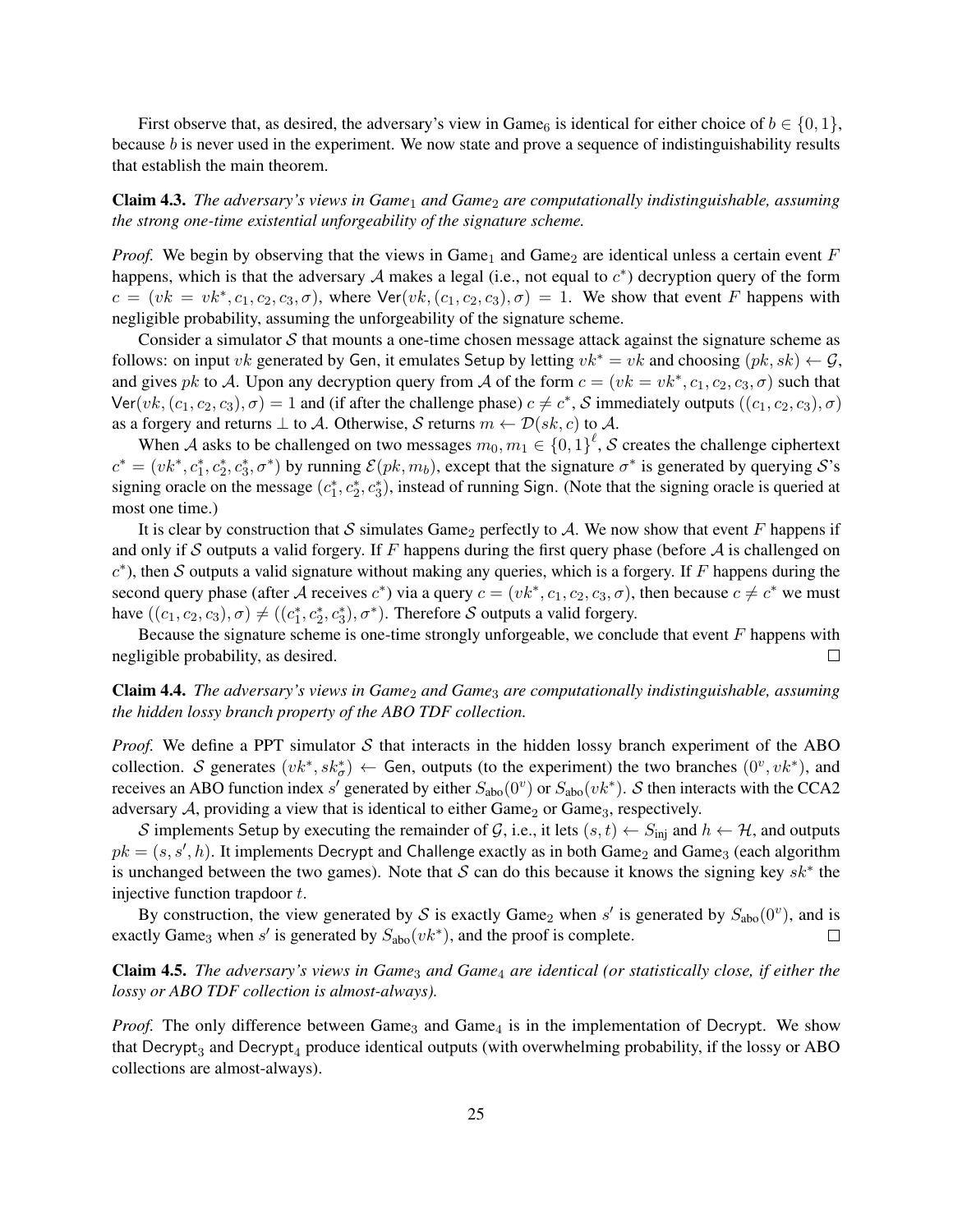First recall that if the lossy and ABO collections are almost-always, then the injectivity and invertibility properties hold for all inputs simultaneously, with overwhelming probability over the choice of  $s$  and  $s'$ . From now on we assume that this is so.

We now analyze Decrypt in both games on an arbitrary query  $c = (vk, c_1, c_2, c_3, \sigma)$ . Since Decrypt always outputs  $\perp$  in both games if  $vk = vk^*$ , we may assume that  $vk \neq vk^*$ . Additionally, both implementations check that  $c_1 = F_{\text{ltdf}}(s, x) = f_s(x)$  and  $c_2 = G_{\text{abo}}(s', vk, x) = g_{s',vk}(x)$  for some x that they compute (in different ways), and output  $\perp$  if not. Therefore we need only consider the case in which such x exists. It suffices to show that this  $x$  is unique, and that both implementations of Decrypt find it.

In both games,  $(s, t)$  is generated by  $S_{\text{inj}}$  and  $(s', t')$  is generated by  $S_{\text{abo}}(vk^*)$ . Therefore  $f_s(\cdot)$  and  $g_{s',vk}(\cdot)$  are both injective (in the latter case, because  $vk \neq vk^*$ ). Thus there is a unique x such that  $(c_1, c_2) = (f_s(x), g_{s', vk}(x))$ . Decrypt<sub>3</sub> finds that x by computing  $F_{\text{ltdf}}^{-1}(t, c_1)$ , while Decrypt<sub>4</sub> finds it by computing  $G_{\text{abo}}^{-1}(t', c_2)$ , and the proof is complete.  $\Box$ 

Claim 4.6. *The adversary's views in Game*<sup>4</sup> *and Game*<sup>5</sup> *are computationally indistinguishable, assuming the indistinguishability of injective and lossy functions of the lossy TDF collection.*

*Proof.* We prove this claim by describing a PPT simulator algorithm  $S$  that, on input a function index s, simulates Game<sub>4</sub> perfectly if s was generated by  $S_{\text{ini}}$ , and that simulates Game<sub>5</sub> perfectly if s was generated by Sloss. By the indistinguishability of injective and lossy functions, the claim follows.

The simulator  $S(s)$  operates by implementing Setup, Decrypt, and Challenge. It completes the implementation of Setup as in Game<sub>4</sub>, by choosing  $(vk^*, sk^*_{\sigma}) \leftarrow$  Gen,  $(s', t') \leftarrow S_{\text{abo}}(vk^*)$ , and  $h \leftarrow H$ , and outputting a public key  $pk = (s, s', h)$ . (Note that the s part of the public key comes from S's input.) We also point out that S knows the ABO trapdoor  $t'$ , but does not know the trapdoor t corresponding to s (if it even exists).

S implements Decrypt and Challenge just as in Game<sub>4</sub> and Game<sub>5</sub> (the algorithms are unchanged between the two games). Note that S can do this because it knows  $t'$ , which is the only secret information Decrypt<sub>4</sub> needs. By construction, S therefore perfectly simulates Game<sub>4</sub> or Game<sub>5</sub>, depending on whether s is the index of an injective or lossy function (respectively), as desired.  $\Box$ 

### Claim 4.7. *The adversary's views in Game*<sup>5</sup> *and Game*<sup>6</sup> *are statistically indistinguishable.*

*Proof.* Fix all the randomness (including the adversary's) in  $Game_5$  and  $Game_6$ , except for the choice of the hash function h and the randomness x used by Challenge when producing the ciphertext  $c^*$ . We show that over the choice of h and x alone, the views in Game<sub>5</sub> and Game<sub>6</sub> are statistically indistinguishable; the claim follows by averaging over the rest of the randomness in the experiment.

We first observe that  $f_s(\cdot) = F_{\text{ltdf}}(s, \cdot)$  and  $g_{s',vk^*}(\cdot) = G_{\text{abo}}(s', vk^*, \cdot)$  are lossy functions with image sizes at most  $2^{n-k}$  and  $2^{n-k'}$ , respectively. (When the lossy and/or ABO collections are almost-always, then the claim holds with overwhelming probability over the choice of  $s, s'$ .) Therefore the random variable  $(c_1^*, c_2^*) = (f_s(x), g_{s',vk^*}(x))$  can take at most  $2^{r+r'} \leq 2^{n-\kappa}$  values by our hypothesis in [\(1\)](#page-21-2).

By Lemma [2.1,](#page-12-0) we have

 $\tilde{H}_{\infty}(x|(c_1^*, c_2^*)) \ge H_{\infty}(x) - (n - \kappa) = n - (n - \kappa) = \kappa.$ 

Now by the hypothesis that  $\ell \leq \kappa - 2 \lg(1/\epsilon)$  and Lemma [2.3,](#page-13-1) we have

$$
\Delta((c_1^*,c_2^*,h,h(x)), \ (c_1^*,c_2^*,h,r')) \leq \epsilon = \mathsf{negl}(\lambda),
$$

where  $r' \leftarrow \{0,1\}^{\ell}$  is uniform and independent of all other variables. In Game<sub>5</sub>, we have  $c_3 = h(x) \oplus m_b$ , whereas in Game<sub>6</sub>, we have  $c_3 = r \leftarrow \{0,1\}^{\ell}$ , which is identically distributed to  $r' \oplus m_b$  (because  $r'$  is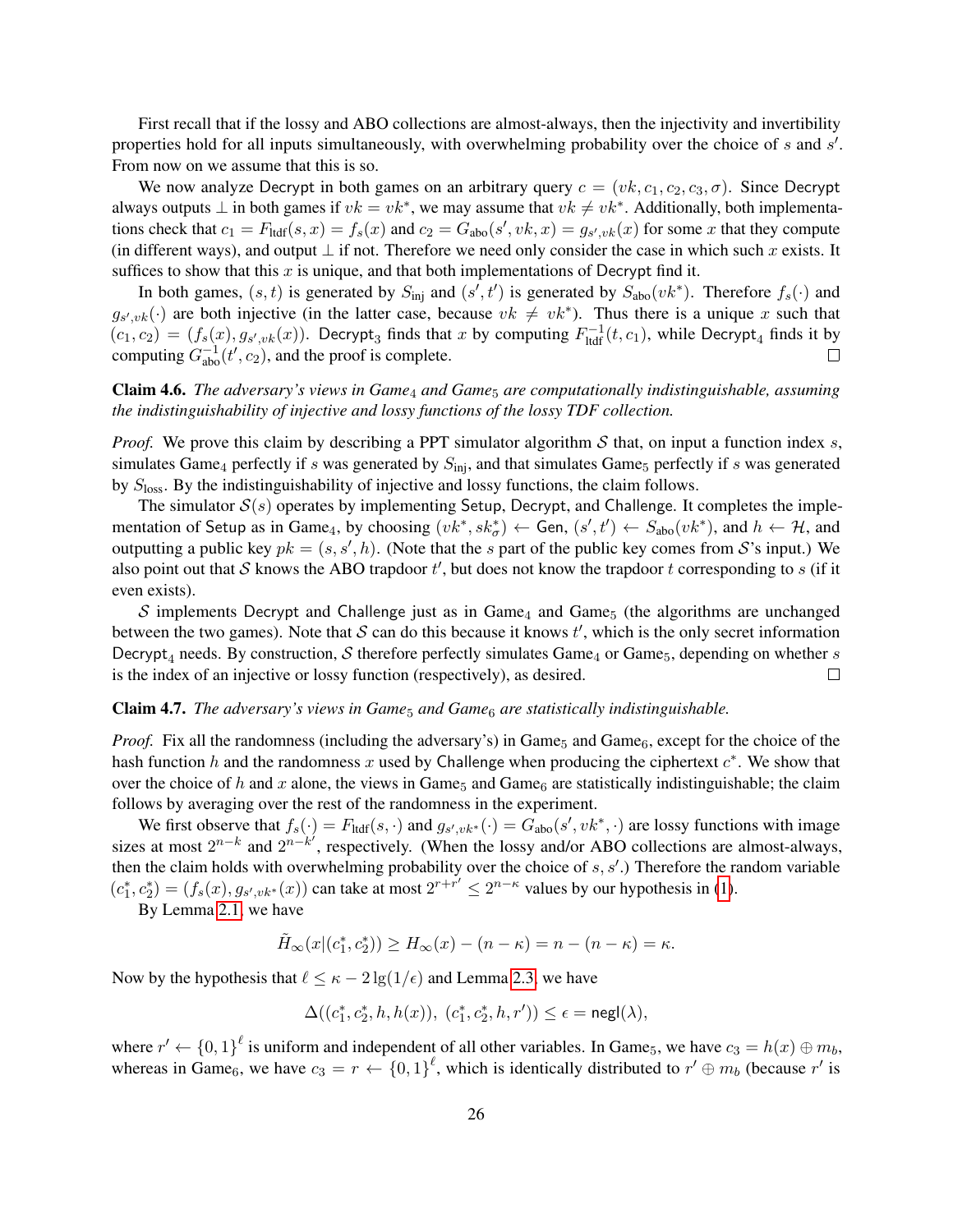uniform and independent). Therefore the two games are statistically indistinguishable, and this completes the proof.  $\Box$ 

### 4.3.2 Discussion and Alternate Constructions

We stress that in all the games except the last (in which  $m_0$  and  $m_1$  are never used), the challenge ciphertext  $c^*$  is created in the same way by "honestly" running the encryption algorithm  $\mathcal{E}(pk, m_b)$ . The only difference between games is instead in how the public key is formed and how decryption queries are answered. This is in contrast to prior constructions, in which the hybrid experiments always involve valid public keys, but the simulator does not know the underlying randomness of the challenge ciphertext it produces. This difference is what allows our decryption algorithm to test well-formedness of a ciphertext by recovering an encryption witness.

The use of a one-time strongly unforgeable signature scheme for full CCA2 security (and in particular, non-malleability) dates back to the work of Dolev, Dwork, and Naor [\[23\]](#page-41-0), and is also technically similar to its use in the work of Canetti, Halevi, and Katz [\[17\]](#page-40-7) in their construction of CCA2-secure encryption from identity-based cryptosystems. As discussion in the introduction, for weaker CCA1 ("lunchtime") security, the one-time signature in our encryption algorithm is not needed, and  $vk$  can simply be replaced by a uniformly random choice of branch (from a branch set of super-logarithmic size). The proof of security remains essentially the same, where  $Game<sub>1</sub>$  and  $Game<sub>2</sub>$  now become statistically indistinguishable because the value of  $vk^*$  is statistically hidden (it is uniform and independent of the adversary's view) during the query phase, before the challenge ciphertext  $c^*$  is produced.

Finally, we point out that the choice of the hash function  $h \leftarrow H$  can be deferred from the key generation algorithm to the encryption algorithm, with a fresh choice of  $h$  chosen for (and included in) each ciphertext, with straightforward changes to the proof. (In this case the description of  $h$  must also be signed under  $vk$ .) The same also holds for our basic CPA-secure construction. Because in most systems it is typical to encrypt many messages under a single public key, this alternate construction is less efficient in terms of communication (but it may have other applications).

# <span id="page-26-0"></span>5 Realization from DDH-Hard Groups

In this section we present constructions of lossy and all-but-one TDFs using groups in which the decisional Diffie-Hellman (DDH) problem is conjectured to be hard. The construction is a direct instantiation of the approach laid out informally in Section [1.3,](#page-6-0) and serves as a warm-up for the lattice-based constructions in the next section.

We proceed by recalling the DDH assumption and some basic operations on cyclic groups. Then we develop a special "matrix encryption" mechanism, and use it to construct lossy and all-but-one TDFs.

# <span id="page-26-1"></span>5.1 Background and Notation

Let G be a an algorithm that takes as input a security parameter  $\lambda$  and outputs a tuple  $\mathbb{G} = (p, \langle G \rangle, g)$  where p is a prime,  $\langle G \rangle$  is a description of a cyclic multiplicative group G of order p (i.e., an efficient algorithm for performing the group operation in  $G$ ), and  $g$  is a generator of  $G$ .

Our construction will make use of groups for which the DDH problem is conjectured to be hard. The DDH problem for  $G$  is to distinguish (with non-negligible advantage) between the ensembles

$$
\left\{(\mathbb{G}, g^a, g^b, g^{ab})\right\}_{\lambda \in \mathbb{N}} \quad \text{and} \quad \left\{(\mathbb{G}, g^a, g^b, g^c)\right\}_{\lambda \in \mathbb{N}},
$$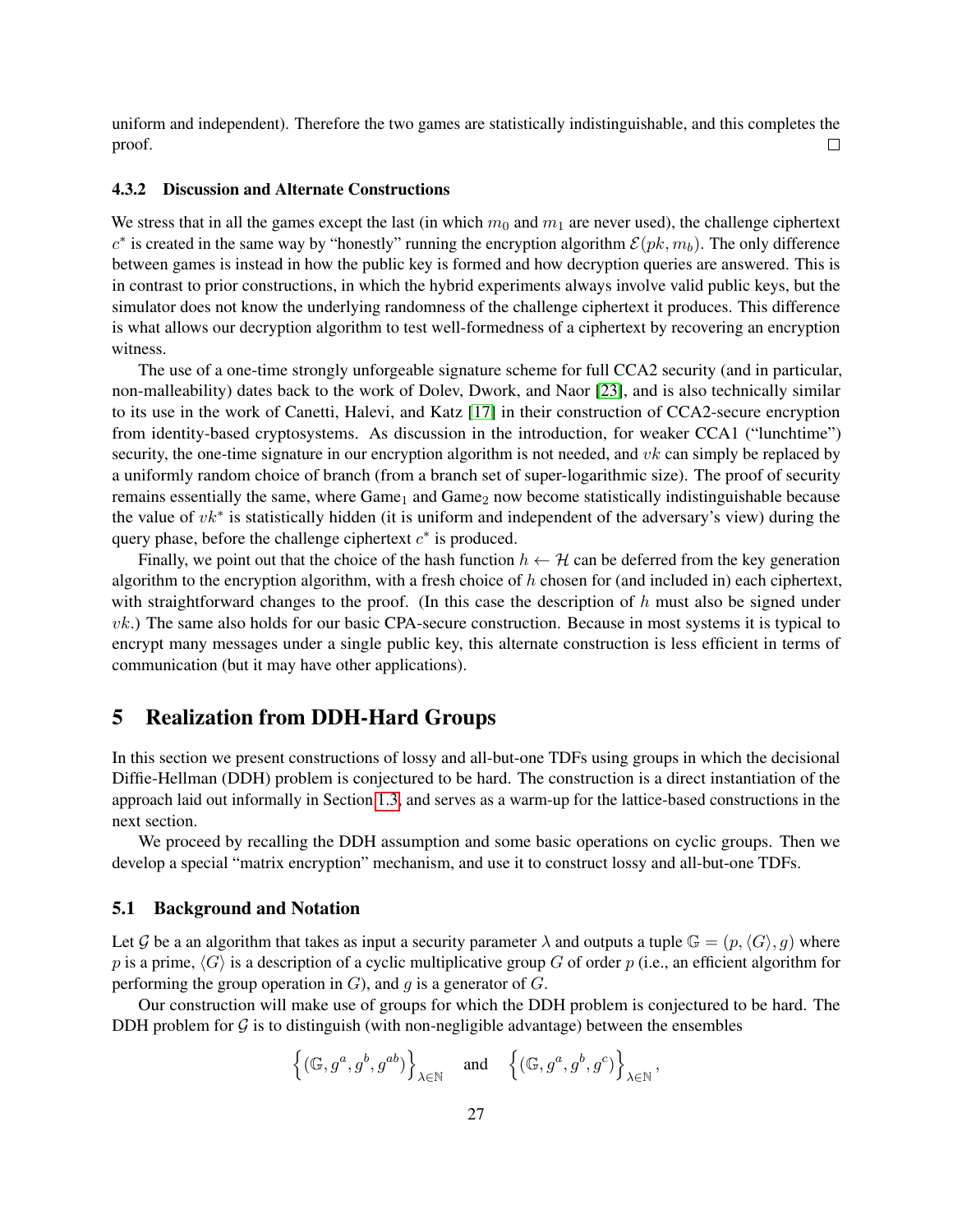where  $\mathbb{G} = (p, \langle G \rangle, g) \leftarrow \mathcal{G}(\lambda)$ , and  $a, b, c \leftarrow \mathbb{Z}_p$  are uniform and independent; the DDH assumption for  $G$  is that these ensembles are computationally indistinguishable. Particular families of groups in which the DDH assumption is conjectured to hold include the subgroup of quadratic residues in the group  $\mathbb{Z}_q^*$  where  $q = 2p + 1$  for prime p, and certain groups defined over elliptic curves.

For the remainder of this section, we implicitly assume that  $\mathbb{G} = (p, \langle G \rangle, g) \leftarrow \mathcal{G}$  is fixed and known to all algorithms. (In our TDF constructions, the group will be generated by the function sampler  $S_{\text{ltdf}}$  and made part of the function description.)

We now define some notation that will be useful for our constructions and analysis. For a matrix  $\mathbf{Y}=(y_{i,j})\in\mathbb{Z}_p^{h\times w}$ , we let  $g^{\mathbf{Y}}=(g^{y_{i,j}})\in G^{h\times w}$  be the matrix obtained by entry-wise exponentiation with base g. Then we can efficiently perform certain linear (homomorphic) operations on  $Y$  'in the exponent,' namely:

1. Given  $g^{\mathbf{Y}}$  and any matrix  $g^{\mathbf{X}} \in G^{h \times w}$ , we can compute

$$
g^{\mathbf{X} + \mathbf{Y}} = (g^{x_{i,j} + y_{i,j}}) = (g^{x_{i,j}} \cdot g^{y_{i,j}}) \in G^{h \times w}
$$

by component-wise multiplication of  $g^{\mathbf{X}}$  and  $g^{\mathbf{Y}}$ .

2. Given  $g^{\mathbf{Y}}$  and any matrix  $\mathbf{X} \in \mathbb{Z}_p^{h' \times h}$ , let  $\mathbf{Z} = \mathbf{X}\mathbf{Y} \in \mathbb{Z}_p^{h' \times w}$ , where  $z_{i,j} = \sum_{k \in [h]} x_{i,k} \cdot y_{k,j}$ ; we can compute  $g^{\mathbf{Z}}$  by its entries

$$
g^{z_{i,j}} = \left(\prod_{k \in [h]} (g^{y_{k,j}})^{x_{i,k}}\right) \in G.
$$

As special cases, we can left-multiply by a row vector  $\mathbf{x} \in \mathbb{Z}_p^h = \mathbb{Z}_p^{1 \times h}$ , or by any scalar  $c \in \mathbb{Z}_p$ .

# <span id="page-27-1"></span>5.2 Matrix Concealer

In this subsection we describe the foundation for our DDH-based lossy and ABO TDF constructions. This is a method for generating a pseudorandom "concealer" matrix (together with a trapdoor) that enjoys certain useful linearity properties. Namely, all the rows of the matrix lie in a one-dimensional subspace, and the trapdoor is a description of the subspace.

The algorithm GenConceal $(h, w)$  works as follows: given positive integer dimensions  $h, w = \text{poly}(\lambda)$ ,

- Choose  $\mathbf{r} = (r_1, \dots, r_n) \leftarrow \mathbb{Z}_p^h$  and  $\mathbf{s} = (s_1, \dots, s_w, 1) \leftarrow \mathbb{Z}_p^w \times \{1\}$  uniformly at random.
- Let  $V = r \otimes s = r^t s \in \mathbb{Z}_p^{h \times (w+1)}$  be the outer product of r and s.
- Output  $C = g^V \in G^{h \times (w+1)}$  as the concealer matrix, and s as the trapdoor.

We point out that if one truncates  $s$  to  $s' = (s_1, \ldots, s_w) \in \mathbb{Z}_p^w$ , then  $g^{r \otimes s'} = (g^{r_i \cdot s_j}) \in G^{h \times w}$  is exactly the DDH-based construction of a *pseudorandom synthesizer* due to Naor and Reingold [\[45\]](#page-42-8). (A synthesizer is a function  $f(r, s)$  whose outputs are jointly pseudorandom on all pairs of r and s ranging over a polynomial number of uniformly random values  $r_1, \ldots, r_h$  and  $s_1, \ldots, s_w$ , respectively. Here and in [\[45\]](#page-42-8), the function  $f: \mathbb{Z}_p \times \mathbb{Z}_p \to G$  is defined as  $f(r, s) = g^{r \cdot s}$ .)

<span id="page-27-0"></span>**Lemma 5.1.** Let  $h, w = poly(\lambda)$ . Under the DDH assumption for G, the concealer matrix  $C = g<sup>V</sup>$  output *by* GenConceal(h, w) is pseudorandom over  $G^{h \times w}$ , i.e., computationally indistinguishable from the uniform *distribution.*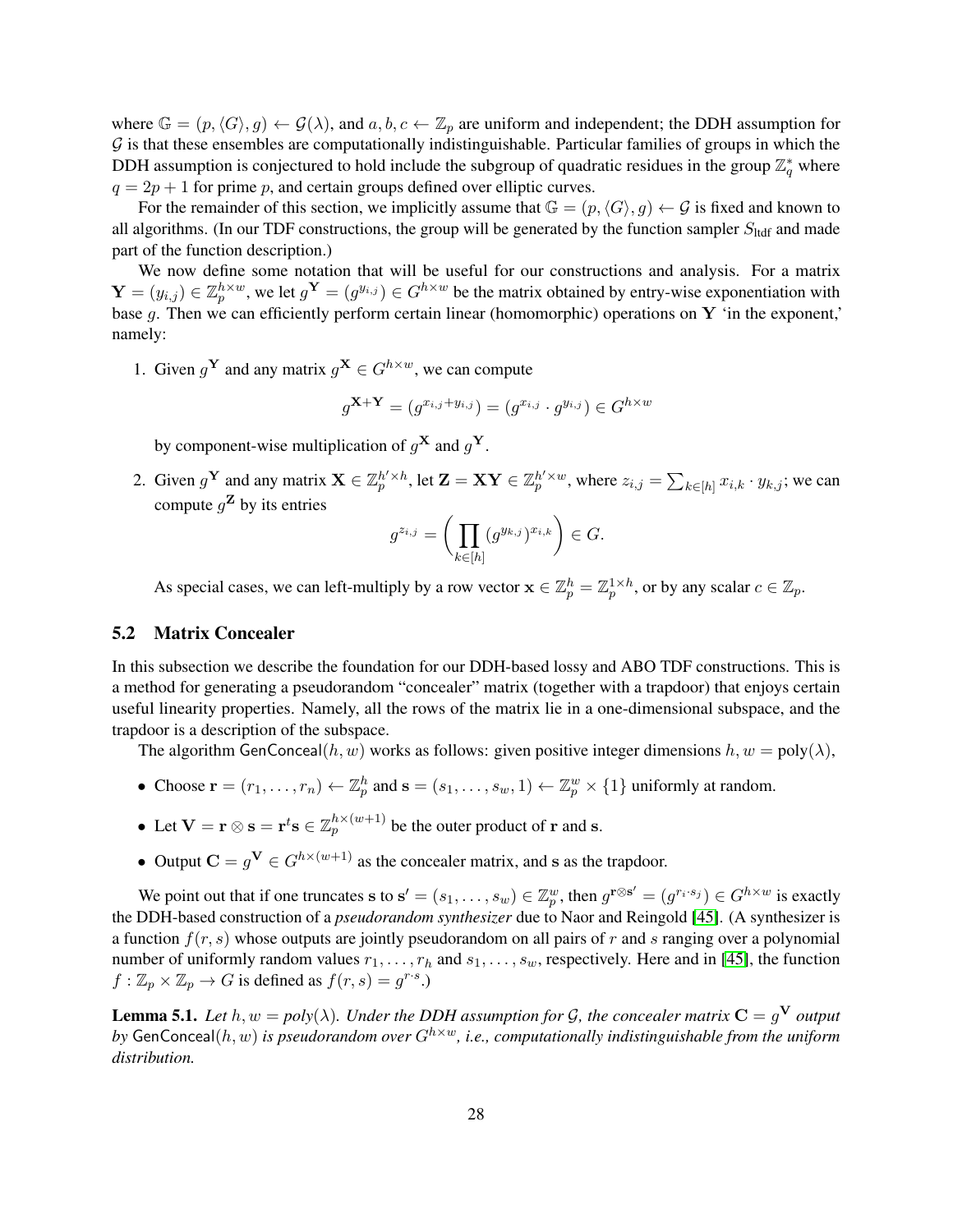*Proof.* We give a reduction from solving the DDH problem to distinguishing between  $C = g<sup>V</sup>$  and uniform. For the sake of simplicity and self-containment, we give a somewhat loose reduction; a tight reduction is also possible using the random self-reducibility of the DDH problem; see [\[45\]](#page-42-8).

We first show a simpler fact that under the DDH assumption,  $(g^s, y = g^{r \cdot s})$  is computationally indistinguishable from  $(g^s, y = g^t)$ , where  $r \leftarrow \mathbb{Z}_p$ ,  $s \leftarrow \mathbb{Z}_p^w \times \{1\}$ , and  $t \leftarrow \mathbb{Z}_p^{w+1}$  are uniformly random and independent. To do so, define hybrid distributions  $H_0, \ldots, H_w$ , where (informally) in  $H_j$  the first j entries of y (and the last) are from  $g^{r.s}$ , while the remainder are uniform. More precisely, each  $H_j$  is generated as follows: choose uniform and independent  $r \leftarrow \mathbb{Z}_p$ ,  $s \leftarrow \mathbb{Z}_p^w \times \{1\}$ , and generate  $y \in G^{w+1}$  as  $y_{w+1} = g^r$ ,  $y_k = g^{r \cdot s_k}$  for  $k \in [j]$ , and  $y_k \leftarrow G$  is uniform otherwise; output  $(g^s, \mathbf{y})$ . It can be seen that  $H_w$  is distributed as  $(g^s, g^{r\cdot s})$ , whereas  $H_0$  is distributed as  $(g^s, g^t)$ .

We now show that for each  $j \in [w]$ ,  $H_j$  and  $H_{j-1}$  are computationally indistinguishable under the DDH assumption, which by transitivity proves the claim. To do so, we give a reduction from distinguishing  $(\mathbb{G}, g^r, g^s, g^{rs})$  from  $(\mathbb{G}, g^r, g^s, g^t)$  (where  $r, s, t \leftarrow \mathbb{Z}_p$  are uniform and independent) to distinguishing  $H_j$ from  $H_{j-1}$ . On input  $(\mathbb{G}, g^r, g^s, y \in G)$ , construct and output  $(\mathbf{x} \in G^{w+1}, \mathbf{y} \in G^{w+1})$  as follows: let  $x_{w+1} = g, y_{w+1} = g^r$ ; for  $k \in [j-1]$  choose  $s_k \leftarrow \mathbb{Z}_p$  and let  $x_k = g^{s_k}, y_k = (g^r)^{s_k}$ ; for  $k = j+1, \ldots, w$ choose  $s_k \leftarrow \mathbb{Z}_p$  and let  $x_k = g^{s_k}, y_k \leftarrow G$  uniformly; finally, let  $x_j = g^{s}, y_j = y$ . It may be verified by inspection that the reduction is correct, i.e., it maps  $(\mathbb{G}, g^r, g^s, g^{rs})$  to  $H_j$  and  $(\mathbb{G}, g^r, g^s, g^t)$  to  $H_{j-1}$ .

We now prove the lemma. Define (new) hybrid distributions  $H_0, \ldots, H_h$  over matrices  $\mathbf{C} \in G^{h \times (w+1)}$ . In distribution  $H_i$ , the first i rows of C are computed as in GenConceal, while the remaining rows are uniformly random in  $G^{w+1}$  (and independent of all other rows). Clearly  $H_h$  coincides with the output distribution of GenConceal, and  $H_0$  is the uniform distribution.

We now show that for all  $i \in [h]$ ,  $H_i$  and  $H_{i-1}$  are computationally indistinguishable under the DDH assumption, which by transitivity proves the lemma. To do so, we give a reduction from distinguishing  $(g^s, g^{r\cdot s})$  from  $(g^s, g^t)$  (where r, s, and t are as above) to distinguishing  $H_i$  from  $H_{i-1}$ . Given  $(g^s, y \in$  $G^{w+1}$ ), generate a matrix C as follows: for each  $k \in [i-1]$ , choose  $r_k \leftarrow \mathbb{Z}_p$  uniformly and let the kth row of C be  $c_k = (g^s)^{r_k} = g^{r_k \cdot s}$ . Let the *i*th row of C be  $c_i = y$ , and let the remaining rows be uniformly random and independent of all other rows. Clearly if  $y = g^{r \cdot s}$ , then the reduction's output is distributed as  $H_i$ , whereas if y is uniformly random then the output is distributed as  $H_{i-1}$ , as the proof is complete.  $\Box$ 

We remark that according to the above proof,  $g<sup>V</sup>$  remains pseudorandom even if the adversary is also given  $g^s$ ; this fact will not be needed by our construction.

### <span id="page-28-0"></span>5.3 Lossy TDF

We now describe our lossy TDF construction.

• *Sampling an injective/lossy function*. The function generators (for both the injective and lossy cases) first generate  $\mathbb{G} = (p, \langle G \rangle, g) \leftarrow \mathcal{G}$ , then invoke GenConceal $(n, n)$  to generate a concealer matrix  $\mathbf{C} = g^{\mathbf{V}} \in G^{n \times (n+1)}$  and trapdoor  $\mathbf{s} \in \mathbb{Z}_p^{n+1}$ .

The injective function generator  $S_{\text{inj}}$  outputs function index  $g^{\mathbf{Y}} = g^{\mathbf{V}+\mathbf{I}'}$ , where  $\mathbf{I}' \in \mathbb{Z}_p^{n \times (n+1)}$  is the  $n \times n$  identity matrix extended by a zero column, i.e., the *i*th row of **I'** is the standard basis vector  $e_i \in \mathbb{Z}_p^{n+1}$ . The trapdoor for the function is s.

The lossy function generation algorithm  $S_{\text{loss}}$  outputs function index  $\mathbf{C} = g^{\mathbf{V}}$ . There is no trapdoor output.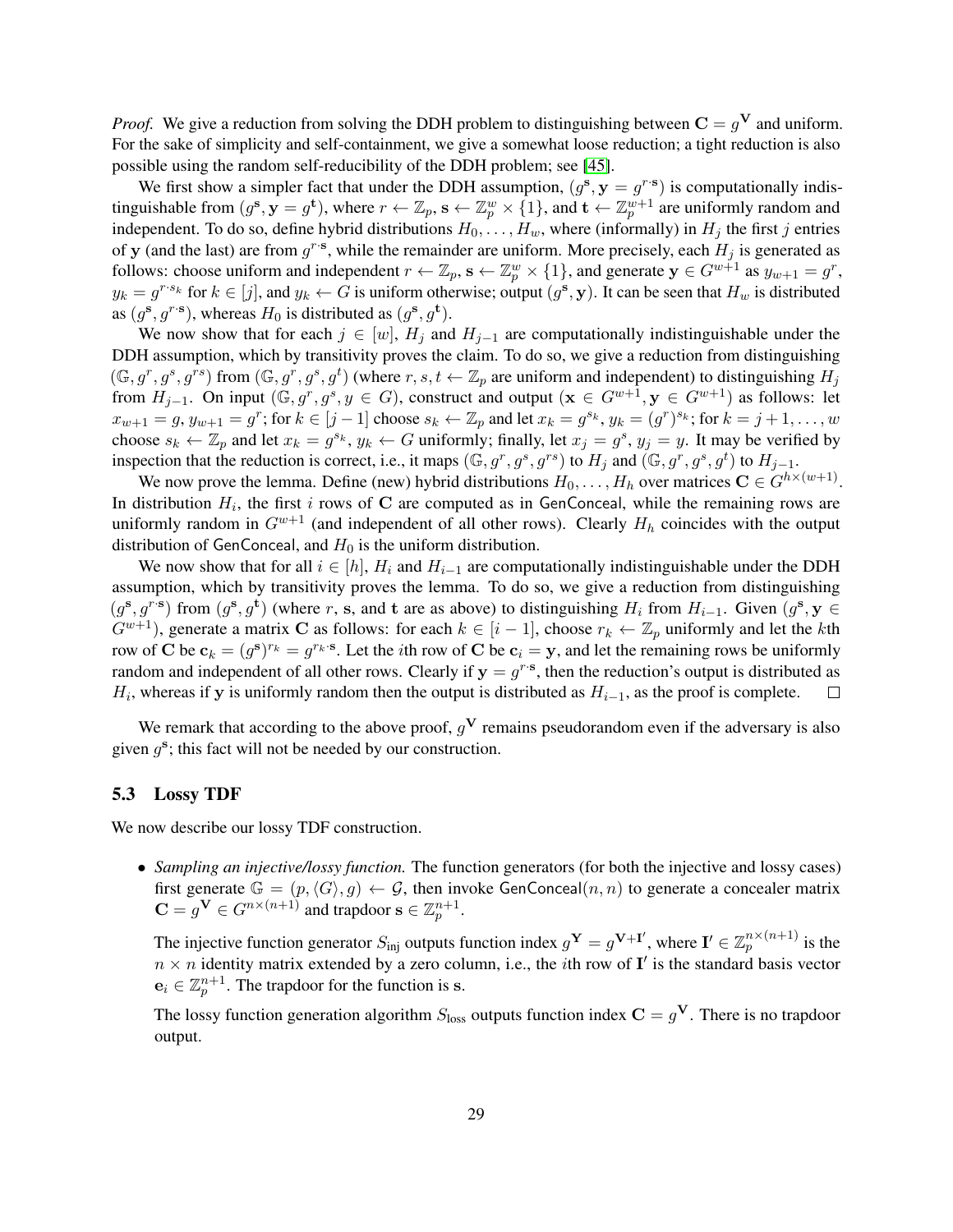• *Evaluation algorithm.*  $F_{\text{ltdf}}$  takes as input  $(g^{\mathbf{Y}}, \mathbf{x})$ , where  $g^{\mathbf{Y}} \in G^{n \times (n+1)}$  is a function index and  $\mathbf{x} \in \{0,1\}^n \subset \mathbb{Z}_p^n$  is an *n*-bit input interpreted as a vector. The output is  $\mathbf{z} = g^{\mathbf{xY}} \in G^{n+1}$ , computed as described in Section [5.1.](#page-26-1)

Note that if the function index  $g^Y$  was generated by  $S_{\text{inj}}$  (i.e.,  $Y = \mathbf{r}^t \mathbf{s} + \mathbf{I}'$ ), then  $z_{n+1} = g^{r'}$  where  $r' = \mathbf{x} \mathbf{r}^t \in \mathbb{Z}_p$ , and for each  $j \in [n]$  we have  $z_j = g^{r's_j + x_j}$ .

In contrast, if  $g^{\mathbf{Y}}$  was generated by  $S_{\text{loss}}$  (i.e.,  $\mathbf{Y} = \mathbf{r}^t\mathbf{s}$ ), then  $\mathbf{z} = g^{r'\mathbf{s}}$  where  $r' = \mathbf{x}\mathbf{r}^t \in \mathbb{Z}_p$ .

• *Inversion algorithm.*  $F_{\text{ltdf}}^{-1}$  takes as input (s, z) where s is the trapdoor information and z is the function output. The output  $\mathbf{x} \in \{0,1\}^n$  is computed as follows: for each  $j \in [n]$ , compute  $a_j = z_j/z_{n+1}^{s_j}$ , and let  $x_j \in \{0, 1\}$  be such that  $a_j = g^{x_j}$ .

<span id="page-29-0"></span>Theorem 5.2. *Under the DDH assumption for* G*, the algorithms described above give a collection of*  $(n, n - \lg p)$ *-lossy TDFs.* 

*Proof.* For a function generated by  $S_{\text{ini}}$  (the injective case), correctness of the inversion algorithm is apparent from the above remarks accompanying the evaluation and inversion algorithms.

For a function generated by  $S_{\text{loss}}$  (the lossy case), by the above remarks every output z is of the form  $g^{r's}$ where  $r' \in \mathbb{Z}_p$ . Because s is fixed by the function index, there are at most  $p = 2^{n-(n-\lg p)}$  distinct outputs of any particular lossy function, as desired.

Finally, indistinguishability of injective and lossy functions follows directly from Lemma [5.1:](#page-27-0) a lossy function index  $g^{\mathbf{V}}$  is computationally indistinguishable from a uniformly random matrix over  $G^{n\times (n+1)}$ . The same is true for an injective function index  $g^{\bar{V}+I'}$  via the elementary reduction that adds  $I'$  in the exponent to its input matrix. This concludes the proof.  $\Box$ 

### Remarks.

- 1. Note that computing  $F_{\text{ltdf}}(g^{\mathbf{Y}}, \mathbf{x} = \mathbf{0})$  always outputs  $\mathbf{z} = g^{\mathbf{0}}$ . This presents no problem, because it does not distinguish injective and lossy functions; the property holds for *any* function index  $g<sup>Y</sup>$ .
- 2. Our basic construction takes an *n*-bit input as a binary string and has an output of  $n+1$  group elements, using an  $n \times (n+1)$  matrix of group elements as the function index. It is possible to achieve somewhat smaller indices and outputs by using an  $n' \times (n'+1)$  matrix and treating the input as an n'-dimensional vector of elements from a subset of  $\mathbb{Z}_p$  of size  $2^{\alpha}$ , where  $n' = \lceil n/\alpha \rceil$ . However, this increases the running time of the inversion algorithm by about a  $2^{\alpha}$  factor, due to the enumeration over all possible values for each input block. Therefore, this generalization remains polynomial-time only for small values of  $\alpha$ , i.e.,  $\alpha = O(\log \lambda)$ .

### 5.4 All-But-One TDF

For a cyclic group of order p, the residual leakage of our lossy TDF is at most  $\lg p$  bits. For large enough values of  $n$ , we can use the generic transformation (see Section [3.3\)](#page-14-0) from lossy to all-but-one TDFs to obtain an ABO collection with many branches, based on the DDH assumption. However, the generic transformation is rather inefficient, and increases the leakage somewhat. Here we demonstrate a more efficient ABO collection where the number of branches can be as large as  $p$ . (It is also straightforward to combine this ABO construction with the generic one to get more than  $p$  branches.) The construction is a simple generalization of our lossy TDF construction.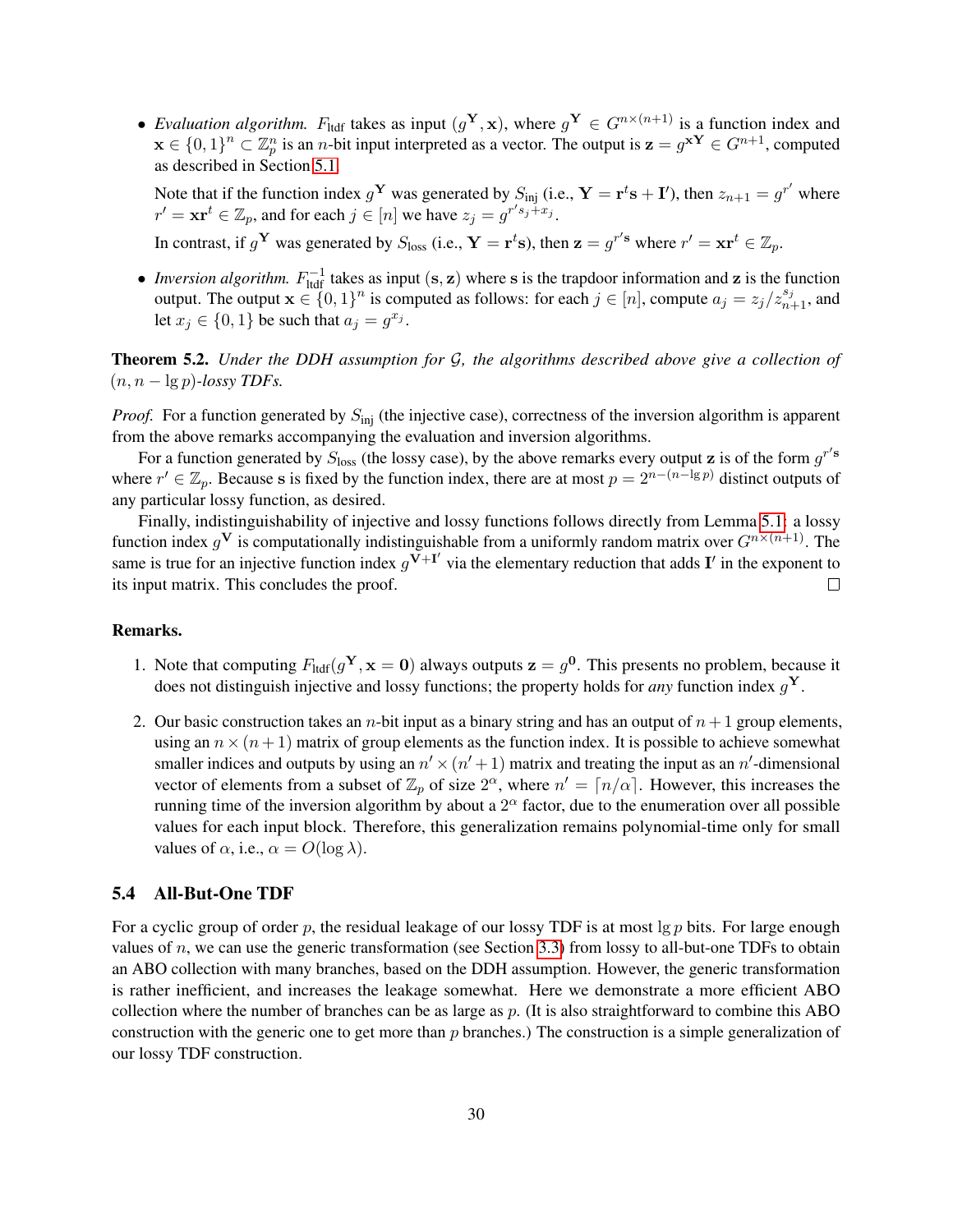Let the set of branches  $B = \mathbb{Z}_p$ .<sup>[8](#page-30-1)</sup>

• *Sampling an ABO function*. The function generator  $S_{\text{abo}}(b^* \in \mathbb{Z}_p)$  first generates  $\mathbb{G} = (p, \langle G \rangle, g) \leftarrow \mathcal{G}$ , then invokes GenConceal $(n, n)$  to generate a concealer matrix  $\mathbf{C} = g^{\mathbf{V}} \in G^{n \times (n+1)}$  and trapdoor s.

The function index is  $g^{\mathbf{Y}} = g^{\mathbf{V} - b^* \mathbf{I}'}$ , where  $\mathbf{I}' \in \mathbb{Z}_p^{n \times (n+1)}$  is exactly as above in Section [5.3.](#page-28-0) The trapdoor information for the function is  $t = (\mathbf{s}, b^*)$ .

• *Evaluation algorithm.*  $G_{\text{abo}}$  takes as input  $(g^{\mathbf{Y}}, b, \mathbf{x})$  where  $g^{\mathbf{Y}}$  is a function index,  $b \in \mathbb{Z}_p$  is the desired branch, and  $\mathbf{x} \in \{0,1\}^n \subset \mathbb{Z}_p^n$  is an *n*-bit input interpreted as a vector. The output is  $z = g^{x(Y + bI')} \in G^{n+1}$ , computed using the homomorphisms as described in Section [5.1.](#page-26-1)

Note that for  $Y = V - b^*I' = r^t s - b^*I'$ , we have  $z = g^{x(V + (b - b^*)I')}$ . In particular,  $z_{n+1} = g^{r'}$ where  $r' = \mathbf{x} \mathbf{r}^t \in \mathbb{Z}_p$ , and for each  $j \in [n]$  we have  $z_j = g^{r's_j + (b-b^*)x_j}$ .

• *Inversion algorithm.*  $G_{\text{abo}}^{-1}$  takes as input  $(t, b, y)$  where  $t = (\mathbf{s}, b^*)$  is the trapdoor information,  $b \neq b^*$ is the evaluated branch, and z is the function output. The output  $\mathbf{x} \in \{0,1\}^n$  is computed as follows: for each  $j \in [n]$ , compute  $a_j = z_j/z_{n+1}^{s_j}$ , and let  $x_j \in \{0, 1\}$  be such that  $a_j = g^{(b-\hat{b}^*)x_j}$ .

Theorem 5.3. *Under the DDH assumption for* G*, the algorithms described above give a collection of*  $(n, n - \lg p)$ -all-but-one TDFs.

*Proof.* Correct inversion for  $b \neq b^*$  and lossiness for  $b = b^*$  follow directly from the above remarks and the same arguments as in the proof of Theorem [5.2.](#page-29-0)

The hidden lossy branch property (under the DDH assumption) also follows directly from Lemma [5.1:](#page-27-0) by an elementary reduction, for any branch  $b^* \in \mathbb{Z}_p$  the first output of  $S_{\text{abo}}(b^*)$  is computationally indistinguishable from uniform over  $\mathbb{Z}_q^{n \times (n+1)}$ .  $\Box$ 

# <span id="page-30-0"></span>6 Realization from Lattices

Here we construct lossy and all-but-one TDFs based on the hardness of the *learning with errors* (LWE) problem, as defined by Regev [\[57\]](#page-43-5). The LWE problem is a generalization to larger moduli of the *learning parity with noise* problem (see, e.g., [\[9\]](#page-40-5)). It can be viewed as an (average-case) "bounded-distance decoding" problem on a certain family of random lattices under a natural error distribution. Interestingly, Regev showed that LWE is indeed hard on the average if standard lattice problems (like approximating the length of the shortest nonzero vector) are hard in the *worst case* for *quantum* algorithms [\[57\]](#page-43-5). Very recently, Peikert [\[50\]](#page-42-4) gave a similar result via a *classical* reduction. No efficient (or even subexponential-time) quantum algorithms are known for the lattice problems in question, despite significant research efforts. Our constructions are based entirely on the LWE problem, and treat the connections to worst-case lattice problems [\[57,](#page-43-5) [50\]](#page-42-4) as "black boxes."

Our lossy TDF based on LWE uses the same basic ideas as our DDH-based construction of Section [5:](#page-26-0) using linear homomorphisms, the function computes an encrypted linear product  $xM$ , where  $M = 0$  in the lossy case. However, we must overcome additional technical challenges stemming mainly from the fact that LWE involves extra random error terms that increase the leakage of the functions. Addressing this requires

<span id="page-30-1"></span><sup>&</sup>lt;sup>8</sup>Strictly speaking, this does not conform to the ABO definition because the branch set should depend only on the security parameter  $\lambda$ . This issue can be addressed by letting the set of branches  $B_{\lambda} = [q]$ , where q does not exceed the *smallest* value of p produced by G, and by interpreting a branch value  $b \in B_\lambda$  modulo p when using a function defined over a group of order p.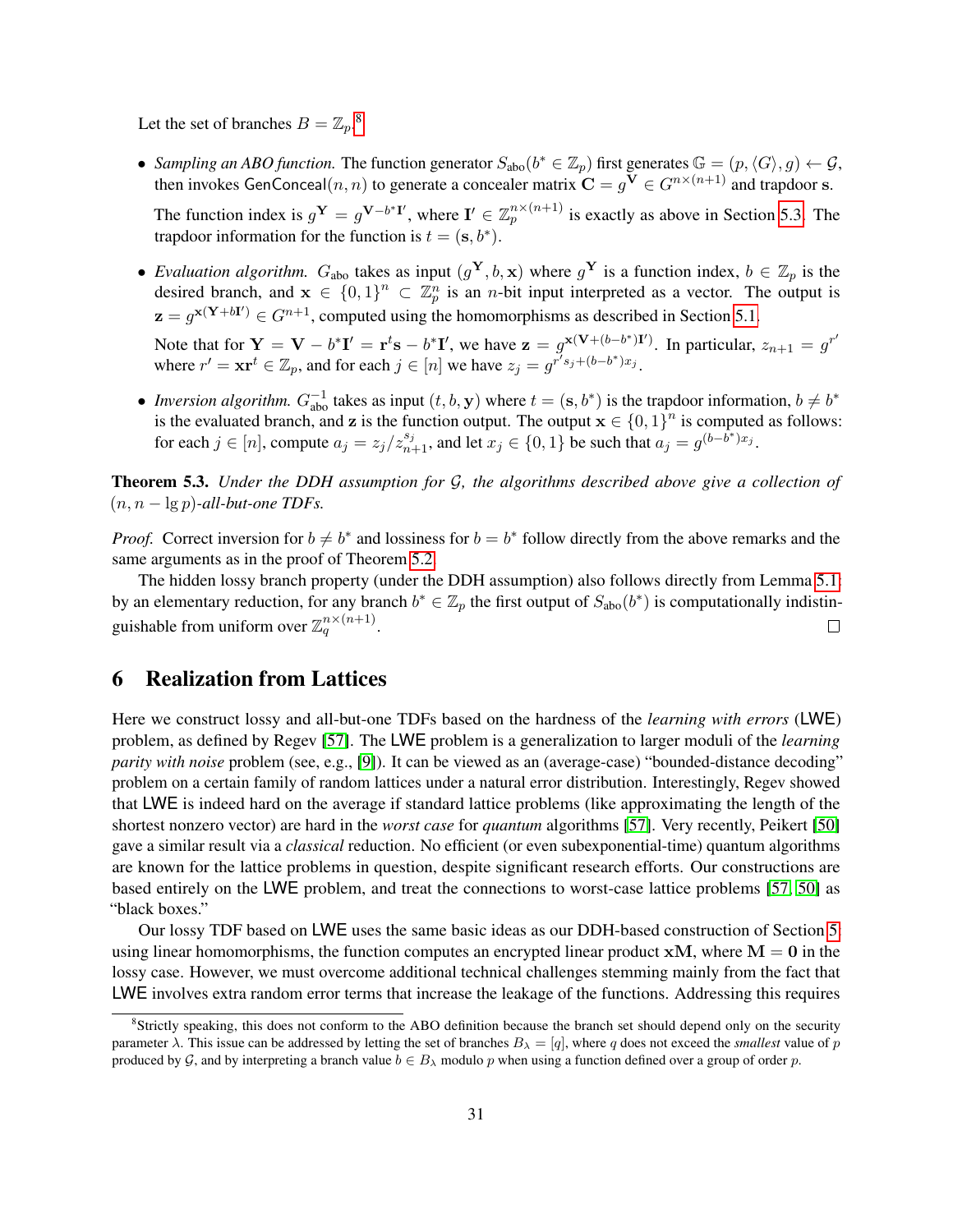some additional construction techniques, and some careful trade-offs between the lossy and injective cases. (See Section [6.3](#page-33-0) for the lossy TDF construction.)

By calibrating the parameters appropriately, we can obtain lossy TDFs that lose any desired *constant fraction* (e.g., 99%) of the input. By itself, this is not enough to obtain all-but-one TDFs having more than a constant number of branches via the parallel black-box construction of Section [3.3,](#page-14-0) because the residual leakage of the parallel construction is multiplied by the logarithm of the number of branches. Fortunately, we can also construct ABO TDFs directly from the LWE assumption by generalizing the lossy TDF construction with some additional ideas (see Section [6.4](#page-36-0) for details).

### 6.1 Background

We start by introducing the relevant notation and computational problems, for the most part following [\[57\]](#page-43-5).

For  $x \in \mathbb{R}, |x| = |x + 1/2|$  denotes the nearest integer to x (with ties broken upward). Define  $\mathbb{T} = \mathbb{R}/\mathbb{Z}$ , i.e., the additive group of reals  $[0, 1)$  with modulo 1 addition. We define an absolute value  $|\cdot|$  on  $\mathbb{T}$ as  $|x| = \min{\{\bar{x}, 1 - \bar{x}\}}$ , where  $\bar{x} \in [0, 1)$  is the unique real-valued representative of  $x \in \mathbb{T}$ .

**Probability distributions.** The *Gaussian distribution*  $D_s$  with mean 0 and parameter s (sometimes called the *width*) is the distribution on R having density function  $\exp(-\pi x^2/s^2)/s$ . It is a standard fact that the sum of two independent Gaussian variables with mean 0 and parameters  $s_1$  and  $s_2$  (respectively) is a Gaussian variable with mean 0 and parameter  $\sqrt{s_1^2 + s_2^2}$ . We also need a standard tail inequality: for any  $t \ge 1$ , a Gaussian variable with parameter s has magnitude less than  $t \cdot s$ , except with probability at most  $\exp(-t^2)$ . Finally, it is possible to sample efficiently from a Gaussian distribution to any desired level of accuracy.

For  $\alpha \in \mathbb{R}^+$  we define  $\Psi_\alpha$  to be the distribution on T obtained by drawing  $x \in \mathbb{R}$  from  $D_\alpha$  and outputting x mod 1. For any probability distribution  $\phi$  on T and integer  $q \in \mathbb{Z}^+$  (often implicit) we define its *discretization*  $\phi$  to be the discrete distribution over  $\mathbb{Z}_q$  given by  $\left[q \cdot \phi\right] \mod q$ .

**Learning with errors (LWE).** Let  $d \ge 1$  be an integer dimension and  $q \ge 2$  be an integer modulus. For a vector  $s \in \mathbb{Z}_q^d$  and a probability distribution  $\chi$  over  $\mathbb{Z}_q$ , define  $A_{s,\chi}$  to be the distribution on  $\mathbb{Z}_q^d \times \mathbb{Z}_q$  obtained by choosing  $\mathbf{a} \leftarrow \mathbb{Z}_q^d$  uniformly at random,  $e \leftarrow \chi$ , and outputting  $(\mathbf{a}, \langle \mathbf{a}, \mathbf{s} \rangle + e)$ .

The *learning with errors* problem  $LWE_{q,\chi}$ , in its search version, is defined as follows. Given access to arbitrarily many independent samples from the distribution  $A_{s,\chi}$  for some arbitrary  $s \in \mathbb{Z}_q^d$ , find s. The (average-case) *decision* version is to distinguish, with at least  $1/poly(d)$  advantage, between the distribution  $A_{s,\chi}$  (for uniformly random  $s \in \mathbb{Z}_q^d$ ) and the uniform distribution over  $\mathbb{Z}_q^d \times \mathbb{Z}_q$ , given arbitrarily many samples.

In this paper we restrict our attention to the case of *prime*  $q = \text{poly}(d)$ , for which the (worst-case) search and (average-case) decision versions of LWEq,χ are *equivalent* (up to a polynomial factor in the number of samples consumed) [\[57\]](#page-43-5). The LWE<sub>q, $\chi$ </sub> assumption is that these problems are hard; as shorthand, we can say that  $A_{s,\chi}$  is pseudorandom (for uniformly random  $s \leftarrow \mathbb{Z}_q^d$ ).

For reasons that will become apparent below, the complexity of the LWE problem is measured primarily by the dimension d. Therefore, in this section we let d be the security parameter (rather than  $\lambda$  as before), and let all other parameters (e.g., q,  $\alpha$ , n, and others) implicitly be functions of d.

**Connection to lattices.** A (full-rank) *d*-dimensional *lattice*  $\Lambda \subset \mathbb{R}^d$  is a discrete additive subgroup of  $\mathbb{R}^d$ . Equivalently, it is the set of all integer linear combinations of some  $d$  linearly independent basis vectors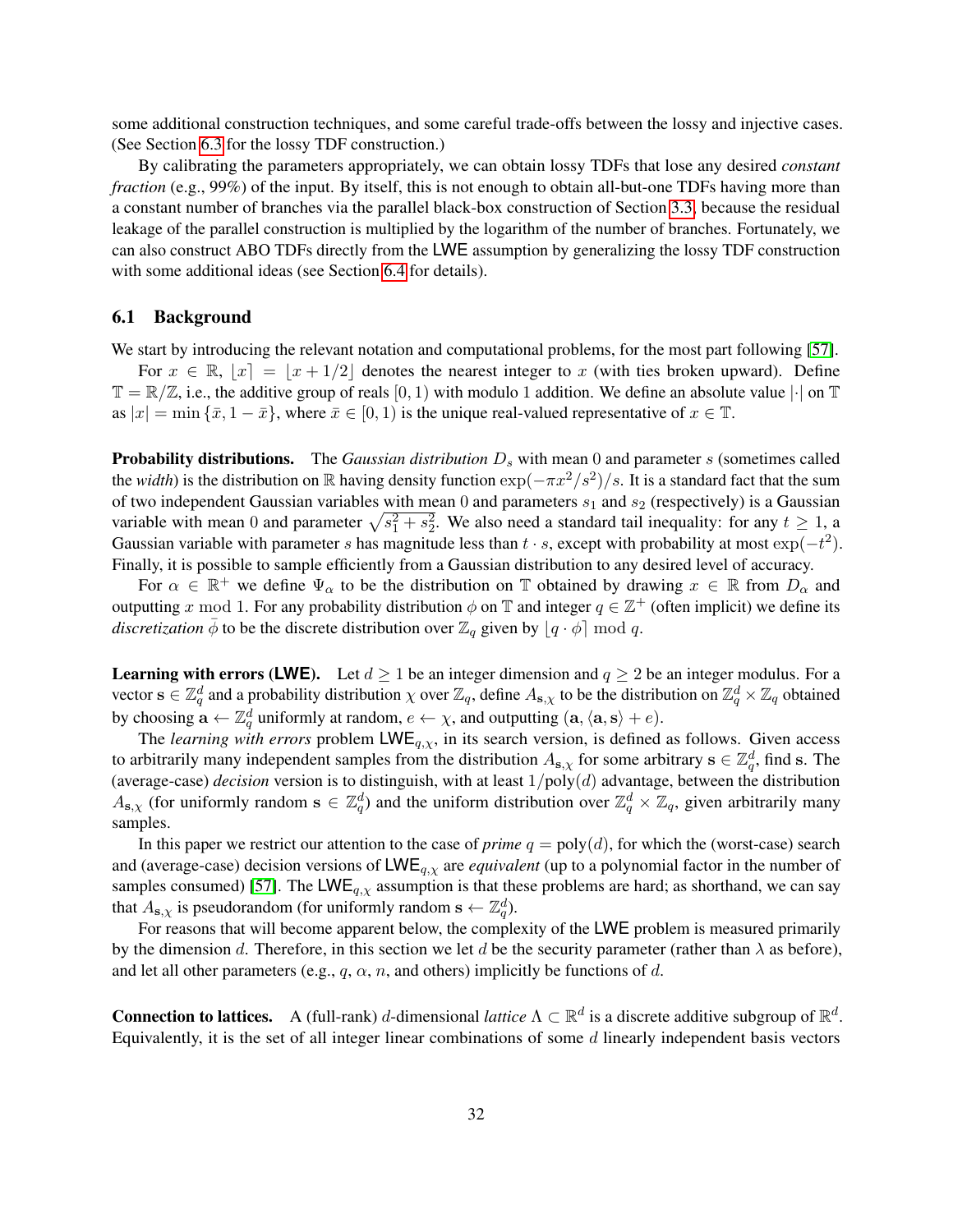$\mathbf{B} = \{\mathbf{b}_1, \dots, \mathbf{b}_d\} \subset \mathbb{R}^d$ :

$$
\Lambda = \left\{ \sum\nolimits_{i \in [d]} c_i \mathbf{b}_i \; : \; c_i \in \mathbb{Z} \right\}.
$$

In computational settings, it is standard to represent a lattice by a basis.

Regev showed that for certain normal error distributions, the LWE problem is as hard as several standard *worst-case* lattice problems, *for quantum algorithms*. We state a version of the main theorem here:

<span id="page-32-0"></span>**Proposition 6.1** ([\[57\]](#page-43-5)). Let  $\alpha = \alpha(d) \in (0,1)$  and let  $q = q(d)$  be a prime such that  $\alpha \cdot q > 2$ √ d*. There is a* quantum *polynomial-time reduction from solving either of the following two lattice problems in the* worst-case *to solving*  $LWE_{q, \bar{\Psi}_{\alpha}}$ :

- *SIVP: In any lattice of dimension* d*, find a set of* d *linearly independent lattice vectors, the longest of which has Euclidean norm within an*  $\tilde{O}(d/\alpha)$  *factor of optimal.*
- *GapSVP: In any lattice of dimension* d*, approximate the Euclidean length of a shortest nonzero lattice vector to within a*  $\ddot{O}(d/\alpha)$  *factor.*

Proposition [6.1](#page-32-0) has since been strengthened by Peikert in two ways: first [\[49\]](#page-42-15), it also applies to the SIVP and GapSVP problems in any  $\ell_p$  norm,  $2 < p \le \infty$ , for essentially the same  $\tilde{O}(d/\alpha)$  approximation factors. Second [\[50\]](#page-42-4), for  $\alpha q \ge \sqrt{d \log d}$  there is also a *classical* (non-quantum) reduction from a variant of the GapSVP problem to LWE (and from GapSVP itself to LWE with modulus  $q = 2^d$ , but such a large value is not useful for our purposes).

The SIVP and GapSVP problems appear to be quite hard in the worst case (even for quantum algorithms): to obtain a  $poly(d)$  approximation factor, known algorithms require time and space that are exponential in  $d$  [\[4\]](#page-40-15); known polynomial-time algorithms obtain approximation factors that are only slightly subexponential in d [\[43,](#page-42-16) [61\]](#page-43-12).

We define our lossy and ABO functions in terms of the LWE problem, without explicitly taking into account the connection to lattices (or the hypotheses on the parameters required by Proposition [6.1\)](#page-32-0). Then in Section [6.5](#page-39-1) we instantiate the parameters appropriately, invoking Proposition [6.1](#page-32-0) to obtain a worst-case hardness guarantee.

# 6.2 Matrix Concealer

Here (as in Section [5.2\)](#page-27-1) we describe a method for generating a special kind of pseudorandom "concealer" matrix (with trapdoor) that is the foundation for our lossy and ABO TDFs. Similarly to our DDH-based construction, the trapdoor is a description of a low-dimensional subspace, but unlike it, the rows of the concealer matrix only lie *near* the subspace.

The algorithm GenConceal<sub>x</sub> $(h, w)$  works as follows: given positive integer dimensions  $h, w = \text{poly}(d)$ ,

- Choose  $\mathbf{A} \leftarrow \mathbb{Z}_q^{h \times d}$  and  $\mathbf{S} \leftarrow \mathbb{Z}_q^{w \times d}$  uniformly at random, and  $\mathbf{E} \leftarrow \chi^{h \times w}$ .
- Output

 $\mathbf{C} = (\mathbf{A}, \mathbf{B} = \mathbf{A}\mathbf{S}^t + \mathbf{E}) \in \mathbb{Z}_q^{h \times (d+w)}$ 

as the concealer matrix, and S as the trapdoor.

<span id="page-32-1"></span>**Lemma 6.2.** *Let*  $h, w = poly(d)$ *. Under the*  $LWE_{q, \chi}$  *assumption, the concealer matrix*  $C = (A, B)$  *output* by GenConceal<sub>X</sub> is pseudorandom over  $\mathbb{Z}_q^{h\times (d+w)}$ , i.e., computationally indistinguishable from the uniform *distribution.*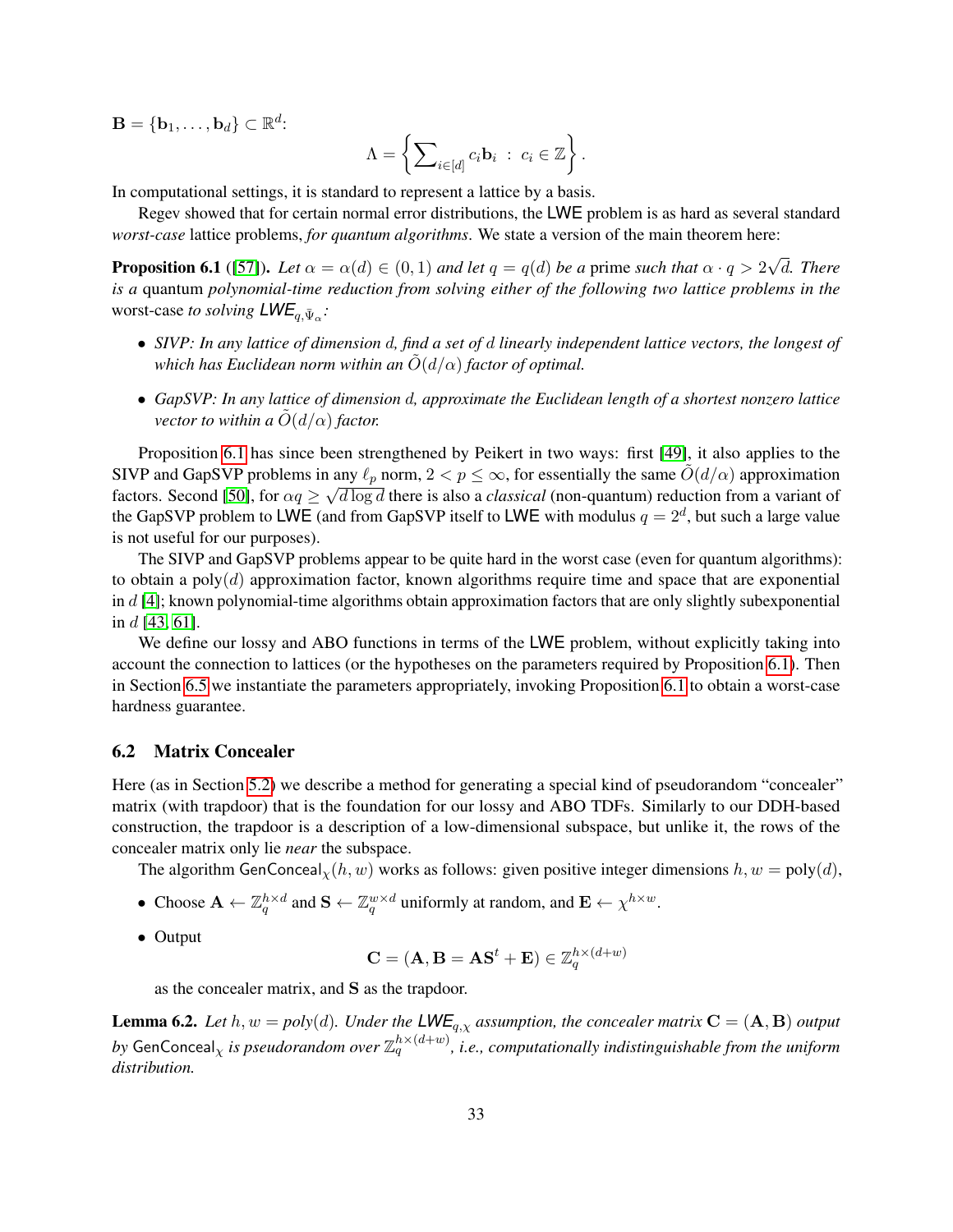*Proof.* The proof proceeds by a simple hybrid argument over the w columns of **B**. We define a sequence of hybrid distributions  $H_0, \ldots, H_w$  over  $\mathbb{Z}_q^{h \times (w+d)}$ . In experiment  $H_j$ , the first j columns of  $\bf B$  are as produced by GenConceal<sub>x</sub>(h, w), while the remainder are uniformly random and independent. Clearly  $H_w$  is the output distribution of GenConceal<sub>x</sub> $(h, w)$  and  $H_0$  is the uniform distribution.

We now show that for each  $j \in [w]$ ,  $H_j$  and  $H_{j-1}$  are computationally indistinguishable under the LWE<sub>q, $\chi$ </sub> assumption, which by transitivity proves the claim. To do so, we give a reduction from distinguishing  $A_{s,\chi}$  (for uniformly random  $s \leftarrow \mathbb{Z}_q^d$ ) from the uniform distribution U over  $\mathbb{Z}_q^d \times \mathbb{Z}_q$  to distinguishing  $H_j$ from  $H_{j-1}$ . The reduction works as follows: given access to an unknown distribution D over  $\mathbb{Z}_q^d \times \mathbb{Z}_q$ , draw h samples  $(a_i, b_i)$  from D; form the matrix  $A \in \mathbb{Z}_q^{h \times d}$  whose ith rows is  $a_i$  and the column vector  $b \in \mathbb{Z}_q^{h \times 1}$ whose *i*th entry is  $b_i$ .

Choose  $S \leftarrow \mathbb{Z}_q^{w \times d}$  uniformly at random and  $\mathbf{E} \leftarrow \chi^{h \times w}$ , and let  $\mathbf{B}' = \mathbf{AS}^t + \mathbf{E}$ . Form the matrix  $\mathbf{B}$ that agrees with B' on its first  $j - 1$  columns, whose jth column is b, and whose remaining columns are uniformly random and independent. Output  $C = (A, B)$ .

It should be clear by inspection that if the reduction's unknown distribution D is  $A_{s,y}$ , then the reduction's output is distributed as  $H_j$ , whereas if D is uniformly random then the reduction's output is distributed as  $H_{i-1}$ . This completes the proof. П

We now show a technical lemma that is needed for both the correctness and lossiness properties of our constructions.

<span id="page-33-2"></span>**Lemma 6.3.** Let  $h, w, p$  be positive integers. Let  $q \ge 4ph$ , let  $1/\alpha \ge 8p(h + q)$  for some  $q > 0$ , and let  $\chi = \bar{\Psi}_\alpha$ . Then except with probability at most  $w\cdot 2^{-g}$  over the choice of  $\mathbf{E}\leftarrow \chi^{h\times w}$ , the following holds: for every  $\mathbf{x} \in \{0,1\}^h$ , each entry of  $(\mathbf{x} \mathbf{E})/q \in \mathbb{T}^w$  has absolute value less than  $\frac{1}{4p}$ .

*Proof.* By a union bound over all w columns of **E**, it suffices to show that for each column  $e^t \in \mathbb{Z}_q^{h \times 1}$  of **E**, we have  $|\langle \mathbf{x}, \mathbf{e} \rangle /q| < \frac{1}{4n}$  $\frac{1}{4p}$  for all  $\mathbf{x} \in \{0,1\}^h$  simultaneously, except with probability at most  $2^{-g}$  over the choice of e.

Below we show that for any *fixed*  $\mathbf{x} \in \{0,1\}^h$ ,

<span id="page-33-1"></span>
$$
\Pr_{\mathbf{e}\leftarrow \chi^{h}}\left[\left|\left\langle \mathbf{x},\mathbf{e}\right\rangle / q\right| \geq \frac{1}{4p}\right] \leq 2^{-(h+g)}.
$$
\n(2)

Taking a union bound over all  $\mathbf{x} \in \{0,1\}^h$ , we conclude that  $|\langle \mathbf{x}, \mathbf{e} \rangle / q| < \frac{1}{4\pi}$  $\frac{1}{4p}$  for *all*  $\mathbf{x} \in \{0,1\}^h$  simultaneously, except with probability at most  $2^{-g}$ .

We now prove [\(2\)](#page-33-1). By definition,  $e_i = [qy_i] \bmod q$  where  $y_i \leftarrow D_\alpha$  are independent for all  $i \in [h]$ . Then by the triangle inequality, the distance (modulo 1) between  $\langle x, e \rangle /q \in \mathbb{T}$  and  $\langle x, y \rangle \in \mathbb{T}$  is at most  $h/(2q) \le 1/8p$ . Therefore, it suffices to show that  $|\langle \mathbf{x}, \mathbf{y} \rangle| < 1/8p$  except with probability at most  $2^{-(h+g)}$ .

Because the  $y_i$  are independent and x is binary,  $\langle x, y \rangle$  is distributed as  $D_{\alpha'}$  for  $\alpha' \le \sqrt{h} \cdot \alpha \le \sqrt{h+g} \cdot \alpha$ . Then by hypothesis on  $\alpha$  and the tail inequality on Gaussian variables,

$$
\Pr_{\mathbf{y} \leftarrow D_{\alpha}^{h}} \left[ |\langle \mathbf{x}, \mathbf{y} \rangle| \geq \frac{1}{8p} \right] \leq \Pr_{\mathbf{y} \leftarrow D_{\alpha}^{h}} \left[ |\langle \mathbf{x}, \mathbf{y} \rangle| \geq \sqrt{h+g} \cdot \left( \sqrt{h+g} \cdot \alpha \right) \right] \leq \exp(-(h+g)) < 2^{-(h+g)}.\quad \Box
$$

### <span id="page-33-0"></span>6.3 Lossy TDF

#### 6.3.1 Overview

Our LWE-based lossy TDF is built upon the same main ideas as the DDH-based construction of Section [5.](#page-26-0) In particular, a function index is a concealed matrix M, and the function is evaluated on  $\mathbf{x} \in \{0,1\}^n$  by homomorphically computing an encrypted linear product  $xM$  (where  $M = 0$  in the lossy case).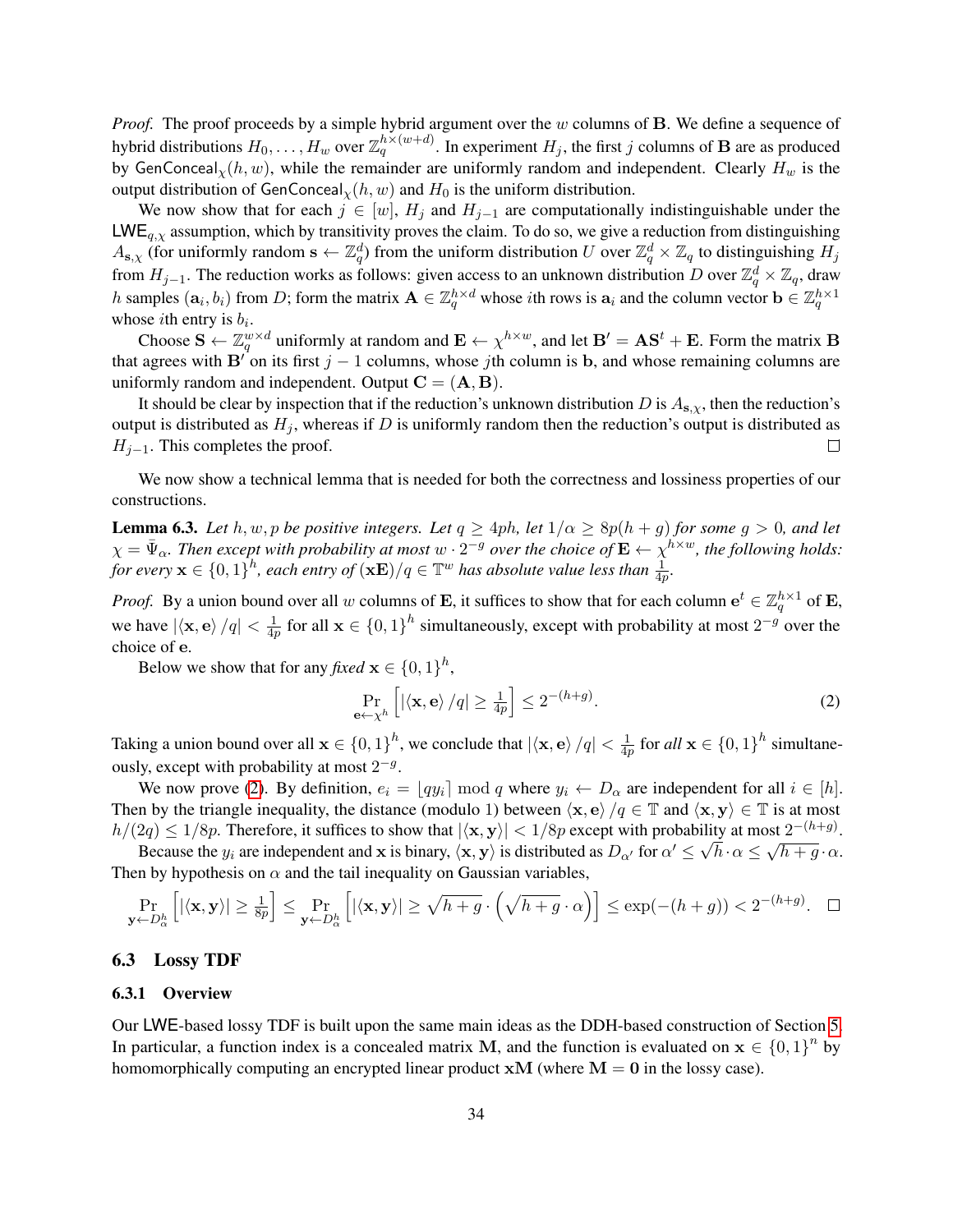However, the use of LWE introduces several additional technical challenges. The chief difficulty is that the function outputs now also include accumulated error terms, so there are many more outputs than there would otherwise be if the error terms were not present. (The errors, of course, are necessary to securely conceal the underlying matrix M.) The main challenge, therefore, is to limit the number of possible accumulated error vectors, while simultaneously ensuring (in the injective case) that all  $n$  bits of the input  $x$  can be recovered from the function output.

To start, it is helpful to see why the straightforward approach taken in our DDH-based construction does not yield a lossy function here. Recall that a lossy function index is simply an (unmodified) concealer matrix, which in the case of LWE is  $\mathbf{C} = (\mathbf{A}, \mathbf{B} = \mathbf{A}\mathbf{S}^t + \mathbf{E}) \in \mathbb{Z}_q^{n \times (d+n)}$ . Then given the first component  $\mathbf{x} \mathbf{A}$  of the function output (and even ignoring its  $q^d$  possible values), the second component  $\mathbf{xB} = (\mathbf{xA})\mathbf{S}^t + \mathbf{xE} \in \mathbb{Z}_q^n$ *uniquely determines* x whenever **E** is invertible modulo q, which occurs often. Note that we do not have the luxury of restricting the rows of E to a low-dimensional subspace, because our proof of pseudorandomness (Lemma [6.2\)](#page-32-1) requires the columns of E to be independent.

Our solution instead conceals suitably chosen *nonsquare* matrices of dimension  $n \times w$ , where  $n \gg d+w$ , to limit the number of outputs in the lossy case while still ensuring invertibility in the injective case. For the lossy case, the number of outputs  $\mathbf{xC} = (\mathbf{xA}, \mathbf{xB}) \in \mathbb{Z}_q^{d+w}$  is bounded by  $q^d$  times the number of possible values for  $xE$ , which we can bound using Lemma [6.3.](#page-33-2) In principle, the input length n can then be made as large as needed to obtain the desired amount of lossiness. (However, correct inversion will impose additional constraints.)

Of course, in the injective case we cannot conceal the identity matrix I because we are no longer using square matrices. Instead, we conceal a (suitably encoded) special matrix  $G \in \mathbb{Z}^{n \times w}$ , whose rows are increasing power-of-2 multiples of each standard basis vector  $e_i \in \mathbb{Z}^w$ . The idea is that we can easily recover  $\mathbf{x} \in \{0,1\}^n$  from  $\mathbf{x} \mathbf{G}$  via its base-2 representation. Of course, G is actually hidden by a concealer matrix over  $\mathbb{Z}_q$ , and we need to be able to compute  $xG$  homomorphically and then decrypt it correctly. Computing **xG** involves at most *n* row additions, and the entries of **xG** are bounded by  $2^{(n/w)}$ , so we need to choose the parameters of the scheme to support such bounded homomorphism and message sizes. In the end, with a careful balancing of the parameters we can support any constant lossiness rate with a poly $(d)$  input length n and modulus q, and a  $1/poly(d)$  noise rate  $\alpha$ . (See Theorem [6.4](#page-35-0) and Section [6.5](#page-39-1) for the precise instantiation).

### <span id="page-34-0"></span>6.3.2 Construction

We now describe the lossy TDF construction, which involves several parameters. The dimension  $d$  is the main security parameter. As discussed above, our lossy TDF needs to support homomorphic operations resulting in encrypted integers as large as some p. We consider the modulus  $p \geq 2$  (for simplicity, a power of 2) and matrix width  $w \geq 1$  to be free variables, which will largely determine the lossiness of the functions. The input length of the functions is  $n = w \lg p$ . Finally, the modulus q and parameter  $\alpha$  of the error distribution  $\chi = \bar{\Psi}_{\alpha}$  of the underlying LWE problem will be instantiated later to ensure correct inversion. Looking ahead, the quantity  $1/\alpha$  (which determines the worst-case approximation factor for lattice problems) will grow with  $p$ , so our goal will be to make  $p$  as small as possible while still ensuring lossiness.

Let  $I \in \mathbb{Z}^{w \times w}$  be the  $w \times w$  identity matrix over the integers, and define a special row vector

$$
\mathbf{p} = (2^0, 2^1, \dots, 2^{\lg(p)-1}) = p/2) \in \mathbb{Z}^{\lg p}
$$

consisting of increasing powers of 2. Define the matrix  $G = I \otimes p^t \in \mathbb{Z}^{n \times w}$ , where  $\otimes$  denotes the tensor (or Kronecker) product. Essentially, the tensor product replaces each entry  $e_{i,j}$  of I with the column vector  $e_{i,j} \cdot \mathbf{p}^t \in \mathbb{Z}^{\lg p \times 1}$ . Thus, the  $((i-1)(\lg p) + j)$ th row of G is  $2^{j-1} \cdot e_i$ , for  $i, j \in [w]$ .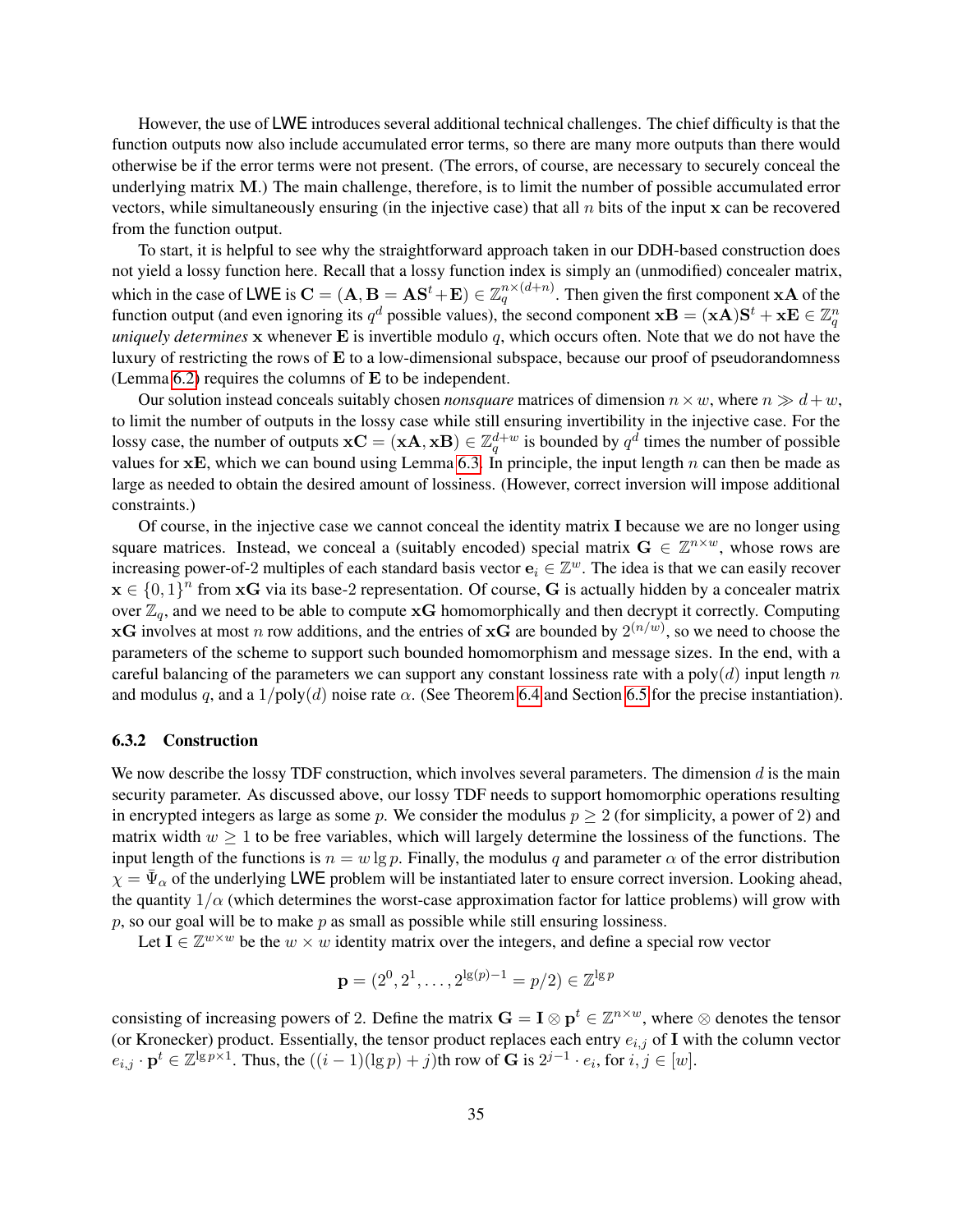To encrypt and operate homomorphically on integers as large as  $p$  using the LWE problem, we need to encode elements of  $\mathbb{Z}_p$  suitably as elements of  $\mathbb{Z}_q$ . Define the encoding function  $c : \mathbb{Z}_p \to \mathbb{Z}_q$  as

$$
c(m) = \left\lfloor q \cdot \frac{m}{p} \right\rceil \in \mathbb{Z}_q,
$$

where  $\frac{m}{p} \in \mathbb{T}$ , and extend c coordinate-wise to matrices over  $\mathbb{Z}_p$ . We also define a decoding function  $c^{-1}: \mathbb{Z}_q \rightarrow \mathbb{Z}_p$  as

$$
c^{-1}(v) = \left\lfloor p \cdot \frac{v}{q} \right\rceil \in \mathbb{Z}_p,
$$

where again  $\frac{v}{q} \in \mathbb{T}$  and we extend  $c^{-1}$  coordinate-wise to matrices over  $\mathbb{Z}_q$ . (Formally,  $c^{-1}$  is *not* the inverse function of  $c$ , but this abuse of notation evokes the intended use of the functions. For example, it can be verified that  $c^{-1}(c(m)) = m$  for appropriate choices of p, q.)

• *Sampling an injective/lossy function.* The function generators (for both the injective and lossy cases) first invoke GenConceal $_{\chi}(n,w)$  to generate a concealer matrix  $\mathbf{C}=(\mathbf{A},\mathbf{B}=\mathbf{AS}^t+\mathbf{E})\in\mathbb{Z}_q^{n\times (d+w)}$ and trapdoor S.

The injective function generator  $S_{\text{inj}}$  outputs function index  $\mathbf{Y} = (\mathbf{A}, \mathbf{B} + \mathbf{M}) \in \mathbb{Z}_q^{n \times (d+w)}$  and trapdoor **S**, where  $M = c(G \mod p)$ .

The lossy function generation algorithm  $S<sub>loss</sub>$  simply outputs function index  $Y = C$ . There is no trapdoor output.

• *Evaluation algorithm.*  $F_{\text{ltdf}}$  takes as input  $(\mathbf{Y}, \mathbf{x})$  where Y is a function index and  $\mathbf{x} \in \{0, 1\}^n$  is an *n*-bit input interpreted as a vector. The output is  $z = xY \in \mathbb{Z}_q^{d+w}$ .

Note that if the function index Y was generated by  $S_{\text{inj}}$ , i.e.,  $Y = (A, AS<sup>t</sup> + E + M)$ , then

$$
\mathbf{z} = (\mathbf{x}\mathbf{A}, (\mathbf{x}\mathbf{A})\mathbf{S}^t + \mathbf{x}(\mathbf{E} + \mathbf{M})).
$$

In contrast, if Y was generated by  $S_{\text{loss}}$ , i.e.,  $Y = (A, AS^t + E)$ , then  $z = (xA, (xA)S^t + xE)$ .

• *Inversion algorithm.*  $F_{\text{ltdf}}^{-1}$  takes as input  $(\mathbf{S}, \mathbf{z})$ , where S is the trapdoor and  $\mathbf{z} = (\mathbf{z}_1, \mathbf{z}_2) \in \mathbb{Z}_q^d \times \mathbb{Z}_q^w$ is the function output. It computes  $\mathbf{v} = \mathbf{z}_2 - \mathbf{z}_1 \mathbf{S}^t$ , and lets  $\mathbf{m} = c^{-1}(\mathbf{v}) \in \mathbb{Z}_p^w$ . Finally, the output  $\mathbf{x} \in \{0,1\}^n$  is computed as the unique binary solution to  $\mathbf{x} \mathbf{G} = \bar{\mathbf{m}}$ , where  $\bar{\mathbf{m}} \in \mathbb{Z}^w$  is the unique integral vector congruent to m modulo p having entries in  $\{0, \ldots, p-1\}$ . (The solution x may be found efficiently by computing the base-2 representation of  $\overline{m}$ .)

<span id="page-35-0"></span>**Theorem 6.4.** Let  $q \geq 4pn = 4wp \lg p$  and  $\chi = \bar{\Psi}_{\alpha}$  where  $1/\alpha \geq 16pn = 16wp \lg p$ . Then the algorithms *described above define a collection of almost-always* (n, k)*-lossy TDFs under the LWE*q,χ *assumption, where the residual leakage*  $r = n - k$  *is* 

$$
r \leq n \cdot \left(\frac{d}{w} + \left(\frac{d}{w} + 1\right) \log_p(q/p)\right).
$$

Note that in order for the residual leakage rate to be less than 1, we need both  $w > d$  and  $q < p^2$ .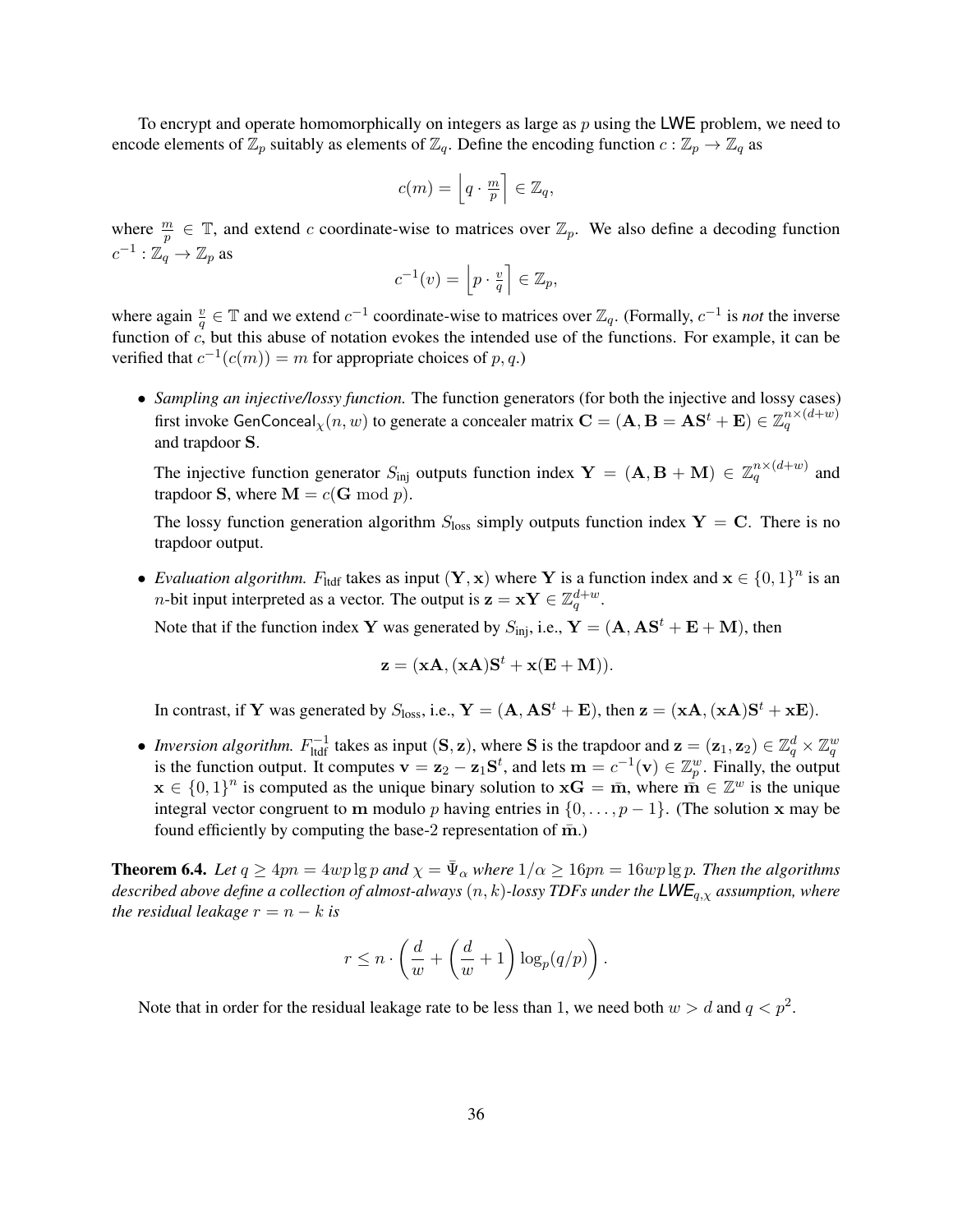*Proof.* First, it follows directly from Lemma [6.2](#page-32-1) that lossy function indices are computationally indistinguishable from injective ones, because both types are indistinguishable from uniform.

Now we show that with overwhelming probability over the choice of  $Y = (A, B = AS<sup>t</sup> + E + M)$  by  $S_{\text{inj}}$ , the inversion algorithm is correct for all  $\mathbf{z} = (\mathbf{z}_1, \mathbf{z}_2) = F_{\text{ltdf}}(\mathbf{Y}, \mathbf{x}) = \mathbf{x} \mathbf{Y}$  where  $\mathbf{x} \in \{0, 1\}^n$ . By the remarks accompanying the evaluation and inversion algorithms, we have

$$
\mathbf{v} = \mathbf{z}_2 - \mathbf{z}_1 \mathbf{S}^t = \mathbf{x}(\mathbf{E} + \mathbf{M}) = \mathbf{x} \mathbf{E} + \mathbf{x} \left[ q \cdot \frac{\mathbf{G}}{p} \right].
$$

Define the closed interval  $I = \begin{bmatrix} -\frac{1}{2} \end{bmatrix}$  $\frac{1}{2}, \frac{1}{2}$  $\frac{1}{2}$   $\subset \mathbb{R}$ . We have

<span id="page-36-1"></span>
$$
c^{-1}(\mathbf{v}) = \left[ p \cdot \left( \mathbf{x} \mathbf{E} + \mathbf{x} \left[ q \cdot \frac{\mathbf{G}}{p} \right] \right) / q \right]
$$
  
\n
$$
\in \left[ p \cdot (\mathbf{x} \mathbf{E}) / q + (p/q) \cdot \mathbf{x} \left( I^{n \times w} + q \cdot \frac{\mathbf{G}}{p} \right) \right]
$$
  
\n
$$
\in \left[ \frac{1}{2} \cdot I^w + (p/q) \cdot \mathbf{x} I^{n \times w} + \mathbf{x} \mathbf{G} \right]
$$
  
\n
$$
\in \left[ \frac{3}{4} \cdot I^w + \mathbf{x} \mathbf{G} \right]
$$
  
\n(3)

 $=$  **xG** mod  $p$ ,

where [\(3\)](#page-36-1) holds for all x simultaneously except with probability at most  $w \cdot 2^{-n}$  over the choice of **E** by Lemma [6.3,](#page-33-2) and [\(4\)](#page-36-1) is by the triangle inequality (yielding  $xI^{n \times w} \in n \cdot I^w$ ) and by the hypothesis that  $q \ge 4pn$ . Then because all the entries of  $\mathbf{x} \mathbf{G} \in \mathbb{Z}^w$  are in  $\{0, \ldots, p-1\}$  by definition of G, the inversion algorithm successfully recovers  $\mathbf{x} \mathbf{G}$  and outputs the correct  $\mathbf{x} \in \{0,1\}^n$ .

We now analyze the lossy functions. Let  $Y = (A, B = AS<sup>t</sup> + E)$  be a function index produced by  $S<sub>loss</sub>$ . Then for any input  $\mathbf{x} \in \{0, 1\}^n$ ,

$$
F_{\text{ltdf}}(\mathbf{Y}, \mathbf{x}) = (\mathbf{z}_1, \mathbf{z}_2) = (\mathbf{x}\mathbf{A}, (\mathbf{x}\mathbf{A})\mathbf{S}^t + \mathbf{x}\mathbf{E}) \in \mathbb{Z}_q^d \times \mathbb{Z}_q^w.
$$

The number of possible values for  $z_1 \in \mathbb{Z}_q^d$  is at most  $q^d$ , and given  $z_1$ , the number of possible values for  $z_2$ is exactly the number of possible values for  $xE$  (recall that S is fixed by the function index). By Lemma [6.3,](#page-33-2) the latter quantity is at most  $(1 + q/2p)^w \le (q/p)^w$ . The total number of outputs of the function is therefore at most  $q^d \cdot (q/p)^w$ . The base-2 logarithm of this quantity is a bound on the residual leakage  $r = n - k$ :

$$
r \leq d \cdot \lg q + w \cdot \lg(q/p)
$$
  
=  $n \cdot \frac{d \lg q}{w \lg p} + \frac{n}{\lg p} \cdot \lg(q/p)$   
=  $n \cdot \left(\frac{d}{w} + \left(\frac{d}{w} + 1\right) \log_p(q/p)\right)$ .  $\square$ 

### <span id="page-36-0"></span>6.4 All-But-One TDF

Our all-but-one TDF construction relies on all the ideas from the prior constructions, plus one additional technique. As always, evaluating the ABO function on  $x \in \{0, 1\}^n$  involves computing an encrypted product  $xM$ , where M depends on the branch of the function being evaluated (and  $M = 0$  on the lossy branch).

In our DDH-based ABO function, the matrix M is some scalar multiple  $(b - b^*)$ I of the identity matrix, where  $b, b^* \in \mathbb{Z}_p$ . Because the matrices M are over the very large cyclic group  $\mathbb{Z}_p$  (where p is the order of the DDH-hard group), the construction naturally supports a very large (super-polynomial) number of branches.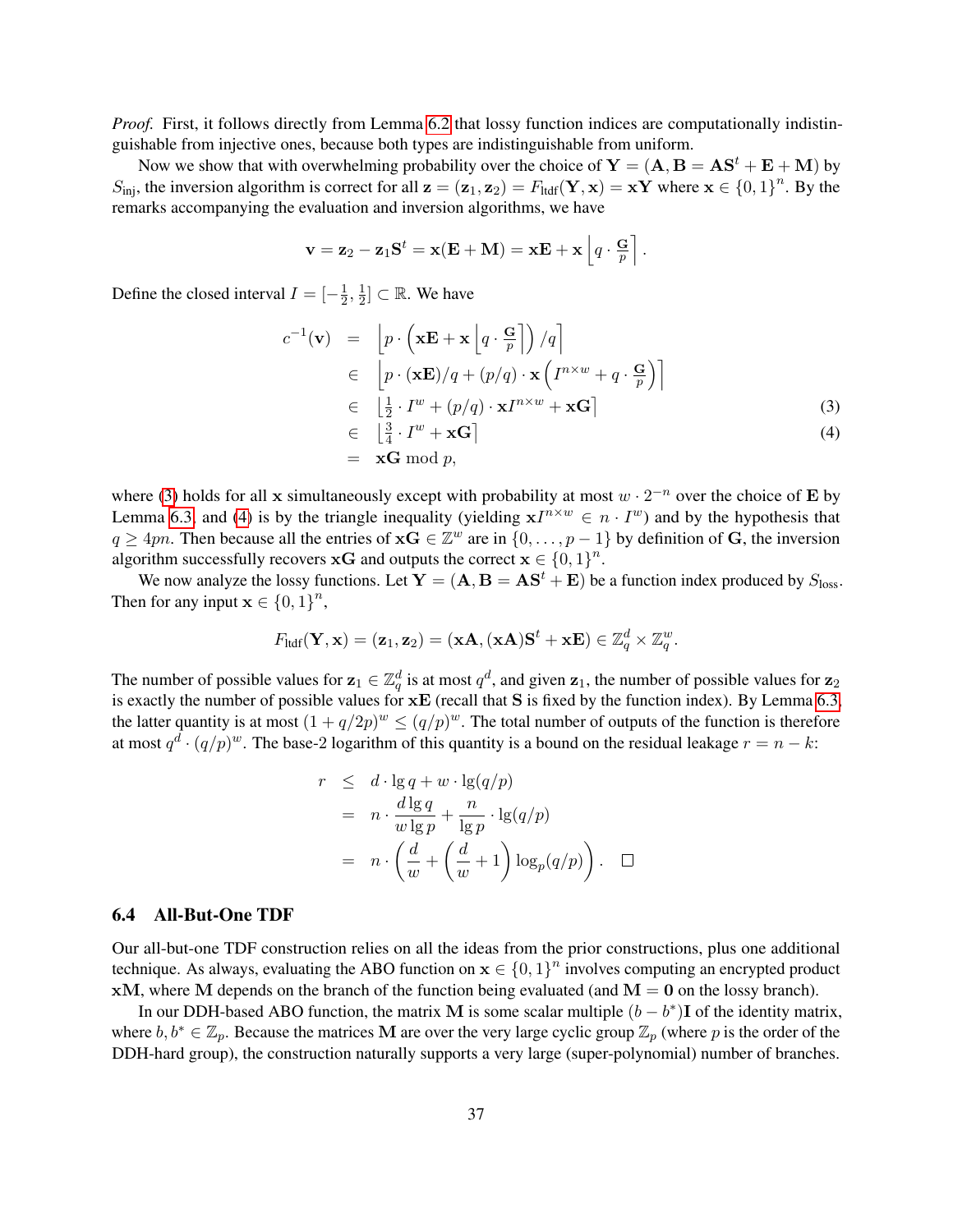In the LWE setting, our matrices M may also be viewed over a group  $\mathbb{Z}_p$ . For correctness, however, the inverse error parameter  $1/\alpha$  of the relevant LWE problem needs to grow with p, and the strength of the underlying complexity assumption (specifically, the approximation factor for worst-case lattice problems) in turn grows with  $1/\alpha$ . Consequently, simply using scalar multiples of the identity matrix I to get a large number of branches would induce a strong assumption, which is undesirable.

Instead, we generalize the set of branches to be a certain large linear family of integral matrices, for which every nonzero matrix in the family has full rank (i.e., its rows are linearly independent). The construction of such a family involves a simple linear encoding trick (a variant of which was used in [\[18\]](#page-40-16) for different purposes) that maps a vector  $\mathbf{v} \in \mathbb{Z}^w$  to a matrix  $\mathbf{V} \in \mathbb{Z}_q^{w \times w}$  such that  $\mathbf{V} = \mathbf{0}$  when  $\mathbf{v} = \mathbf{0}$ , and  $\mathbf{V}$ is full-rank whenever  $v \neq 0$ . The full-rank property allows us to (efficiently) recover x from xV and knowledge of v. Just as in the lossy TDF, the ABO function index conceals an "expanded" version of V, namely  $V \otimes p^t \in \mathbb{Z}^{w \lg p \times w}$ , to achieve lossiness by way of increasing the input length. A final small detail is that for binary x, the entries of xV can be as large as  $w(p-1)$ , rather than just  $p-1$  when  $V = I \otimes p^t$ , so we must enlarge the message space of the scheme accordingly.

**Construction.** Let the parameters  $p \ge 2$  and  $w \ge 2$  be free, assuming for simplicity that both p and w are powers of 2, and let  $n = w \lg p$  as before. Again, the parameters q and  $\alpha$  will be instantiated later to ensure correctness. The branch set  $B = B_d = \{0, 1\}^w$ .

For an integral vector  $\mathbf{v} = (v_1, \dots, v_w) \in \mathbb{Z}^w$ , define the "anti-cyclic" shift operation

$$
s(\mathbf{v})=(-v_w,v_1,\ldots,v_{w-1})\in\mathbb{Z}^w.
$$

(Note that the element  $v_w$  is negated in the output.) Also define the (anti-cyclic) shift matrix  $V = S(v) \in$  $\mathbb{Z}^{w \times w}$  whose *i*th row  $\mathbf{v}_i = s^{(i-1)}(\mathbf{v})$  is the vector v shifted  $i-1$  times. Clearly s (and hence S) is a linear operation, i.e.,  $s(\mathbf{v} + \mathbf{v}') = s(\mathbf{v}) + s(\mathbf{v}')$  and  $s(c \cdot \mathbf{v}) = c \cdot s(\mathbf{v})$ , so in particular  $s(\mathbf{0}) = \mathbf{0}$ . It is also the case that for any nonzero  $\mathbf{v} \in \mathbb{Z}^w$ , the matrix  $S(\mathbf{v})$  is full-rank. The proof is as follows: because w is a power of 2, the polynomial  $f(x) = x^w + 1$  is irreducible over  $\mathbb{Q}[x]$ . (This may be seen by applying Eisenstein's criterion with prime  $p = 2$  to the shifted polynomial  $f(x + 1)$ , or by noting that  $f(x)$  is the 2mth cyclotomic polynomial.) Then the vectors  $\mathbf{v} \in \mathbb{Z}^w$  are in bijective correspondence with the polynomials  $v(x) = v_1 + v_2 x + \dots + v_w x^{w-1} \in \mathbb{Z}[x]/f(x)$ , and  $s(\mathbf{v})$  corresponds to  $x \cdot v(x) \bmod f(x)$ . Because the rows of  $S(v)$  correspond to  $v(x), x \cdot v(x) \cdot \cdot \cdot, x^{w-1} \cdot v(x) \mod f(x)$  and  $f(x)$  is irreducible, the rows are linearly independent when  $v \neq 0$ .

As in the lossy TDF construction from Section [6.3.2](#page-34-0) above, let  $\mathbf{p} = (1, 2, \dots, p/2) \in \mathbb{Z}^{\lg p}$  have increasing power-of-2 entries. Similarly, let  $c : \mathbb{Z}_{p'} \to \mathbb{Z}_q$  and  $c^{-1} : \mathbb{Z}_q \to \mathbb{Z}_{p'}$  be (respectively) the encoding and decoding functions, where we now use the modulus  $p' = 2pw$ . For notational simplicity, let  $r: \{0,1\}^w \to \mathbb{Z}_q^{n \times w}$  be the function mapping a branch value to its encoded matrix over  $\mathbb{Z}_q$ :

$$
r(\mathbf{v}) = c(S(\mathbf{v}) \otimes \mathbf{p}^t \bmod p').
$$

• *Sampling an ABO function*. The function generator  $S_{\text{abo}}$  takes as input the desired lossy branch  $v^* \in$  $\{0,1\}^w$ . It runs GenConceal $\chi(n, w)$  to generate a concealer  $\mathbf{C} = (\mathbf{A}, \mathbf{B} = \mathbf{A}\mathbf{S}^t + \mathbf{E}) \in \mathbb{Z}_q^{n \times (d+w)}$ and trapdoor S.

The function index is  $Y = (A, B - r(v^*)) \in \mathbb{Z}_q^{n \times (d+w)}$ . The trapdoor information is  $t = (S, v^*)$ .

<span id="page-37-0"></span> $9$ We thank Daniele Micciancio for pointing out this avenue, which simplifies and slightly tightens the ABO construction from prior versions of this work.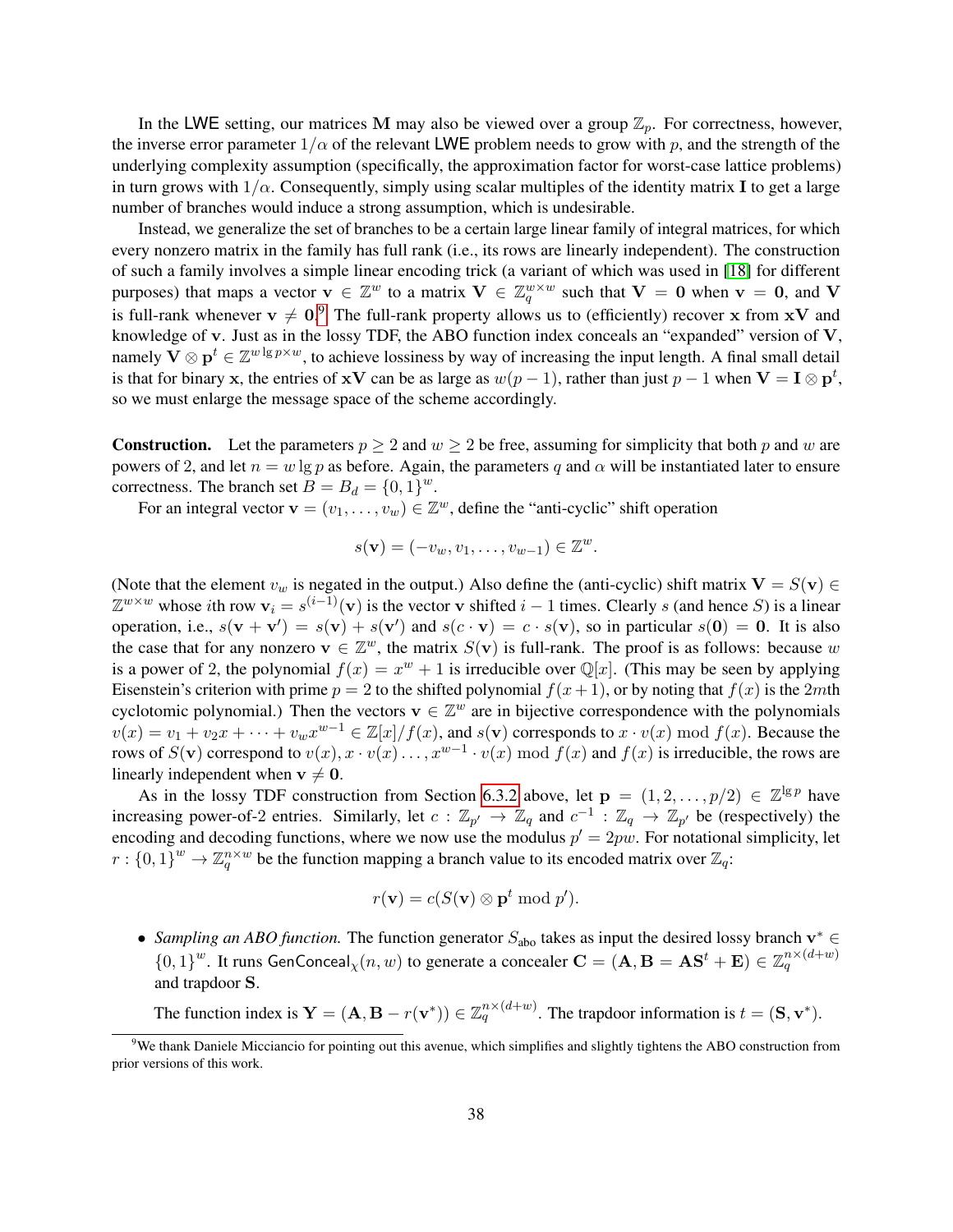• *Evaluation algorithm.*  $G_{\text{abo}}$  takes as input  $(Y, v, x)$  where  $Y = (A, B')$  is a function index,  $v \in$  $\{0,1\}^w$  is the desired branch, and  $\mathbf{x} \in \{0,1\}^n$  is an *n*-bit input interpreted as a vector. The output is  $\mathbf{x}(\mathbf{A}, \mathbf{B'} + r(\mathbf{v})) \in \mathbb{Z}_q^{d+w}.$ 

Note that if Y was generated to have lossy branch  $v^*$ , then we have

$$
(\mathbf{A}, \mathbf{B'} + r(\mathbf{v})) = (\mathbf{A}, \mathbf{A}\mathbf{S}^t + \mathbf{E} + (r(\mathbf{v}) - r(\mathbf{v}^*))) \approx (\mathbf{A}, \mathbf{A}\mathbf{S}^t + \mathbf{E} + r(\mathbf{v} - \mathbf{v}^*)),
$$

with equality when  $\mathbf{v} = \mathbf{v}^*$ . (We may have only a close approximation otherwise, because the function  $c: \mathbb{Z}_{p'} \to \mathbb{Z}_q$  is not quite linear due to rounding.)

• *Inversion algorithm.*  $G_{\text{abo}}^{-1}$  takes as input  $(t = (\mathbf{S}, \mathbf{v}^*), \mathbf{v}, \mathbf{z})$ , where t is the trapdoor information,  $\mathbf{v} \neq \mathbf{v}^*$  is the evaluated branch, and  $\mathbf{z} = (\mathbf{z}_1, \mathbf{z}_2) \in \mathbb{Z}_q^d \times \mathbb{Z}_q^w$  is the function output. It computes  $\mathbf{v} = \mathbf{z}_2 - \mathbf{z}_1 \mathbf{S}^t$  and lets  $\mathbf{m} = c^{-1}(\mathbf{v}) \in \mathbb{Z}_{p'}^w$ . The output  $\mathbf{x} \in \{0, 1\}^n$  is computed as the unique binary solution to  $\mathbf{x} \cdot (S(\mathbf{v} - \mathbf{v}^*) \otimes \mathbf{p}^t) = \bar{\mathbf{m}}$ , where  $\bar{\mathbf{m}} \in \mathbb{Z}^w$  is the unique integral vector congruent to m modulo  $p' = 2pw$  having entries in  $\{-w(p-1), \ldots, 0, \ldots, w(p-1)\}.$ 

(The solution x may be found efficiently by solving the full-rank system  $\mathbf{w} \cdot S(\mathbf{v} - \mathbf{v}^*) = \bar{\mathbf{m}}$ , whose solution will be some integral  $\mathbf{w} \in \{0, \ldots, p-1\}^w$ , and then computing w in base 2.)

**Theorem 6.5.** Let  $q \ge 8p'n = 16w^2p \lg p$  and  $\chi = \bar{\Psi}_{\alpha}$  where  $1/\alpha \ge 16p'n = 32w^2p \lg p$ . Then the *algorithms described above define a collection of almost-always* (n, k)*-ABO TDFs with branch set* {0, 1} w *under the*  $LWE_{q, \chi}$  *assumption, where the residual leakage*  $r = n - k$  *is* 

$$
r \leq n \cdot \left(\frac{d}{w} + \left(\frac{d}{w} + 1\right) \log_{p'}(q/p')\right).
$$

*Proof.* The hidden lossy branch property (under the  $LWE_{q, \chi}$  assumption) follows directly from Lemma [6.2:](#page-32-1) by an elementary reduction, for any branch  $v^*$  the first output of  $S_{\text{abo}}(v^*)$  is computationally indistinguishable from the uniform distribution over  $\mathbb{Z}_q^{n \times (d+w)}$ .

Proving correct inversion on branch  $v \neq v^*$  is very similar to the correctness proof for Theorem [6.4.](#page-35-0) Let  $Y = (A, B' = AS<sup>t</sup> + E - r(v<sup>*</sup>))$  be a function index generated by  $S<sub>abo</sub>(v<sup>*</sup>)$ , and let

$$
\mathbf{z} = (\mathbf{z}_1, \mathbf{z}_2) = G_{\text{abo}}(\mathbf{Y}, \mathbf{v}, \mathbf{x}) = \mathbf{x}(\mathbf{A}, \mathbf{A}\mathbf{S}^t + \mathbf{E} + r(\mathbf{v}) - r(\mathbf{v}^*)).
$$

Then we have

$$
\mathbf{v} = \mathbf{z}_2 - \mathbf{z}_1 \mathbf{S}^t = \mathbf{x} \mathbf{E} + \mathbf{x} (r(\mathbf{v}) - r(\mathbf{v}^*)) \in \mathbf{x} \mathbf{E} + \{-n, \dots, n\}^w + \mathbf{x} \cdot r(\mathbf{v} - \mathbf{v}^*) \in \mathbb{Z}_q^w,
$$

where we have used the fact that  $r(\mathbf{v}) - r(\mathbf{v}^*) \in r(\mathbf{v} - \mathbf{v}^*) + \{0, \pm 1\}^{n \times w}$  and the triangle inequality. Following the analysis from the proof of Theorem [6.4](#page-35-0) (with the additional error terms of magnitude at most  $n \leq \frac{q}{8r}$  $\frac{q}{8p'}$ ), it can be shown that

$$
c^{-1}(\mathbf{v}) = \mathbf{x} \cdot r(\mathbf{v} - \mathbf{v}^*) \bmod p'
$$

except with negligible probability over the choice of **E**. Because  $\mathbf{v} - \mathbf{v}^*$  has entries from  $\{0, \pm 1\}$ , the integer entries of  $\mathbf{x} \cdot r(\mathbf{v} - \mathbf{v}^*)$  lie in  $\{-w(p-1), \dots, w(p-1)\}\)$ , so the inversion algorithm successfully recovers  $\mathbf{x} \cdot r(\mathbf{v} - \mathbf{v}^*) \in \mathbb{Z}^w$  and outputs the correct x.

Finally, the analysis of the residual leakage on the lossy branch is essentially identical to that in the proof of Theorem [6.4,](#page-35-0) with  $p$  replaced by  $p'$ .  $\Box$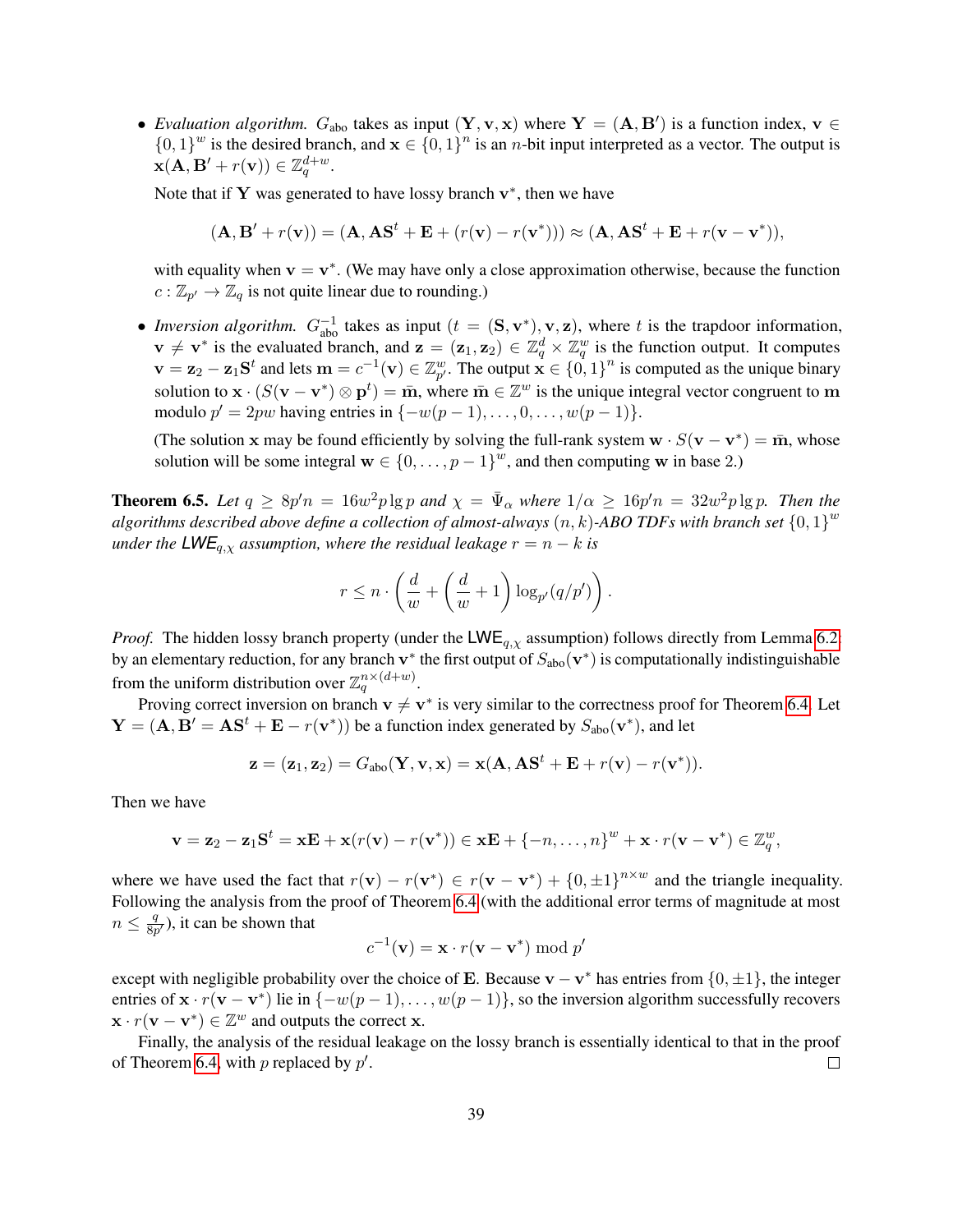### <span id="page-39-1"></span>6.5 Instantiation and Worst-Case Connection

We now instantiate our schemes' parameters, and relate their security to worst-case lattice problems. The main outcome of this section is a connection between any desired lossiness rate  $K \in (0,1)$  (larger K means more information is lost) and the associated approximation factor for lattice problems. This involves somewhat tedious (but otherwise routine) calculations to ensure that the parameters satisfy the various hypotheses of our theorems and Proposition [6.1.](#page-32-0) The dominating factor in the inverse error parameter  $1/\alpha$  is  $p \lg p$ , so our main goal is to make  $p$  as small as possible subject to all the constraints.

**Theorem 6.6.** Let  $K \in (0,1)$  be any fixed constant. For any constant  $c > \frac{3}{2(1-K)}$ , there exist  $w = \Theta(d)$ ,  $p = O(d^c)$ , prime  $q = \tilde{O}(d^{c+3/2})$ , and  $1/\alpha = \tilde{O}(d^{c+1})$  *with*  $\alpha q \ge \sqrt{d^{c+1}}$ d log d *such that the construction of Section [6.3](#page-33-0) yields a family of almost-always* (n, Kn)*-lossy TDFs (for all sufficiently large values of the*  $\mathit{security \, parameter\ d)}$  under the  $\mathsf{LWE}_{q,\bar\Psi_\alpha}$  assumption.

*The same applies for the construction in Section [6.4](#page-36-0) of almost-always* (n, Kn)*-all-but-one TDFs, with*  $p' = O(d^c)$  replacing the condition on p.

*In particular, by Proposition [6.1,](#page-32-0) the constructions are secure assuming that either SIVP or GapSVP are* hard for quantum algorithms to approximate to within  $\tilde O(d^{2+c})$  factors.

*Proof.* We select parameters that simultaneously satisfy all the constraints of Theorem [6.4](#page-35-0) and Proposition [6.1](#page-32-0) (and its subsequent variants). First, let

$$
1/\alpha = 16pn = 16wp \lg p,
$$

for w and p to be determined. For the worst-case connection to lattices, we let q be a prime in the range

$$
q \in [1, 2] \cdot \sqrt{d \log d}/\alpha = \tilde{\Theta}(d^{3/2}) \cdot p \lg p.
$$

Next, we can let  $w = \Theta(d)$  such that  $\frac{d}{w} > 0$  is arbitrarily small. Then to obtain a residual leakage rate at most  $R = 1 - K$ , it suffices to choose p such that

$$
\log_p(q/p) \le R - \delta \iff (q/p) = \tilde{\Theta}(d^{3/2}) \cdot \lg p \le p^{R - \delta}
$$

for some constant  $\delta > 0$ . For any constant  $c > \frac{3}{2R}$ , there exists  $p = O(d^c)$  for which the above is satisfied.

The analysis for the all-but-one TDF construction is identical, with  $p'$  replacing p.  $\Box$ 

# Acknowledgments

We are grateful to Dan Boneh for offering important insights in the early stages of this work, to Cynthia Dwork and Salil Vadhan for helpful comments, to Daniele Micciancio for suggesting a simpler construction of the LWE-based ABO, and to the anonymous STOC'08 and SICOMP reviewers for many helpful comments on the presentation.

# References

<span id="page-39-0"></span>[1] Miklos Ajtai. Generating hard instances of lattice problems. ´ *Quaderni di Matematica*, 13:1–32, 2004. Preliminary version in STOC 1996.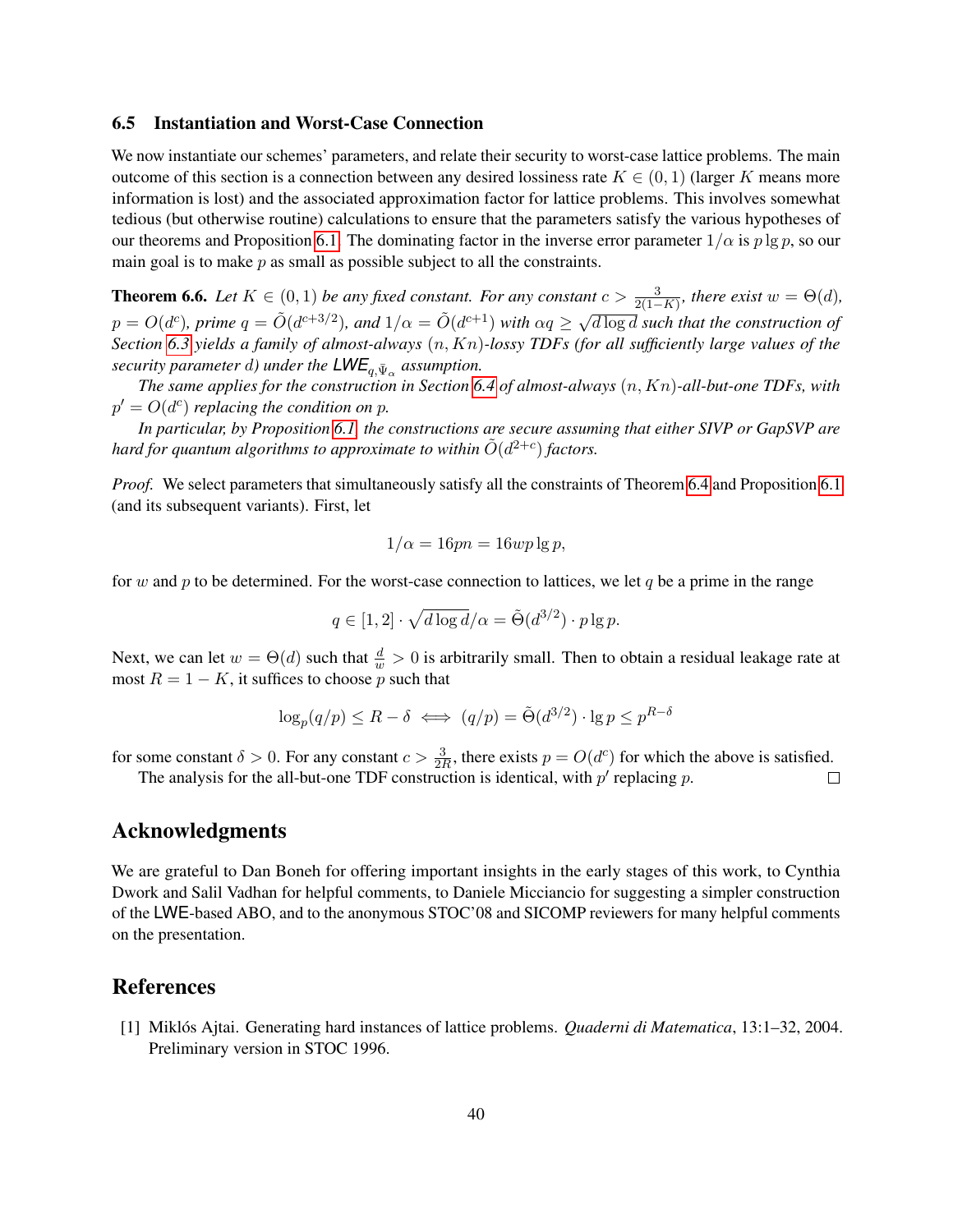- <span id="page-40-2"></span>[2] Miklós Ajtai and Cynthia Dwork. A public-key cryptosystem with worst-case/average-case equivalence. In *STOC*, pages 284–293, 1997.
- <span id="page-40-6"></span>[3] Miklos Ajtai and Cynthia Dwork. The first and fourth public-key cryptosystems with worst-case/average- ´ case equivalence. *Electronic Colloquium on Computational Complexity (ECCC)*, 14(97), 2007.
- <span id="page-40-15"></span>[4] Miklos Ajtai, Ravi Kumar, and D. Sivakumar. A sieve algorithm for the shortest lattice vector problem. ´ In *STOC*, pages 601–610, 2001.
- <span id="page-40-11"></span>[5] Mihir Bellare, Alexandra Boldyreva, K. Kurosawa, and Jessica Staddon. Multirecipient encryption schemes: How to save on bandwidth and computation without sacrificing security. *IEEE Transactions on Information Theory*, 53(11):3927–3943, 2007.
- <span id="page-40-3"></span>[6] Mihir Bellare, Shai Halevi, Amit Sahai, and Salil P. Vadhan. Many-to-one trapdoor functions and their relation to public-key cryptosystems. In *CRYPTO*, pages 283–298, 1998.
- <span id="page-40-13"></span>[7] Mihir Bellare, Dennis Hofheinz, and Scott Yilek. Possibility and impossibility results for encryption and commitment secure under selective opening. In *EUROCRYPT*, pages 1–35, 2009.
- <span id="page-40-1"></span>[8] Mihir Bellare and Phillip Rogaway. Random oracles are practical: A paradigm for designing efficient protocols. In *ACM Conference on Computer and Communications Security*, pages 62–73, 1993.
- <span id="page-40-5"></span>[9] Avrim Blum, Adam Kalai, and Hal Wasserman. Noise-tolerant learning, the parity problem, and the statistical query model. *J. ACM*, 50(4):506–519, 2003.
- <span id="page-40-0"></span>[10] Manuel Blum, Alfredo De Santis, Silvio Micali, and Giuseppe Persiano. Noninteractive zero-knowledge. *SIAM J. Comput.*, 20(6):1084–1118, 1991. Preliminary version in STOC 1998.
- <span id="page-40-14"></span>[11] Manuel Blum and Silvio Micali. How to generate cryptographically strong sequences of pseudo-random bits. *SIAM J. Comput.*, 13(4):850–864, 1984.
- <span id="page-40-12"></span>[12] Alexandra Boldyreva, Serge Fehr, and Adam O'Neill. On notions of security for deterministic encryption, and efficient constructions without random oracles. In *CRYPTO*, pages 335–359, 2008.
- <span id="page-40-4"></span>[13] Dan Boneh. The decision Diffie-Hellman problem. In *ANTS*, pages 48–63, 1998.
- <span id="page-40-10"></span>[14] Dan Boneh, Ran Canetti, Shai Halevi, and Jonathan Katz. Chosen-ciphertext security from identitybased encryption. *SIAM J. Comput.*, 36(5):1301–1328, 2007.
- <span id="page-40-8"></span>[15] Dan Boneh and Jonathan Katz. Improved efficiency for CCA-secure cryptosystems built using identitybased encryption. In *CT-RSA*, pages 87–103, 2005.
- <span id="page-40-9"></span>[16] Xavier Boyen, Qixiang Mei, and Brent Waters. Direct chosen ciphertext security from identity-based techniques. In *ACM Conference on Computer and Communications Security*, pages 320–329, 2005.
- <span id="page-40-7"></span>[17] Ran Canetti, Shai Halevi, and Jonathan Katz. Chosen-ciphertext security from identity-based encryption. In *EUROCRYPT*, pages 207–222, 2004.
- <span id="page-40-16"></span>[18] Ronald Cramer and Ivan Damgård. On the amortized complexity of zero-knowledge protocols. In *CRYPTO*, pages 177–191, 2009.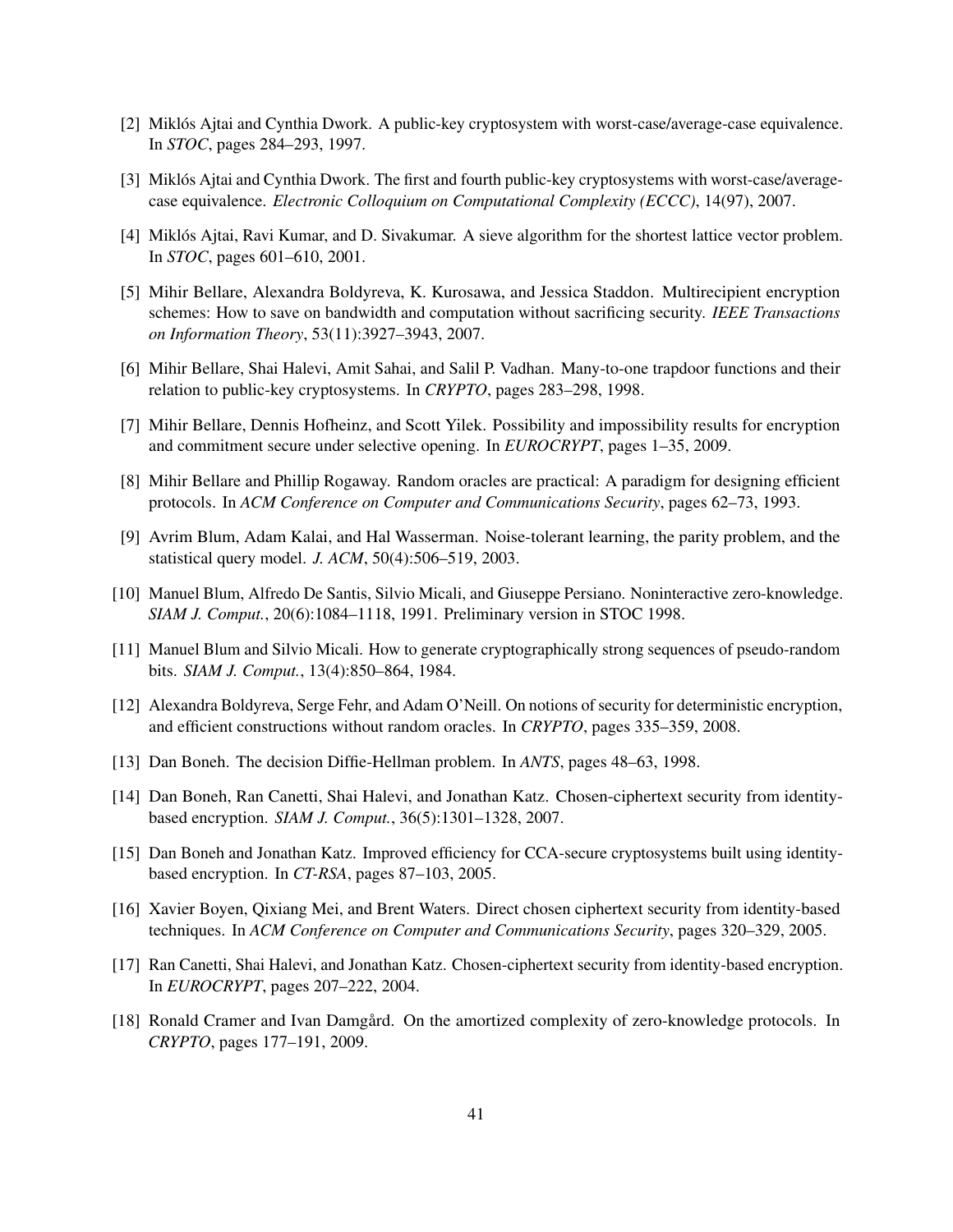- <span id="page-41-3"></span>[19] Ronald Cramer and Victor Shoup. A practical public key cryptosystem provably secure against adaptive chosen ciphertext attack. In *CRYPTO*, pages 13–25, 1998.
- <span id="page-41-4"></span>[20] Ronald Cramer and Victor Shoup. Universal hash proofs and a paradigm for adaptive chosen ciphertext secure public-key encryption. In *EUROCRYPT*, pages 45–64, 2002.
- <span id="page-41-1"></span>[21] Whitfield Diffie and Martin E. Hellman. New directions in cryptography. *IEEE Transactions on Information Theory*, IT-22(6):644–654, 1976.
- <span id="page-41-12"></span>[22] Yevgeniy Dodis, Rafail Ostrovsky, Leonid Reyzin, and Adam Smith. Fuzzy extractors: How to generate strong keys from biometrics and other noisy data. *SIAM J. Comput.*, 38(1):97–139, 2008. Preliminary version in EUROCRYPT 2004.
- <span id="page-41-0"></span>[23] Danny Dolev, Cynthia Dwork, and Moni Naor. Nonmalleable cryptography. *SIAM J. Comput.*, 30(2):391–437, 2000. Preliminary version in STOC 1991.
- <span id="page-41-10"></span>[24] Edith Elkind and Amit Sahai. A unified methodology for constructing public-key encryption schemes secure against adaptive chosen-ciphertext attack. Cryptology ePrint Archive, Report 2002/042, 2002. <http://eprint.iacr.org/>.
- <span id="page-41-13"></span>[25] Shimon Even, Oded Goldreich, and Abraham Lempel. A randomized protocol for signing contracts. *Commun. ACM*, 28(6):637–647, 1985.
- <span id="page-41-2"></span>[26] Uriel Feige, Dror Lapidot, and Adi Shamir. Multiple noninteractive zero knowledge proofs under general assumptions. *SIAM J. Comput.*, 29(1):1–28, 1999. Preliminary version in FOCS 1990.
- <span id="page-41-14"></span>[27] David Mandell Freeman, Oded Goldreich, Eike Kiltz, Alon Rosen, , and Gil Segev. More constructions of lossy and correlation-secure trapdoor functions. In *PKC*, 2010.
- <span id="page-41-5"></span>[28] Eiichiro Fujisaki and Tatsuaki Okamoto. Secure integration of asymmetric and symmetric encryption schemes. In *CRYPTO*, pages 537–554, 1999.
- <span id="page-41-15"></span>[29] Craig Gentry, Chris Peikert, and Vinod Vaikuntanathan. Trapdoors for hard lattices and new cryptographic constructions. In *STOC*, pages 197–206, 2008.
- <span id="page-41-9"></span>[30] Yael Gertner, Tal Malkin, and Steven Myers. Towards a separation of semantic and CCA security for public key encryption. In *TCC*, pages 434–455, 2007.
- <span id="page-41-8"></span>[31] Yael Gertner, Tal Malkin, and Omer Reingold. On the impossibility of basing trapdoor functions on trapdoor predicates. In *FOCS*, pages 126–135, 2001.
- <span id="page-41-16"></span>[32] Oded Goldreich. *Foundations of Cryptography*, volume II. Cambridge University Press, 2004.
- <span id="page-41-11"></span>[33] Oded Goldreich and Leonid A. Levin. A hard-core predicate for all one-way functions. In *STOC*, pages 25–32, 1989.
- <span id="page-41-6"></span>[34] Oded Goldreich, Silvio Micali, and Avi Wigderson. How to prove all NP-statements in zero-knowledge, and a methodology of cryptographic protocol design. In *CRYPTO*, pages 171–185, 1986.
- <span id="page-41-7"></span>[35] Oded Goldreich, Silvio Micali, and Avi Wigderson. How to play any mental game or a completeness theorem for protocols with honest majority. In *STOC*, pages 218–229, 1987.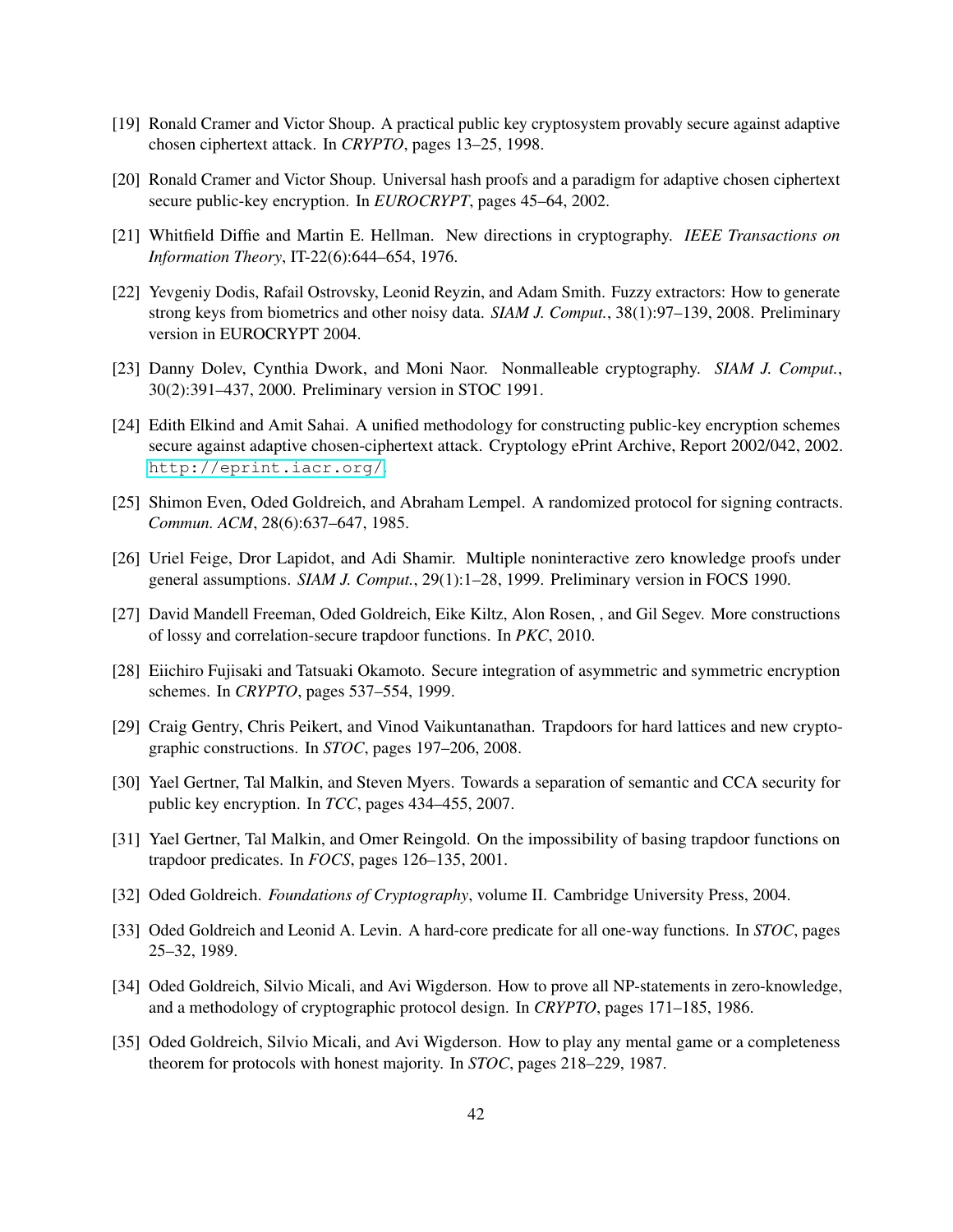- <span id="page-42-5"></span>[36] Shafi Goldwasser and Silvio Micali. Probabilistic encryption. *J. Comput. Syst. Sci.*, 28(2):270–299, 1984.
- <span id="page-42-14"></span>[37] Iftach Haitner. Semi-honest to malicious oblivious transfer - the black-box way. In *TCC*, pages 412–426, 2008.
- <span id="page-42-3"></span>[38] Johan Håstad, Russell Impagliazzo, Leonid A. Levin, and Michael Luby. A pseudorandom generator from any one-way function. *SIAM J. Comput.*, 28(4):1364–1396, 1999.
- <span id="page-42-9"></span>[39] Dennis Hofheinz and Eike Kiltz. Secure hybrid encryption from weakened key encapsulation. In *CRYPTO*, pages 553–571, 2007.
- <span id="page-42-13"></span>[40] Chun-Yuan Hsiao and Leonid Reyzin. Finding collisions on a public road, or do secure hash functions need secret coins? In *CRYPTO*, pages 92–105, 2004.
- <span id="page-42-12"></span>[41] Qiong Huang, Duncan S. Wong, and Yiming Zhao. Generic transformation to strongly unforgeable signatures. In *ACNS*, pages 1–17, 2007.
- <span id="page-42-7"></span>[42] Gillat Kol and Moni Naor. Cryptography and game theory: Designing protocols for exchanging information. In *TCC*, pages 320–339, 2008.
- <span id="page-42-16"></span>[43] Arjen K. Lenstra, Hendrik W. Lenstra, Jr., and László Lovász. Factoring polynomials with rational coefficients. *Mathematische Annalen*, 261(4):515–534, December 1982.
- <span id="page-42-10"></span>[44] Petros Mol and Scott Yilek. Chosen-ciphertext security from slightly lossy trapdoor functions. In *PKC*, 2010.
- <span id="page-42-8"></span>[45] Moni Naor and Omer Reingold. Synthesizers and their application to the parallel construction of pseudo-random functions. *J. Comput. Syst. Sci.*, 58(2):336–375, 1999.
- <span id="page-42-11"></span>[46] Moni Naor and Moti Yung. Universal one-way hash functions and their cryptographic applications. In *STOC*, pages 33–43, 1989.
- <span id="page-42-0"></span>[47] Moni Naor and Moti Yung. Public-key cryptosystems provably secure against chosen ciphertext attacks. In *STOC*, pages 427–437, 1990.
- <span id="page-42-1"></span>[48] Pascal Paillier. Public-key cryptosystems based on composite degree residuosity classes. In *EURO-CRYPT*, pages 223–238, 1999.
- <span id="page-42-15"></span>[49] Chris Peikert. Limits on the hardness of lattice problems in  $\ell_p$  norms. *Computational Complexity*, 17(2):300–351, May 2008. Preliminary version in CCC 2007.
- <span id="page-42-4"></span>[50] Chris Peikert. Public-key cryptosystems from the worst-case shortest vector problem. In *STOC*, pages 333–342, 2009.
- <span id="page-42-2"></span>[51] Chris Peikert and Vinod Vaikuntanathan. Noninteractive statistical zero-knowledge proofs for lattice problems. In *CRYPTO*, pages 536–553, 2008.
- <span id="page-42-6"></span>[52] Chris Peikert, Vinod Vaikuntanathan, and Brent Waters. A framework for efficient and composable oblivious transfer. In *CRYPTO*, pages 554–571, 2008.